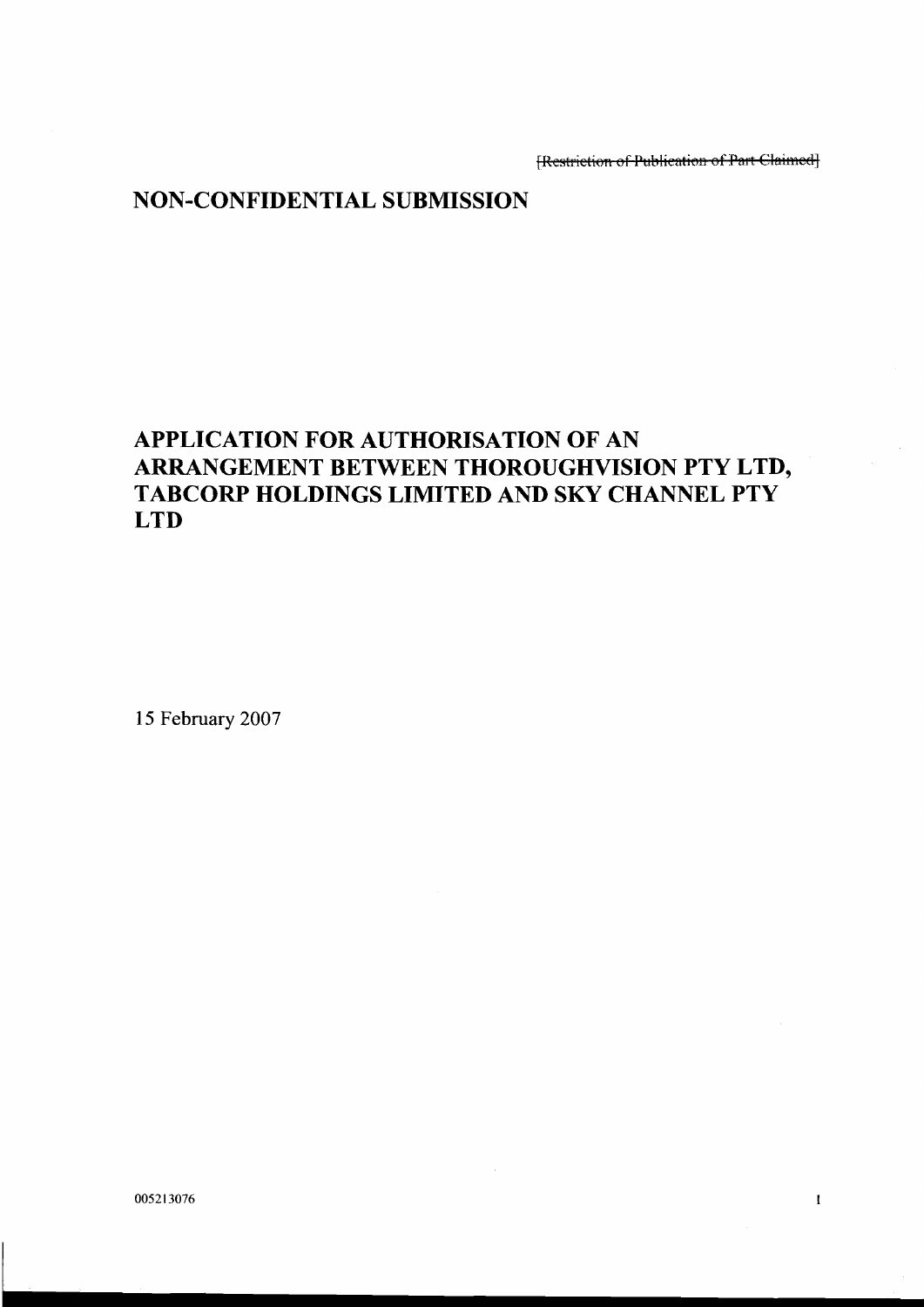### **I. Introduction and Procedural Matters**

1.1 This submission supports the Application and Related Application for authorisation of the arrangements described in Schedules 1 to 7 of the Memorandum of Understanding ("MOU") between Tabcorp Holdings Limited ("Tabcorp"), Sky Channel Pty Ltd ("Sky") and ThoroughVisioN Pty Limited ("TVN") (collectively, "the Parties") dated 1 February 2007 ("Settlement Agreement Terms") and any long form agreements made under clause 2.3 of the MOU which are consistent with the MOU ("Settlement Agreements").

A copy of the MOU is attached at Annexure "A" to this submission.

- 1.2 The Application and Related Application and this submission are made on behalf of and for the benefit of all of the Parties.
- 1.3 The Settlement Agreement Terms and any Settlement Agreements are subject to a condition precedent that the Commission makes a final determination to grant the authorisation on acceptable terns, and the authorisation comes into force.
- 1.4 The arrangements have been announced to the public. Accordingly, we confirm that the Commission is free to undertake market enquiries in relation to the arrangements.
- 1.5 Definitions for words or expressions used in this submission are set out in the Glossary at the end of this submission.

### **2. Confidentiality**

- 2.1 The terms of the MOU are commercially sensitive and are provided to the Commission on a strictly confidential basis.
- $2.2$ This submission contains confidential information and may not be disclosed to anyperson without the prior written consent of the Parties. The Parties claim that this information and the MOU are exempt from disclosure under the Freedom of Information Act 1982 (Cth).

#### $3.$ **Parties**

#### **Tabcorp**

- 3.1 Tabcorp is an Australian company with interests in gaming and wagering which was formed through the privatisation of the Victorian Totalizator Agency Board in 1994.
- 3.2 Tabcorp holds the exclusive licence under the *Gambling Regulation Act 2003* (Vic) to provide off-course totalizator wagering services in Victoria for thoroughbred, harness and greyhound racing until August 2012.
- 3.3 Tabcorp also has a licence to conduct the on-course totalizator in Victoria and further offers totalizator and fixed odds betting on sporting and other events.
- 3.4 In 2004, Tabcorp acquired the NSW-based company Tab Limited. Tab Limited holds an exclusive licence to conduct totalizator off-course wagering (which it does through over 2,000 retail outlets and to approximately 117,000 active account holders) under the *Totalizator Act* 1997 *(NSW)* and is also licensed to conduct on-course totalizator wagering. Tab Limited also provides on-course totalizator wagering services to a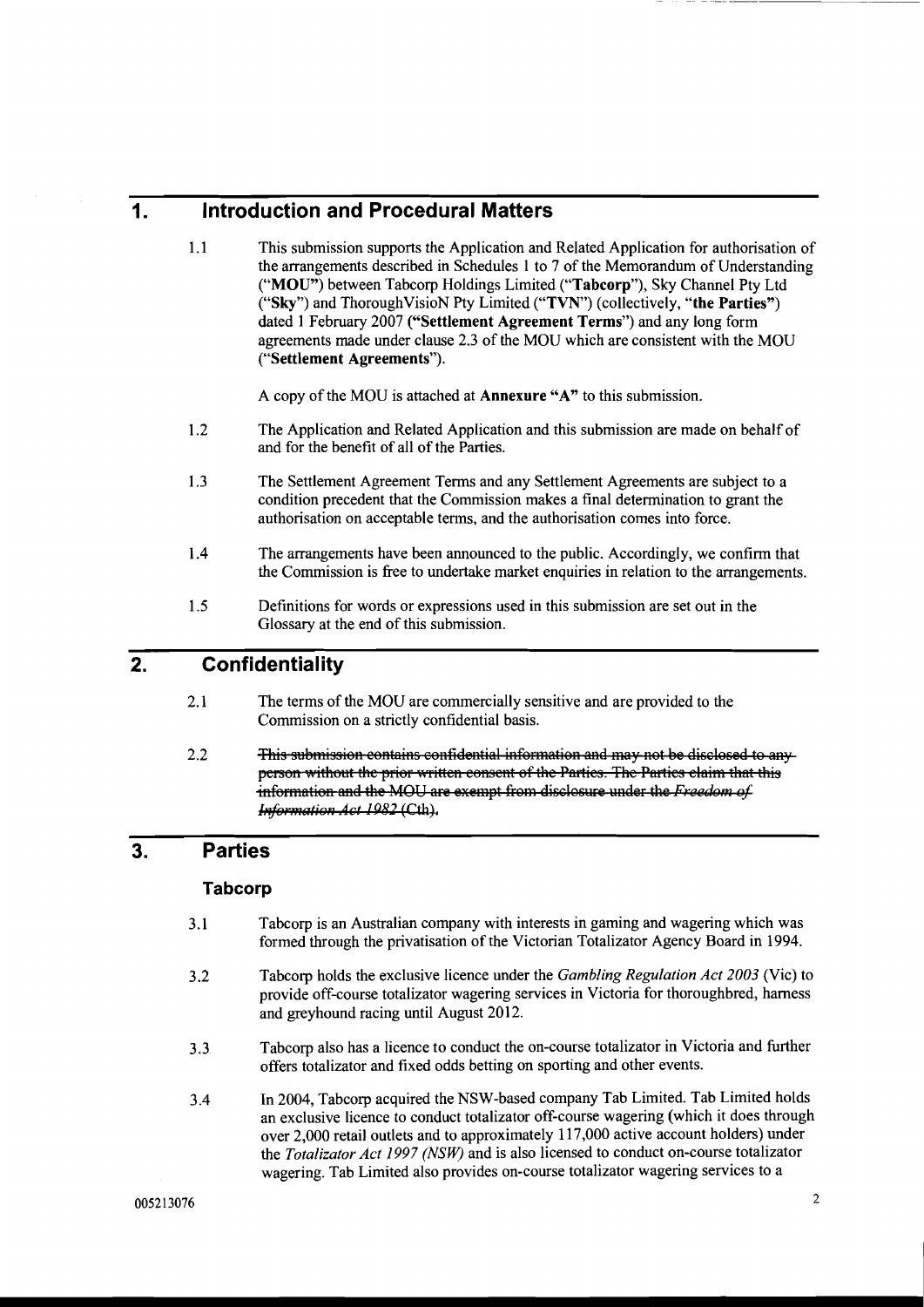limited number of Queensland race clubs. Tab Limited's other businesses are the Sky Channel television service (more fully described below) and a NSW radio broadcast service (2KY1017), which specialises in race broadcasts.

- 3.5 In addition, the Tabcorp Group conducts activities including:
	- (a) gaming operations in Victoria under the Tabaret brand (Tabcorp operates 13,614 gaming machines in 264 licensed venues in Victoria);
	- (b) casino and hospitality operations at the Star City Casino in NSW and, following its merger with Jupiters Limited in 2003, three casinos in Queensland, with a total of approximately 4,560 gaming machines and 441 tables;
	- (c) Keno operations in over 2,000 venues across Queensland, NSW and Victoria (with the Victorian Keno operations being operated jointly with Tattersall's under licence);
	- (d) providing a sports bookmaking service to UNiTAB, TOTE Tasmania, ACTTAB and RWWA; and
	- (e) providing a virtual racing product called Trackside which is distributed to venues in Victoria.

### **Sky**

- 3.6 There are a number of entities within the Sky group of companies (referred to generally in this submission as "**Sky**") – including Sky Channel Pty Ltd and Tahwind Channel Marketing Pty Ltd, formerly known as Sky Channel Marketing Pty Ltd. The name **Sky Channel** is used in this submission to refer to the two signals broadcast by Sky to its commercial subscribers and via pay TV platforms.
- 3.7 In 1998, the newly privatised Tab Limited acquired Sky Channel Pty Ltd for \$260 million.<sup>1</sup> Thus, Sky Channel Pty Ltd is a wholly-owned subsidiary of Tab Limited, which is a wholly-owned subsidiary of Tabcorp. Tahwind Channel Marketing Pty Ltd is a wholly-owned subsidiary of Sky Channel Pty Ltd.
- 3.8 Sky is a television broadcaster that telecasts race meetings from the three codes of racing (thoroughbred, harness and greyhound racing) and, from time to time, other sporting events, throughout Australia. In particular, Sky acquires the right to use video picture of racing and other sports content from clubs or other entities, and packages such content to produce television channels and data feeds for transmission via a number of means.
- 3.9 Sky commenced operations in 1986, broadcasting to commercial premises. Initially, Sky broadcast a variety of sporting and entertainment programs, including both racing and non-racing content. Over time (and in particular since around the mid to late 1990s), the amount of non-racing content broadcast by Sky has reduced, as more and more racing was broadcast. Today, Sky broadcasts mostly racing vision.
- 3.10 Since its commencement, Sky has broadcast continuously to commercial premises (primarily hotels, clubs and TAB agencies). Sky Channel is currently available in approximately 4,500 venues [Restriction of Publication of Part Claimed] across Australia.

<sup>&</sup>lt;sup>1</sup> Sky website, available at [www.skychannel.com.au/aboutsky/home.php.](www.skychannel.com.au/aboutsky/home.php)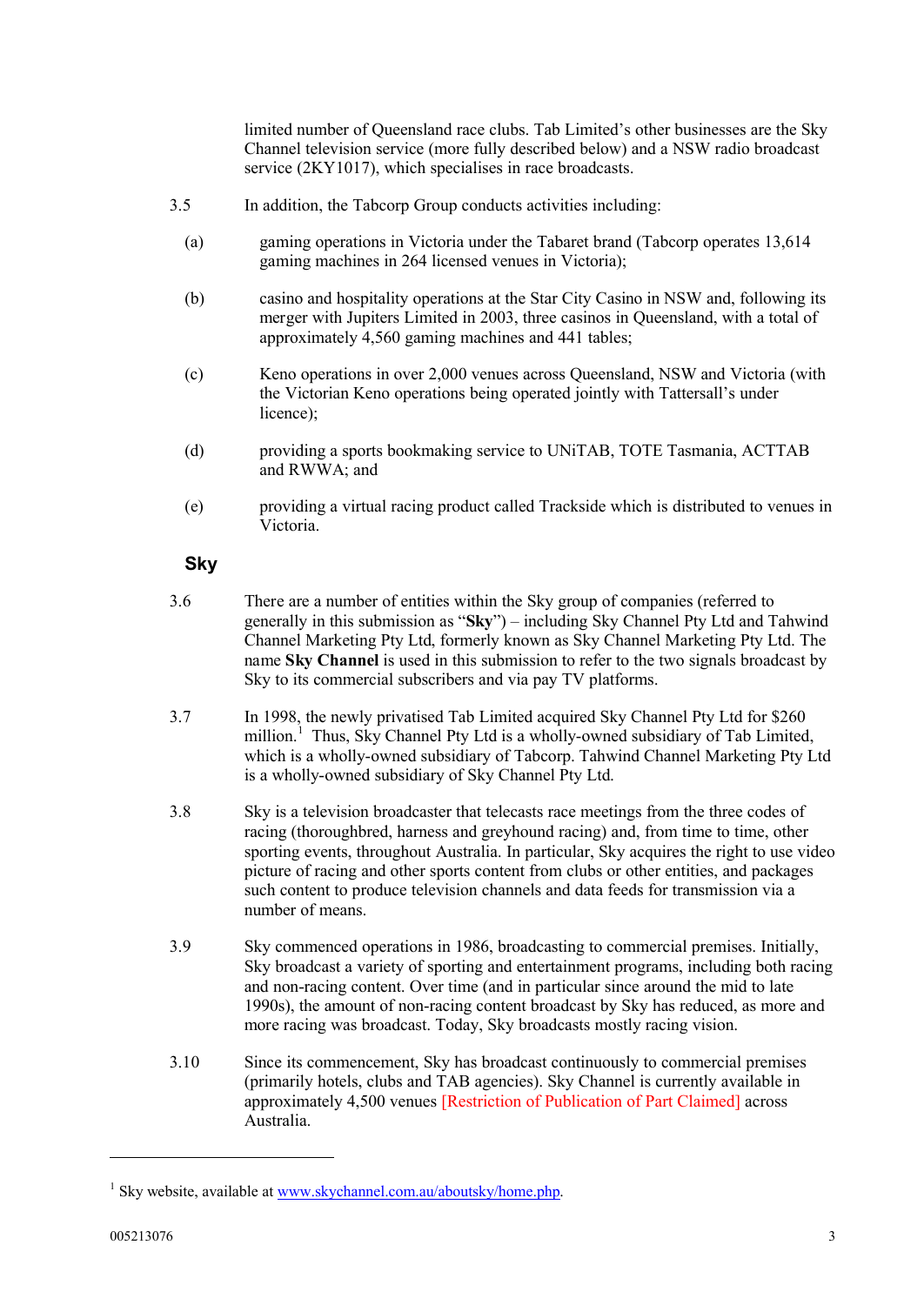#### [Restriction of Publication of Part Claimed]

- 3.11 Since 1998, Sky Channel has also been broadcast via the Foxtel, Optus and Austar platforms, reaching approximately 1.6 million home viewers.<sup>2</sup> Sky Channel is supplied to each of Foxtel, Optus and Austar by means of separate commercial agreements between each of these pay TV operators and Sky. Sky Channel is available on the basic tier of the Foxtel, Optus and Austar services. Accordingly, all Foxtel, Optus and Austar subscribers receive Sky Channel. No additional fee is charged to access Sky Channel. Sky has no contractual relationship with individuals who subscribe to Foxtel, Optus or Austar in respect of the supply of Sky Channel. Rather, its contractual relationships are with Foxtel, Austar and Optus themselves.
- 3.12 Sky provides up to 15 hours daily live programming on Sky Channel. This programming includes the broadcast of around 125 race meetings live each week, and more than 5,500 race meetings (or 50,000 races) each year. Most of these races are domestic – however, Sky also imports international racing from – in particular – the United Kingdom, Hong Kong, South Africa, Japan and New Zealand. International racing tends to be shown in off-peak times to fill scheduling opportunities that cannot be filled by domestic races.
- 3.13 Sky works with the racing industry and TABs to schedule Australian race meetings. Sky's involvement in racing scheduling is designed to allow a maximum number of races to be broadcast live. Sky has significant and varied relationships (joint ventures, rights exploitation, etc) with race clubs, racing authorities, TABs, hotels and international racing, wagering and telecasting organisations.
- 3.14 In addition to the broadcast of races, Sky also produces a number of magazine and other information-type programs, which it broadcasts throughout the week during times when live racing is not available. The content of these programs is focussed on racing. Finally, Sky broadcasts other sporting events from time to time – primarily pay per view boxing matches.
- 3.15 Sky's objective is to optimise returns to the wagering, racing and associated industries by maximising wagering turnover. This is facilitated by providing "wall to wall" racing coverage with associated programming content to stimulate customer involvement and potential wagering investment. Accordingly, race meetings are scheduled so that when a particular race ends Sky Channel can cut to another race which is about to begin at another venue. As described in more detail below, the Sky Channel product is closely linked to wagering. Punters generally want to see the races on which they have backed a particular runner. Likewise, the wagering industry has an interest in having punting opportunities shown live as punters are significantly more likely to wager on races which are broadcast.

A copy of Sky's broadcast schedule for the period 14 February to 20 February 2007 is attached at **Annexure "B"**

3.16 In 2001, Sky acquired radio station 2KY, which provides in NSW radio broadcasts of race meetings.

<sup>&</sup>lt;sup>2</sup> Sky website, available at [www.skychannel.com.au/aboutsky/home.php.](www.skychannel.com.au/aboutsky/home.php)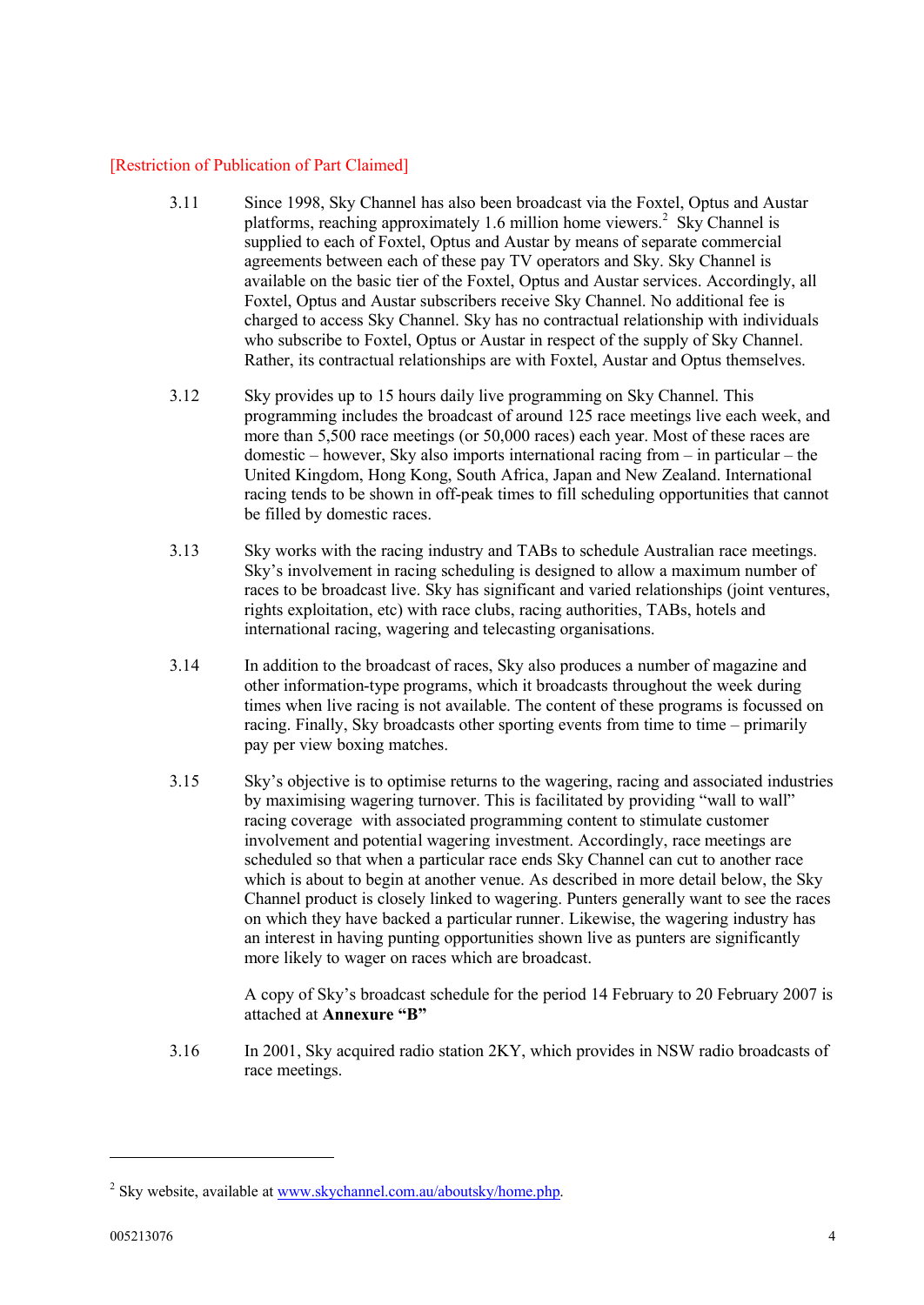- 3.17 Sky also conducts various international services providing vision from Australian racing to customers around the globe, including customers in the United Kingdom, the USA, Canada, New Zealand, Sri Lanka, Asia and the Middle East.<sup>3</sup>
- 3.18 Sky's website is found at <www.skychannel.com.au.>

### **TVN**

- 3.19 TVN is a premium sports and interactive rights management company that specialises in thoroughbred racing.**<sup>4</sup>** In particular, TVN's stated objective is to enhance the presentation of the sport of thoroughbred racing for the enjoyment of racefans and viewers.**<sup>5</sup>**
- 3.20 The TVN Channel is designed to be a channel for the thoroughbred racing industry as a whole. In developing its programming TVN considers the needs of the full thoroughbred "racing supply chain", including:
	- (a) Breeders TVN has developed and is developing further "breeding shows";
	- (b) Owners who are interested in the breeding shows and the interviews with owners;
	- (c) Jockeys through interviews with jockeys;
	- (d) Trainers and associated employees/contractors (including farriers, vets and stable hands);
	- (e) Racing clubs by profiling and promoting the activities and events conducted by racing clubs beyond the broadcasting of the actual race; and
	- (f) People interested in racing (for reasons other than wagering) including those interested in the coverage of racing fashion and the background of various horses, and punters who are interested in a more detailed understanding of form through extended live coverage and review programs.
- 3.21 The TVN Channel aims to promote thoroughbred horse racing as a positive and upmarket form of sports entertainment. As well as providing state of the art coverage of race meetings, TVN produces high quality 'magazine' style features on upcoming race meetings and racing related events.

A copy of TVN's broadcast schedule for the week beginning 12 February 2007is attached at **Annexure "C"**.

3.22 TVN is owned by the following parties:

<sup>3</sup> Tabcorp Concise Annual Report 2005, page 10.

 $4$  TVN website, available at <www.tvn.com.au> (refer About Us).

<sup>&</sup>lt;sup>5</sup> TVN website, available at <www.tvn.com.au> (refer Frequently Asked Questions).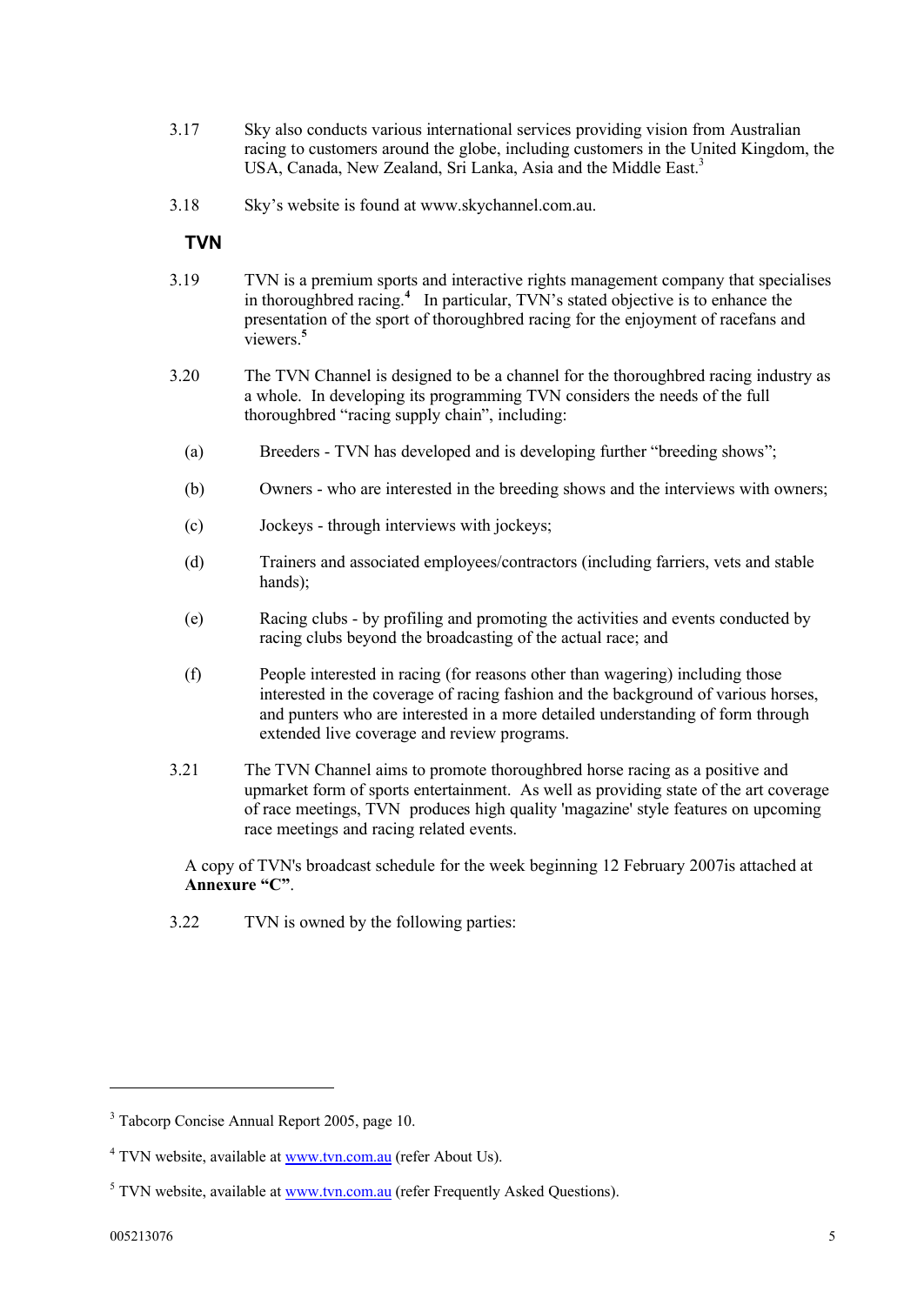| Australian Jockey Club   | 25%      |
|--------------------------|----------|
| Sydney Turf Club         | 25%      |
| Victorian Racing Club    | $12.5\%$ |
| Melbourne Racing Club    | $12.5\%$ |
| Monee Valley Racing Club | $12.5\%$ |
| Country Racing Victoria  | $12.5\%$ |

- 3.23 TVN holds the exclusive broadcasting rights for all thoroughbred race meetings held in Victoria and the Northern Territory, and has entered into agreements under which it is expressed to act as an agent for the two Sydney metropolitan race clubs (the Australian Jockey Club (**"AJC"**) and the Sydney Turf Club (**"STC"**)).
- 3.24 The TVN Channel is available in more than 3,200 pubs/clubs and TAB agencies in NSW, Victoria, ACT and Tasmania, and has been rolled out to a number of agencies in Queensland, SA and the NT. The service is also available to subscribers through the Foxtel digital network by the use of access undertakings provided to the Commission by Foxtel. [Restriction of Publication of Part Claimed] The TVN Channel is also available on the Austar digital network.
- 3.25 Further, TVN provides on demand broadcast of moving and still racing footage to mobile phones and to the internet, broadcasts live and archival racing footage to BigPond broadband subscribers and sells archival racing footage.**<sup>6</sup>**
- 3.26 TVN's website is found at [www.tvn.com.au.](www.tvn.com.au)

# **4. Summary of the Memorandum of Understanding**

- 4.1 This section contains a summary of the key provisions of the MOU relevant to the applications for authorisation. It should be noted that the MOU does not contain any provisions relevant to advertising or New Media rights. TVN and Sky will continue independently to sell advertising on their respective channels. Further, the grant of content licences described below does not include any rights in respect of the display of vision on New Media applications.
- 4.2 The following summary contains material confidential to the Parties.

### **General Matters**

- 4.3 Certain aspects of the MOU are effective now (**"Extended Interim Arrangements"**) with the remainder of the arrangements becoming binding 30 days after the grant of authorisation by the Commission ("**Effective Date"**), if granted. Further information in respect of the Extended Interim Arrangements is provided at paragraph 8.73 of this submission.
- 4.4 If the Commission grants authorisation before 31 January 2008, the MOU will continue until 31 December 2012 (**"Term"**), save to the extent that the Settlement Agreement Terms are replaced by the Settlement Agreements.

<sup>6</sup> TVN Website, available at <www.tvn.com.au> (refer Frequently Asked Questions and Venue Listings).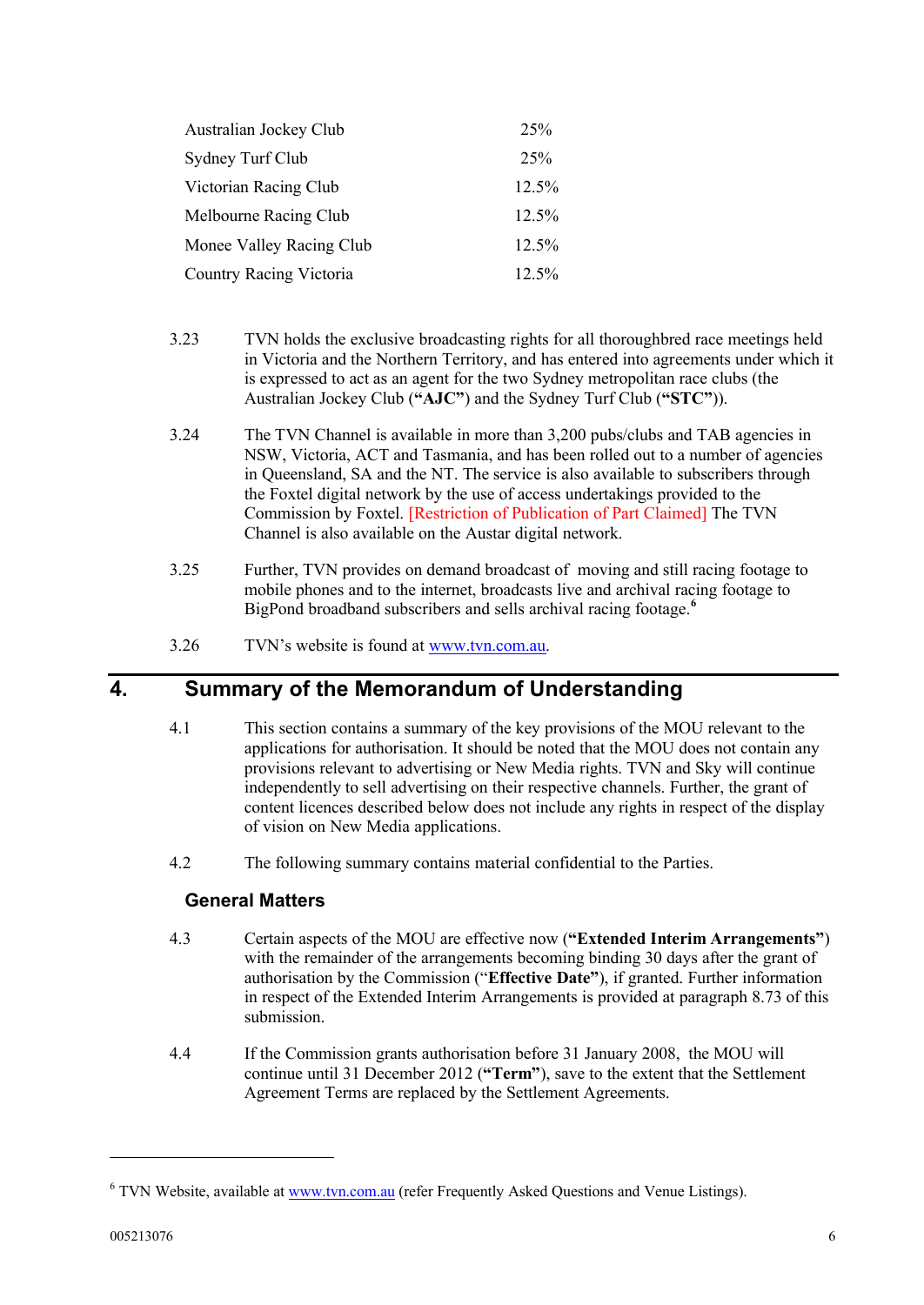4.5 The Parties have agreed that they will, in good faith, negotiate Settlement Agreements, to record and give effect to the Settlement Agreement Terms, as soon as practicable after the date of the MOU (1 February 2007). However no steps have been taken by the parties in terms of agreeing Settlement Agreements.

### **Sky Channel to grant a sub-licence to TVN**

- 4.6 Subject to Sky's consultation with (and, where necessary, the approval of) the relevant race clubs, Sky grants TVN a non-exclusive licence to broadcast on the TVN Channel [Restriction of Publication of Part Claimed] non-TVN shareholder premium thoroughbred race meetings [Restriction of Publication of Part Claimed] from the rights which Sky holds (including rights Sky acquires during the Term of the MOU). [Restriction of Publication of Part Claimed]
- 4.7 Sky must use its reasonable endeavours to secure the right to sub-license the audiovisual coverage to TVN. [Restriction of Publication of Part Claimed]
- 4.8 TVN is not permitted to broadcast any visual coverage of Sky-provided races in conjunction with either TVN or third party generated audio, provided that the visual coverage is made available to TVN in conjunction with audio of an appropriate quality. The rights that Sky grants TVN in relation to non-TVN races are only for use on the TVN Channel for broadcast on pay TV to residential premises and commercial subscription television via satellite to commercial outlets in Australia.
- 4.9 Wagering operators controlled by Tabcorp must provide to TVN any Tabcorp group wagering information required by TVN for broadcast on the TVN Channel. Tabcorp is also required to provide to TVN certain wagering information relating to international races.
- 4.10 Sky acquires the option to place up to two hours of Approved Content<sup>7</sup> on the TVN Channel per day at certain times of the day.
- 4.11 TVN owns the TVN Channel, the TVN brand and TVN Shareholder race and nonrace footage and TVN Shareholder archival material produced exclusively for the TVN Channel. Sky owns the intellectual property rights in the Sky magazine shows. TVN does not own non-TVN shareholder archival material.

### **TVN to grant a pay TV licence to Sky**

- 4.12 Without limiting TVN's rights to broadcast the coverage on the TVN Channel, TVN grants Sky an exclusive licence to broadcast and sub-license to pay TV operators the audio-visual coverage of TVN shareholder races, Darwin Turf Club and Alice Springs Turf Club races and any other thoroughbred races to which TVN held the rights as at 15 May 2006. [Restriction of Publication of Part Claimed]
- 4.13 Sky pays rights fees to TVN for the grant of the licence.

- is not coverage of harness racing or greyhound racing;
- is not content which might offend the sensibilities of viewers; or
- is not content which TVN, acting reasonably, considers might adversely impact on a material basis the branding of TVN, the TVN Channel or thoroughbred racing.

<sup>&</sup>lt;sup>7</sup> 'Approved Content' means content that: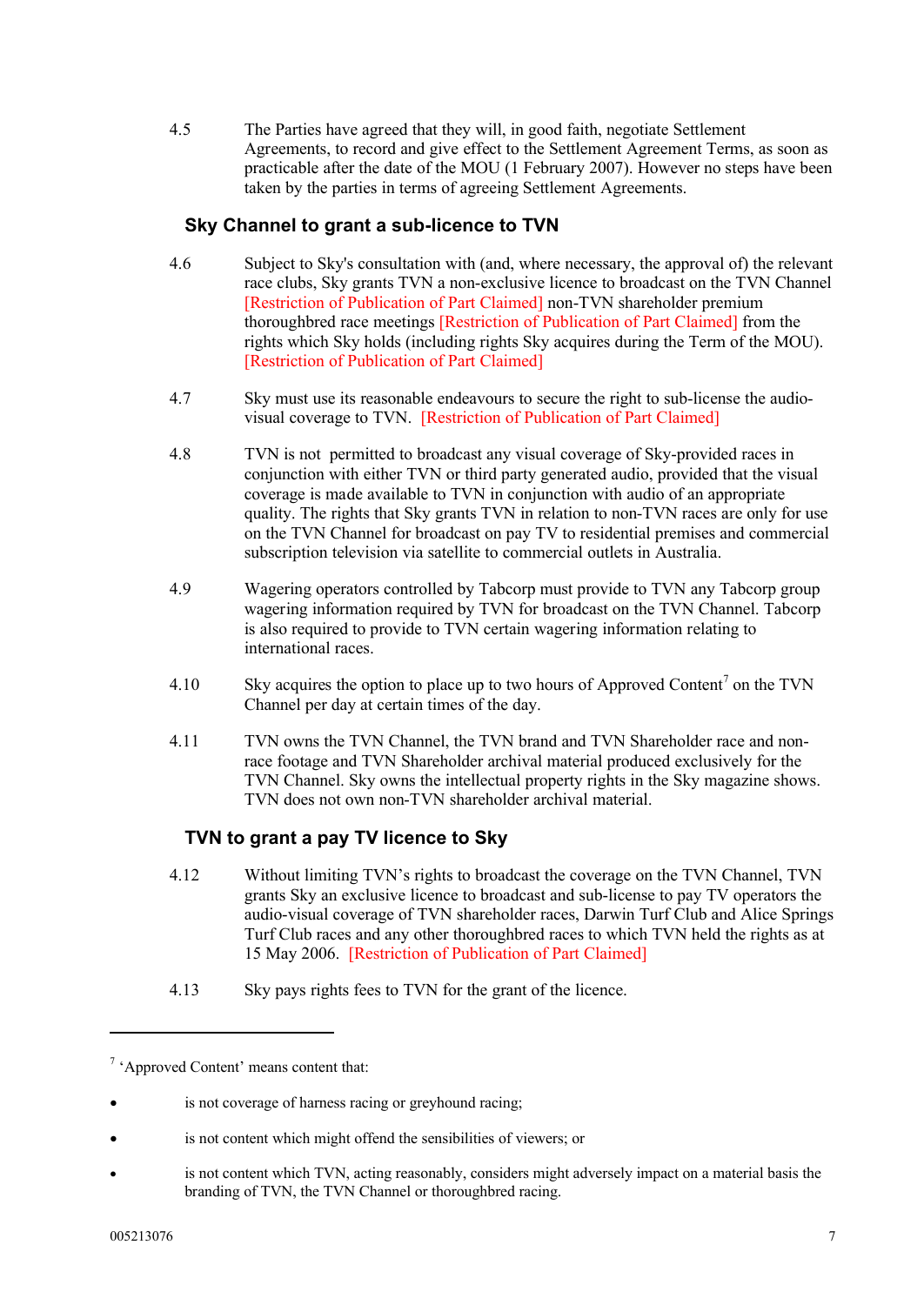- 4.14 TVN and individual race clubs are not restricted from negotiating exclusive deals with free to air commercial television stations to broadcast live certain excluded events to the domestic market and non-exclusive deals with free to air commercial television stations to broadcast live certain other excluded events to the domestic market.
- 4.15 The licence does not permit Sky to broadcast any visual coverage of TVN races in conjunction with either Sky or third party generated audio, provided that the visual coverage is made available to Sky in conjunction with audio of an appropriate quality.
- 4.16 In relation to any rights acquired by TVN on or at any time after 16 May 2006 to broadcast coverage of non-TVN shareholder premium thoroughbred racing during the Term ("**New Rights"**)[Restriction of Publication of Part Claimed] If Sky and TVN fail to reach agreement within 21 days, then Sky can request that the fair market value of the non-exclusive licence of the New Rights be determined by a valuer ("**Expert"**) in accordance with the following:
	- (a) the Expert is to be appointed by agreement between Sky and TVN, or in default of agreement within 15 business days of a request by Sky to have an Expert appointed, Sky may request the President of the Institute of Chartered Accountants in Australia to appoint the Expert;
	- (b) each of Sky and TVN may make submissions and provide relevant information and material to the Expert;
	- (c) the determination of the Expert must be in writing and provided to the parties within 30 business days from the acceptance by the Expert of the appointment and, in relation to domestic premium thoroughbred racing only, will be final and binding on the parties;
	- (d) in relation to international premium thoroughbred racing, the determination of the Expert must be in writing and provided to the parties within 30 business days from the acceptance by the Expert of the appointment and will be final and binding on the parties if Sky confirms it wishes to acquire the New Rights at the fee determined by the Expert; and
	- (e) TVN must use reasonable efforts to secure the right to sub-license any New Rights to Sky, but TVN has no obligation to pay any additional rights, fees or costs to permit the broadcast of the relevant races on Sky Channel as well as the TVN Channel unless reimbursed by Sky.
- 4.17 TVN must use its best endeavours (not involving the payment of money) to procure that Sky has the right to broadcast racing information concerning TVN shareholder races and other races included in the coverage licensed to Sky at no cost. TVN must also use its best endeavours to procure that each TVN shareholder race club uses its best endeavours to make available its racing information for use by Sky in connection with the broadcast of their races internationally.
- 4.18 TVN must procure that each TVN shareholder will ensure that Sky is granted nonexclusive race track access rights to its race tracks for quality control purposes.

### **TVN to grant a commercial licence to Sky**

4.19 Without limiting TVN's rights to broadcast the coverage on the TVN Channel, TVN grants Sky an exclusive licence to broadcast live on subscription television services into commercial outlets the audio-visual coverage of TVN shareholder races, Darwin Turf Club and Alice Springs Turf Club races and any other thoroughbred races to which TVN held the rights as at 15 May 2006.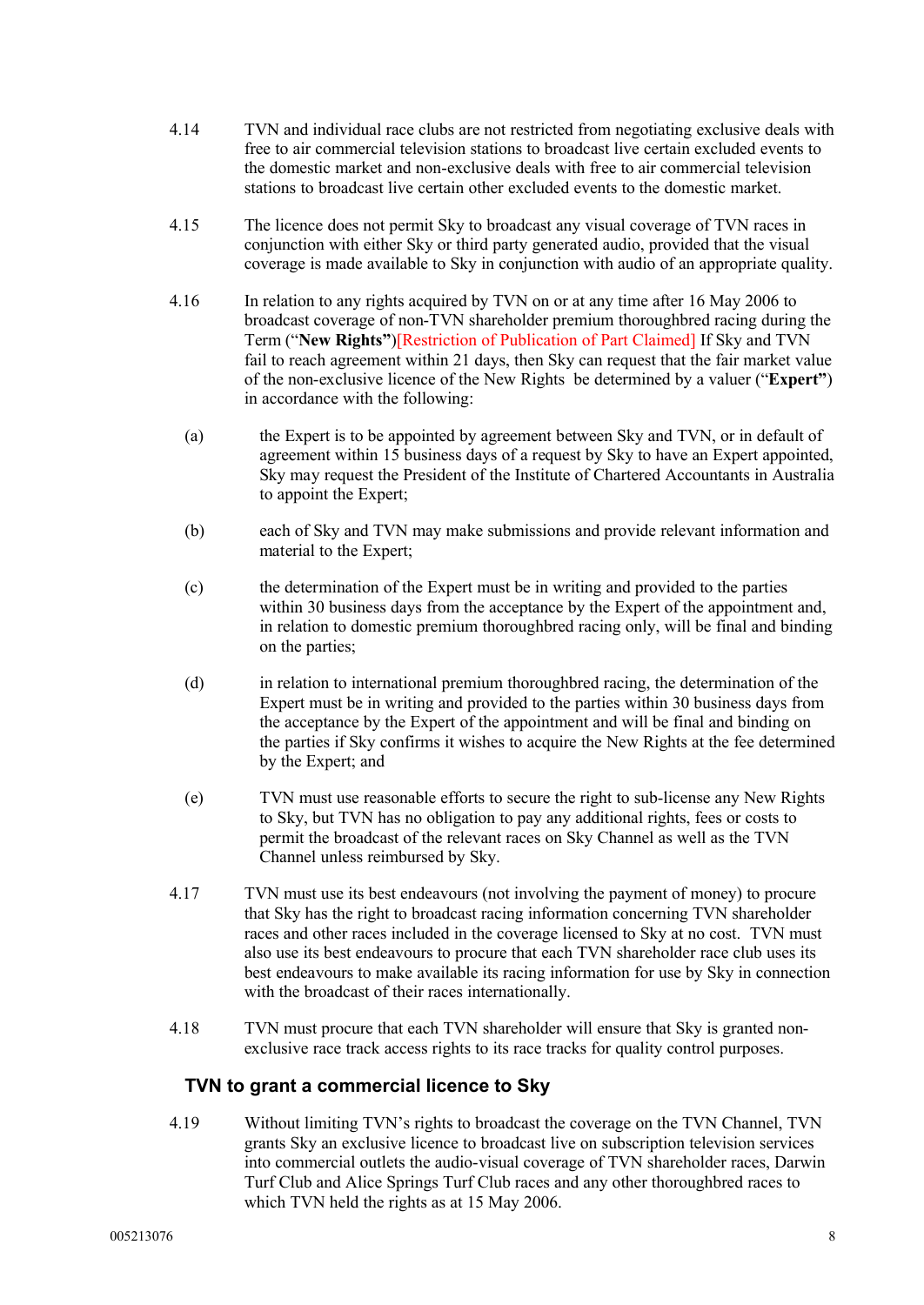- 4.20 Sky pays rights fees to TVN for the grant of the licence.
- 4.21 TVN and individual clubs are not restricted from negotiating exclusive deals with free to air commercial television stations to broadcast live certain excluded events to the domestic market and non-exclusive deals with free to air commercial television stations to broadcast live certain other excluded events to the domestic market.
- 4.22 The licence does not permit Sky to broadcast any visual coverage of TVN races in conjunction with either Sky or third party generated audio, provided that the visual coverage is made available to Sky in conjunction with audio of an appropriate quality.
- 4.23 In relation to any rights acquired by TVN on or at any time after 16 May 2006 to broadcast coverage of non-TVN shareholder premium thoroughbred racing during the Term ("**New Rights"**)[Restriction of Publication of Part Claimed] If agreement cannot be reached then the same Expert determination process described in paragraph 4.16 above will apply.
- 4.24 As outlined in paragraph 4.17 above, TVN must use its best endeavours to procure that Sky has rights to broadcast its racing information.
- 4.25 As outlined in paragraph 4.18 above, TVN must procure that each TVN shareholder ensures that Sky is granted non-exclusive race track access rights to its race tracks for quality control purposes.

### **Distribution of the TVN Channel**

- 4.26 Tabcorp is granted a non-exclusive right to distribute (and to sub-license any other Tabcorp group company to distribute) the TVN Channel under the names or branding "TVN" or "ThoroughVisioN" to certain hotels, clubs, other commercial outlets with a liquor licence, other commercial outlets with a wagering facility and racecourses. It may retain all associated revenues from doing so other than advertising revenues. Tabcorp pays distribution rights fees to TVN.
- 4.27 Sky also agrees to provide Sky Channel and TVN Channel, [Restriction of Publication of Part Claimed] to the physical betting rings at which totalizators can be accessed and administration offices on TVN shareholder racecourses, certain other public areas of TVN shareholder racecourses, and on-course clubs owned by TVN shareholders. On race days at the relevant racecourse, Sky is to provide the TVN Channel to any other areas of TVN shareholder racecourses requested by TVN [Restriction of Publication of Part Claimed] to TVN or the TVN shareholders.
- 4.28 An additional fee is payable in relation to the provision of Sky Channel on TVN shareholder racecourses to corporate bookmaker headquarters or betting auditoriums used primarily by wagering operators other than licensed totalizator operators.

### **Production of the TVN Channel**

- 4.29 Sky agrees to produce the TVN Channel for TVN in accordance with agreed production requirements [Restriction of Publication of Part Claimed]. Sky must provide facilities, infrastructure and staff for the preparation and production of the TVN Channel.
- 4.30 Sky also agrees to cover the cost of the production of the TVN Channel up to a specified amount as part of the consideration for the rights granted by TVN to Sky under the pay TV licence. Any additional costs or expenses required to be incurred in the production, operation or any other aspect of the TVN Channel is paid by TVN.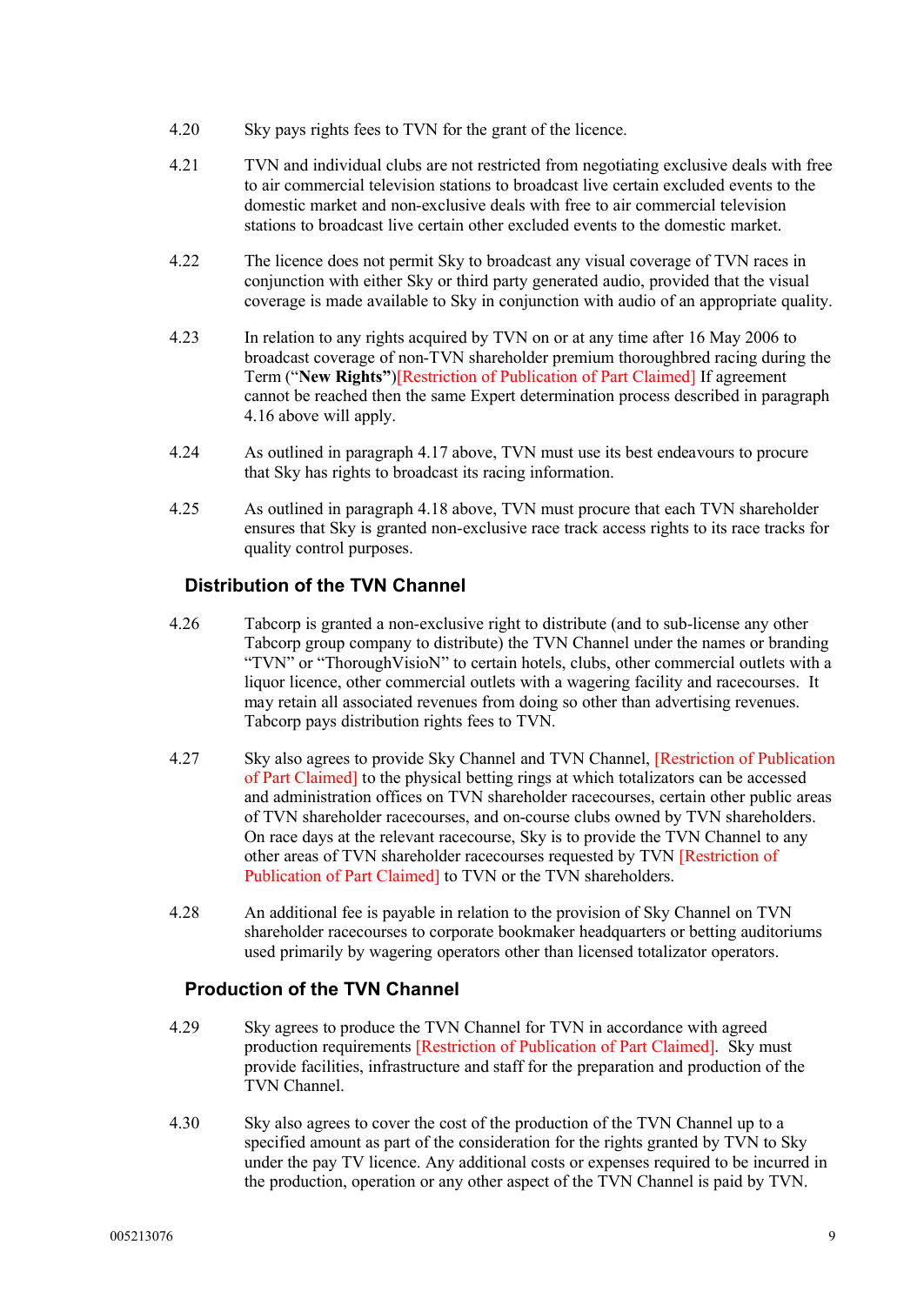- 4.31 Both Sky Channel and TVN Channel use elements of the raw race feed coverage. TVN is responsible for paying certain third party service providers and suppliers used to produce and broadcast the TVN Channel.
- 4.32 TVN agrees to employ and incur the cost of its talent. The talent is to be deployed in producing the TVN Channel. TVN must ensure its talent co-operates with Sky, observes Sky's reasonable safety and other requirements and, if the talent prevents or delays Sky's performance of its obligations, Sky is not liable to TVN.
- 4.33 TVN's executive producer determines the content or "look" (graphics, logos, wagering overlays, sets or wardrobe) of the TVN Channel and no changes can occur without prior approval of TVN. TVN is responsible for sourcing all advertising for the TVN Channel and retains associated gross advertising revenues.
- 4.34 Sky provides facilities for the preparation and production for TVN of TVN existing magazine programs. Production of these programs is at TVN's cost.

### **Free to air promotion**

- 4.35 The MOU provides for a promotional arrangement pursuant to which Tabcorp pays TVN a commission fee for certain additional "Category 2" races sold to, and screened live by, a main free to air television station, where those races were not shown live on free to air television during the 12 month period prior to the Effective Date.
- 4.36 Category 2 races include Australia Cup Day, Ascot Vale Stakes Day, Turnbull Stakes Day, Caulfield Cup Day, Caulfield Guineas Day, Thousand Guineas Day, Blue Diamond Stakes Day, Sandown Classic Day, Cox Plate Date, Golden Slipper Day, AJC Derby Day, AJC Metropolitan Day, AJC Sydney Cup Day, AJC Oaks Day, AJC Doncaster Day, AJC Epsom Day, Manikato Stakes Day, Australia Stakes Day, Rosehill Guineas Day, Coolmore Classic Day and Golden Rose Day.

### **Archival Material**

- 4.37 Where it has the rights to do so and subject to consultations with the relevant clubs, Sky grants TVN a licence to broadcast non-TVN premium Australian thoroughbred race archival material on the TVN Channel.
- 4.38 In consideration of a once-off licence fee paid by Sky to TVN, Sky is granted the right to use TVN shareholder racecourse feed archival material on pay TV, and in connection with any magazine show or advertisement broadcast on pay TV. Sky does not own the intellectual property rights in the TVN shareholder racecourse archival footage which may be included in the Sky magazine shows and any broadcasts or other transmissions of TVN race or non-race footage which may be included in the Sky magazine shows.
- 4.39 In consideration of a once-off licence fee paid by Sky to TVN, Sky is also granted the right to use TVN shareholder racecourse feed archival material on subscription television services into commercial outlets (including at racecourses), and in connection with any magazine show or advertisement broadcast on Sky Channel.

### [Restriction of Publication of Part Claimed]

4.40 [Restriction of Publication of Part Claimed]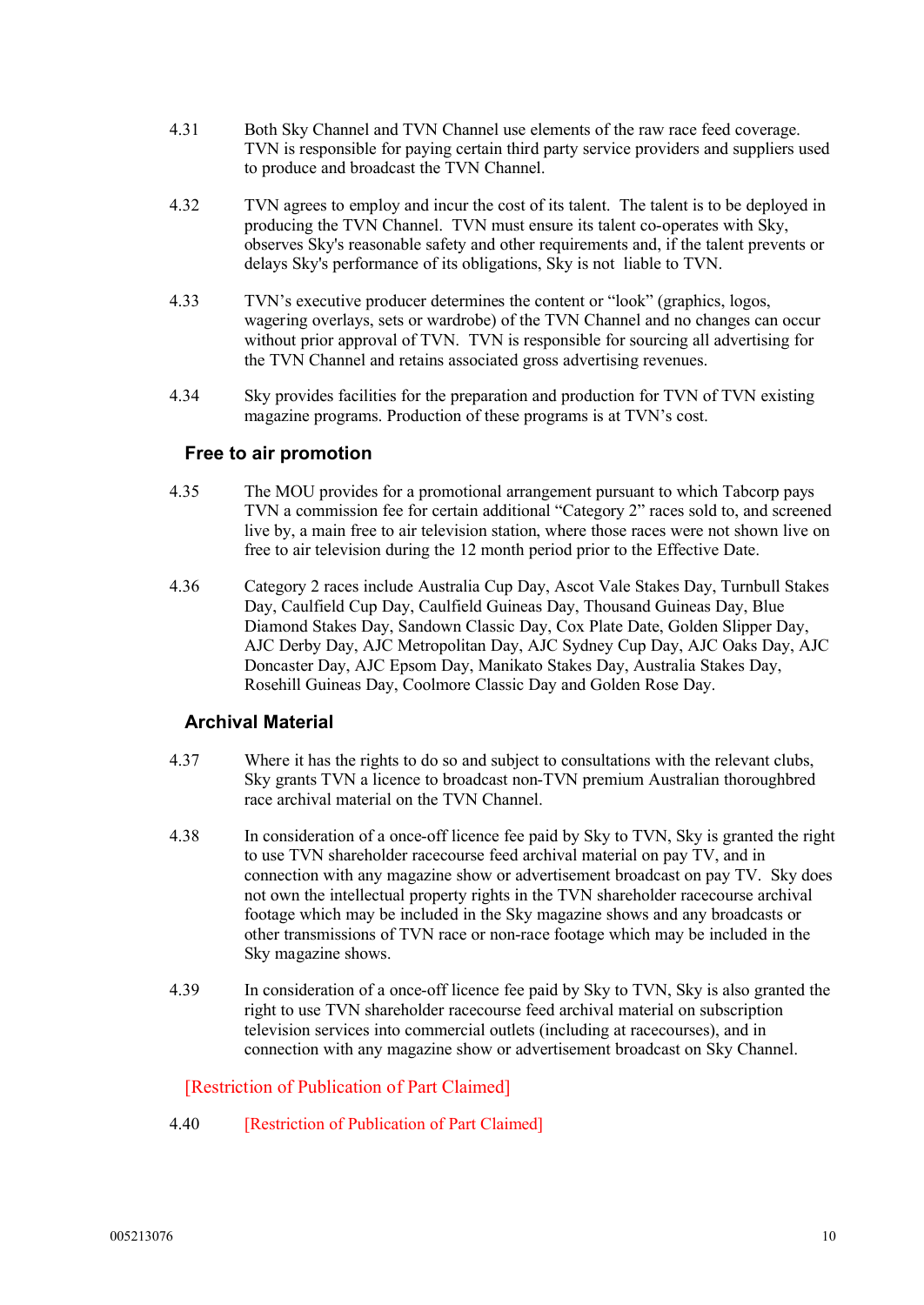### **Obligation of Sky to third party Victorian wagering licensee**

- 4.41 Within 30 days of the date on which the Government of Victoria announces the identity of a third party Victorian licensee (that is, a licensee who is not Tabcorp or any of its related bodies corporate), Sky must offer to supply the racing and wagering channel (not being the TVN Channel) distributed by Sky to the commercial venues which include coverage of Victorian and Sydney Metropolitan thoroughbred racing to the third party Victorian licensee for the period between 16 August 2012 and 31 December 2012 on reasonable commercial terms.
- 4.42 If the third party Victorian licensee wishes to enter into an agreement with Sky for the distribution of the Commercial Channel, Sky must negotiate in good faith with the third party Victorian licensee in order to reach agreement on the licence fee for the Commercial Channel.
- 4.43 If Sky and the third party Victorian licensee are unable to agree on the licence fee by 1 January 2012, the matter is to be referred for decision to an independent expert.
- 4.44 The independent expert is to be appointed by agreement between Sky and the third party Victorian licensee, or, in default of agreement, within 15 business days, Sky or the third party Victorian licensee may request the President of the Institute of Chartered Accountants in Australia to appoint the independent expert.
- 4.45 All costs incurred by the independent expert must be borne by Sky and the third party Victorian licensee in equal shares.
- 4.46 For the period between 16 August 2012 and 31 December 2012, Sky must not, except in circumstances where the third party Victorian licensee is permitted to sub-license the Commercial Channel in accordance with the terms of the agreement between Sky and the third party Victorian licensee, refuse to supply the Commercial Channel to any of:
	- (a) hotels;
	- (b) clubs;
	- (c) other commercial outlets with a liquor licence;
	- (d) other commercial outlets with wagering facilities; and
	- (e) race courses,

(each a **"Commercial Operator")** within Victoria by reason that the Commercial Operator has entered into a commercial arrangement with a third party Victorian licensee. Such Commercial Operator will be supplied with the Commercial Channel on their existing terms of supply or, if they have not previously received the Commercial Channel, on the standard terms and conditions for the supply of the Commercial Channel applicable in Victoria immediately prior to 15 August 2012.

### **Settlement of proceedings**

#### **The proceedings**

4.47 The Parties to the MOU, or some of them, are currently parties to Federal Court Proceedings No 1235 of 2005, 545 of 2005, 1291 of 2005 and Victorian Supreme Court Proceedings No 2133 of 2005 (**"Proceedings"**)**.**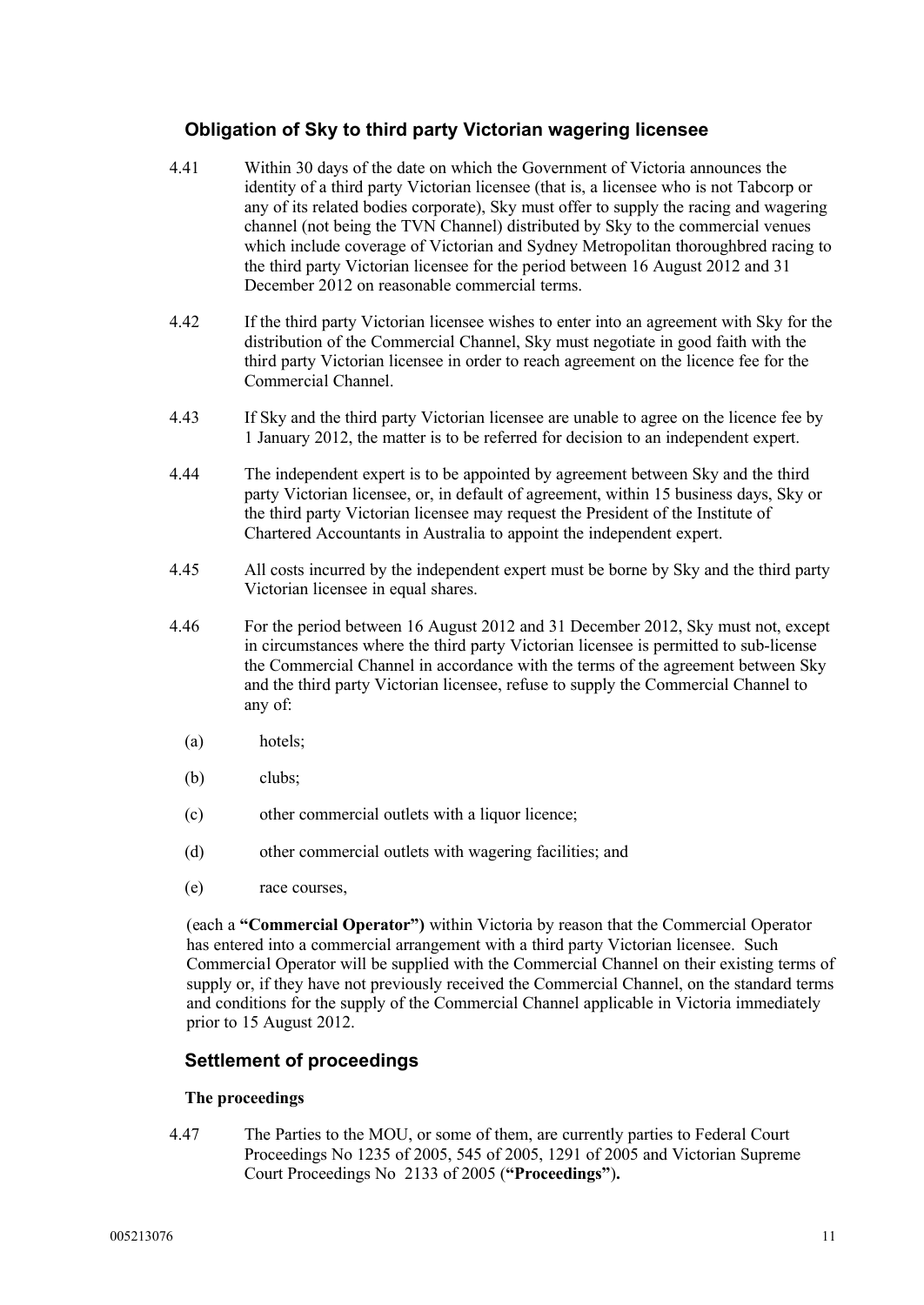#### **Continued stay of proceedings**

4.48 Subject to the comments below, the relevant Parties agreed, immediately upon execution of the MOU, to the continued stay of all outstanding claims in the Proceedings until 31 January 2008 or, broadly speaking, any date on which it becomes clear that the Parties will not obtain authorisation from the Commission, at which point the litigation may revive.

#### **Settlement and release**

- 4.49 The relevant Parties agreed, immediately upon execution of the MOU (and the payment by Tabcorp of an agreed sum to TVN), to the settlement and release of any claims or cross-claims relating to the supply of the TVN Channel into Victorian TAB agencies for the period between 5 May 2005 and 15 May 2006.
- 4.50 Subject to the payment by Sky of certain sums, the relevant Parties also agreed to the settlement and release of any claims or cross-claims relating to the supply of the TVN Channel into Victorian TAB Agencies for the period 16 May 2006 to 31 January 2008.
- 4.51 The Parties have agreed, on and from the Effective Date, to the settlement and release of all remaining claims and cross-claims in the Proceedings.

## **5. Rationale**

- 5.1 While the Parties will separately provide their own confidential statements regarding business rationale and the counterfactual, at a higher level the arrangements will restore the need of each party for a complete racing vision product:
	- (a) From a Tabcorp perspective, the arrangements will restore to Sky the ability to provide "wall to wall" racing from a single source that Tabcorp and the other TABs demand in order to drive wagering;
	- (b) For TVN, the arrangements will allow the further development of a premium thoroughbred racing channel designed to promote thoroughbred horse racing and the thoroughbred racing industry as a whole; and
	- (c) For both Parties, the arrangements will bring to an end expensive and uncertain litigation and ensure that Sky and TVN customers and stakeholders will enjoy the benefits set out in this submission.
- 5.2 As this submission shows, the interests of Sky and TVN are wholly congruent to the public benefits that will result from the proposed arrangements.
- 5.3 An increase in wagering revenues is clearly a benefit to Tabcorp and other totalizators. However, as wagering revenues are also the principal source of funding for the Australian racing industry, an increase in wagering revenues is also a significant public benefit.
- 5.4 Further, the arrangements benefit TVN insofar as it can fulfil its commercial objective to develop a thoroughbred racing channel in a cost-effective and efficient manner. This too will result in public benefits through its promotion of the Australian thoroughbred industry.
- 5.5 The arrangements will result in two specialised channels, one focussed on punters and one focussed on thoroughbred enthusiasts. Consumers will be offered more choice and be in a position to allocate their demand accordingly.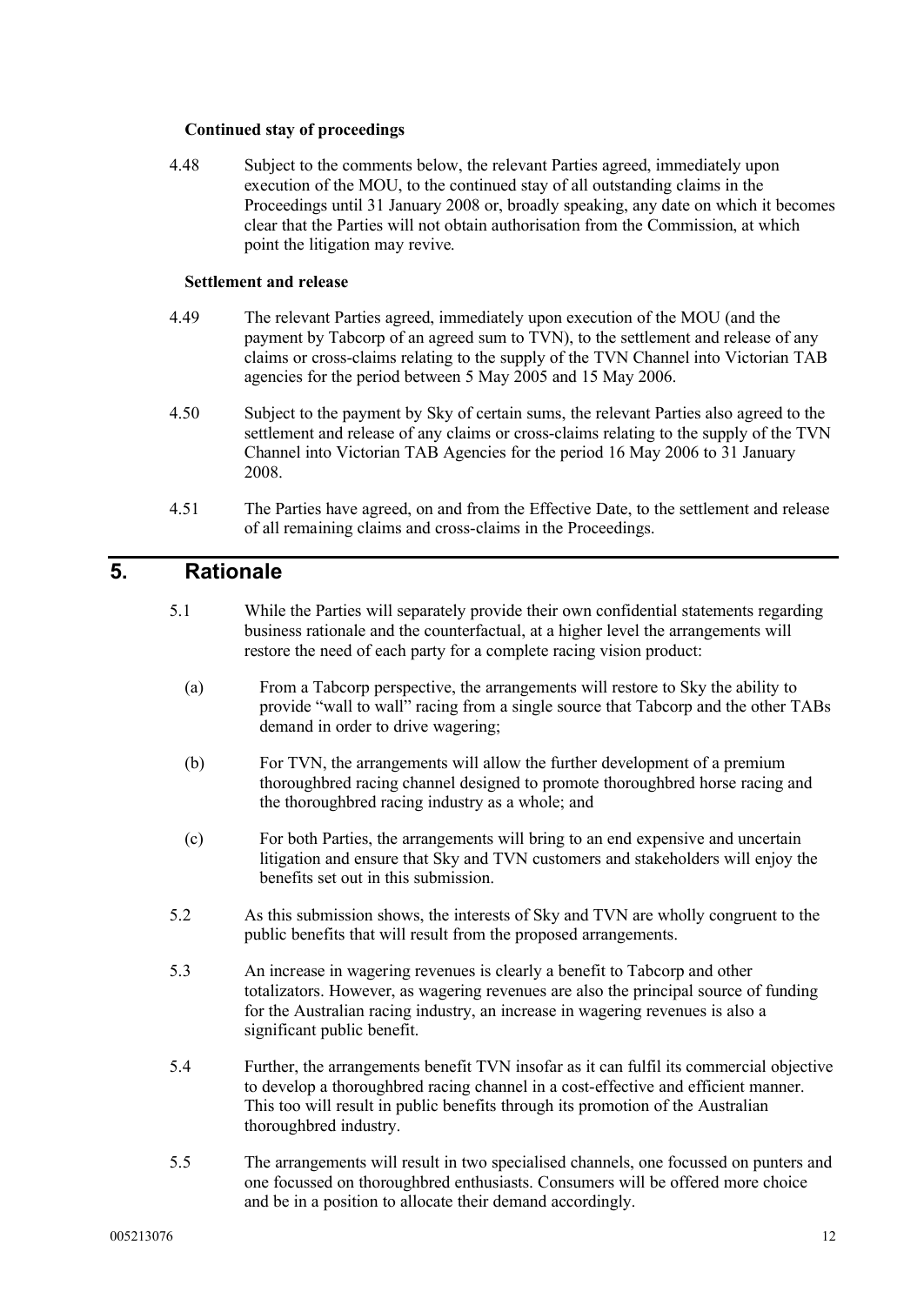# **6. The Statutory Test for Authorisation**

- 6.1 The Parties' application comprises the following applications under Division 1 of Part VII of the  $TP\overrightarrow{A}$ :
	- (a) section 88(1) of the TPA: Form B; and
	- (b) section 88(8) of the TPA: Form E.
- 6.2 Section 90(6) of the TPA provides that the Commission must be satisfied in all the circumstances that the provision of the proposed contract, arrangement or understanding or the proposed conduct would result, or would be likely to result, in a benefit to the public and that that benefit would outweigh the detriment to the public constituted by any lessening of competition that would result, or be likely to result, if the proposed contract, arrangement or understanding were made or the proposed conduct were engaged in.

## **7. Factual and Counterfactual**

7.1 In order to apply the "future with and without" test it is necessary to identify a "factual" and "counterfactual". That is, the Commission considers the public benefits and anti-competitive detriments which are likely to arise from a proposed set of arrangements if authorisation is granted **("factual"),** compared to those which would be likely to arise if authorisation is not granted **("counterfactual")**.

### **Factual**

7.2 In this matter the factual scenario is the implementation of the arrangements contained within the MOU. The implementation of the MOU will end "split vision" by allowing Sky Channel to return to its role as a "wall to wall" racing broadcaster. As explained in further detail below, "split vision" refers to circumstances in which coverage of Australian thoroughbred racing is split between Sky Channel and the TVN Channel. Prior to the implementation of the Interim Arrangements (also described in more detail below) split vision occurred from 4 May 2005 to 16 May 2006. With substantial negative consequences for the racing industry. It will also allow TVN to pursue the development of a thoroughbred-focussed channel as a means to expand interest in thoroughbred racing throughout Australia. The return of all racing to Sky Channel coupled with the development and expansion of TVN will, ultimately, lead to increased wagering and increased attendance at racing events to the benefit of the racing industry.

### **Counterfactual**

- 7.3 Tabcorp and TVN have separately considered the likely counterfactual. Each Party will separately provide a confidential submission in respect of its view of the likely counterfactual.
- 7.4 While separate submissions will be provided, the Parties jointly submit that, at a minimum, the counterfactual will involve a return to litigation and, necessarily, split vision with direct consequences for wagering turnover and racing industry funding. Ongoing litigation will be costly and take considerable time to complete. Further, the results of the litigation are uncertain.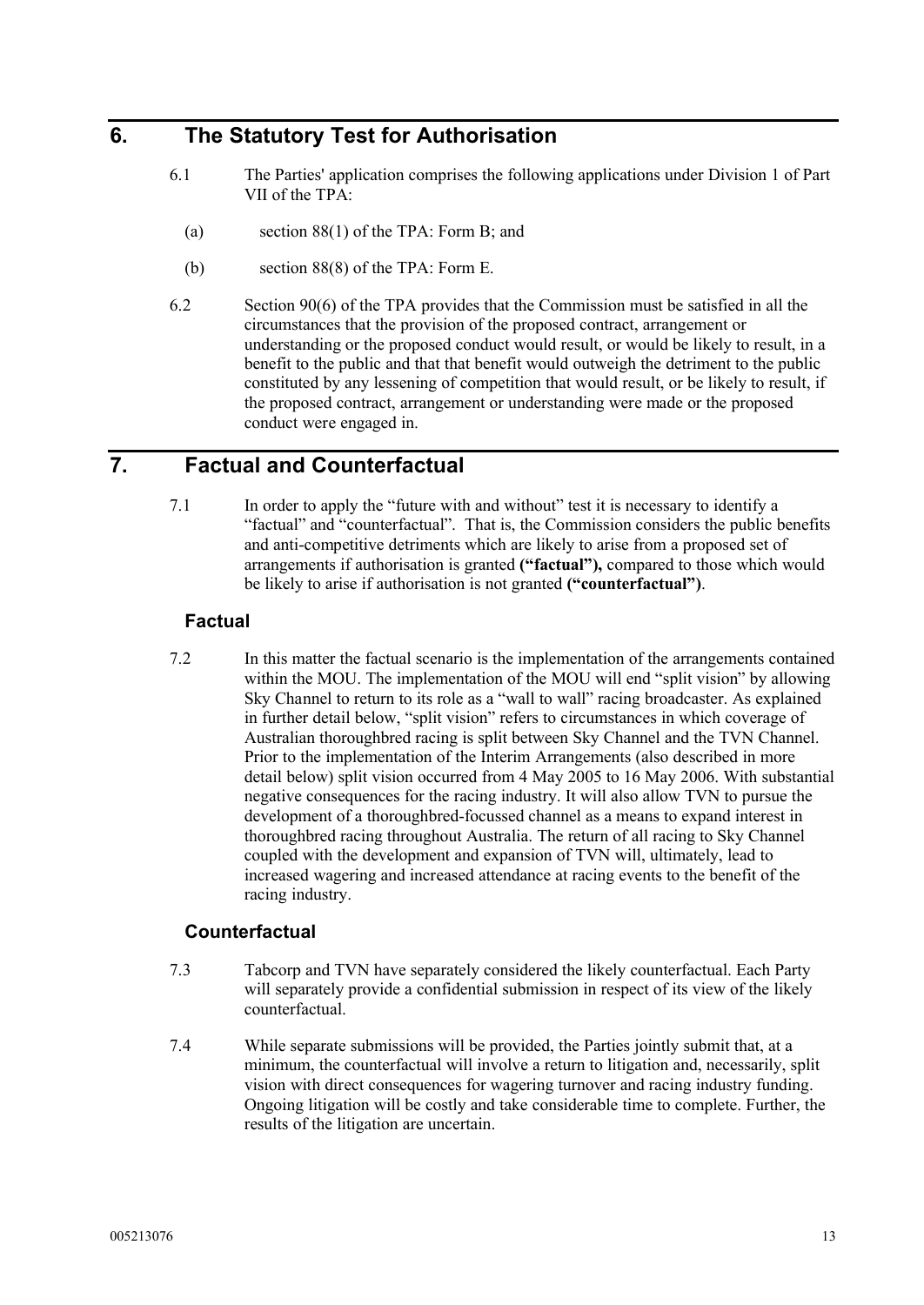# **8. Background to the Racing and Wagering Industries**

### **Racing Industry**

- 8.1 The racing industry comprises three codes of racing thoroughbred racing, greyhound racing and harness racing. The racing industry is an important part of the national economy and a major employer, particularly in regional and rural Australia. In 2001, a study found that nationally the thoroughbred racing industry had a direct economic benefit of \$7.4 billion to the economy and employed in excess of 249,063 people (including full time, part time and casual employees), with the harness and greyhound racing industry collectively employing about half that number of people.<sup>8</sup> Of these jobs, 80,970 were in metropolitan areas and 168,093 were in nonmetropolitan areas. Since 2001 there are no national statistics but detailed economic contributions statistics have been compiled for particular States, including:
	- (a) The economic value of the racing industry in Victoria in 2005/2006 was \$2.1 billion with direct spending of \$1.8 billion into the economy<sup>9</sup>;
	- (b) The gross economic benefit of racing and wagering in NSW in 2002/2003 was \$4.2 billion $10$ :
	- (c) The direct industry value added by the racing and wagering industries in Western Australia in 2003/ 2004 was \$124 million representing approximately 0.5% of Western Australia's Gross State Product<sup>11</sup>; and
	- (d) The economic value of the South Australian Racing Industry in 2004/2005 was estimated to be  $$274$  million<sup>12</sup>.
- 8.2 A case study of the economic impact on regional areas can be found in the statistics surrounding the Victorian Spring Racing Carnival and set out in the Size and Scope of the Victorian Racing Industry publication of March 2006 as follows:
	- (a) 95% of Victoria's racing clubs and 80% of the race meetings occur in regional Victoria;
	- (b) in 2005 the gross economic benefit of the Spring Racing Carnival was \$524 million, \$95 million of which was a benefit to regional Victoria;
	- (c) there are numerous regional communities which participate in the Spring Racing Carnival through having carnival race days, local festivals, parades, tourism promotions and other special events. Those communities include:

<sup>&</sup>lt;sup>8</sup> Size and Scope of the Australian Thoroughbred Industry, December 2001 (from Australian Racing Board website).

<sup>&</sup>lt;sup>9</sup> Size and Scope of the Victorian Racing Industry, March 2006.

<sup>&</sup>lt;sup>10</sup> Size and Scope of Tab Ltd and New South Wales Racing, September 2003.

 $11$  Size and Scope of the Western Australian Racing Industry, July 2004.

<sup>&</sup>lt;sup>12</sup> Size and Scope of the Victorian Racing Industry, March 2006.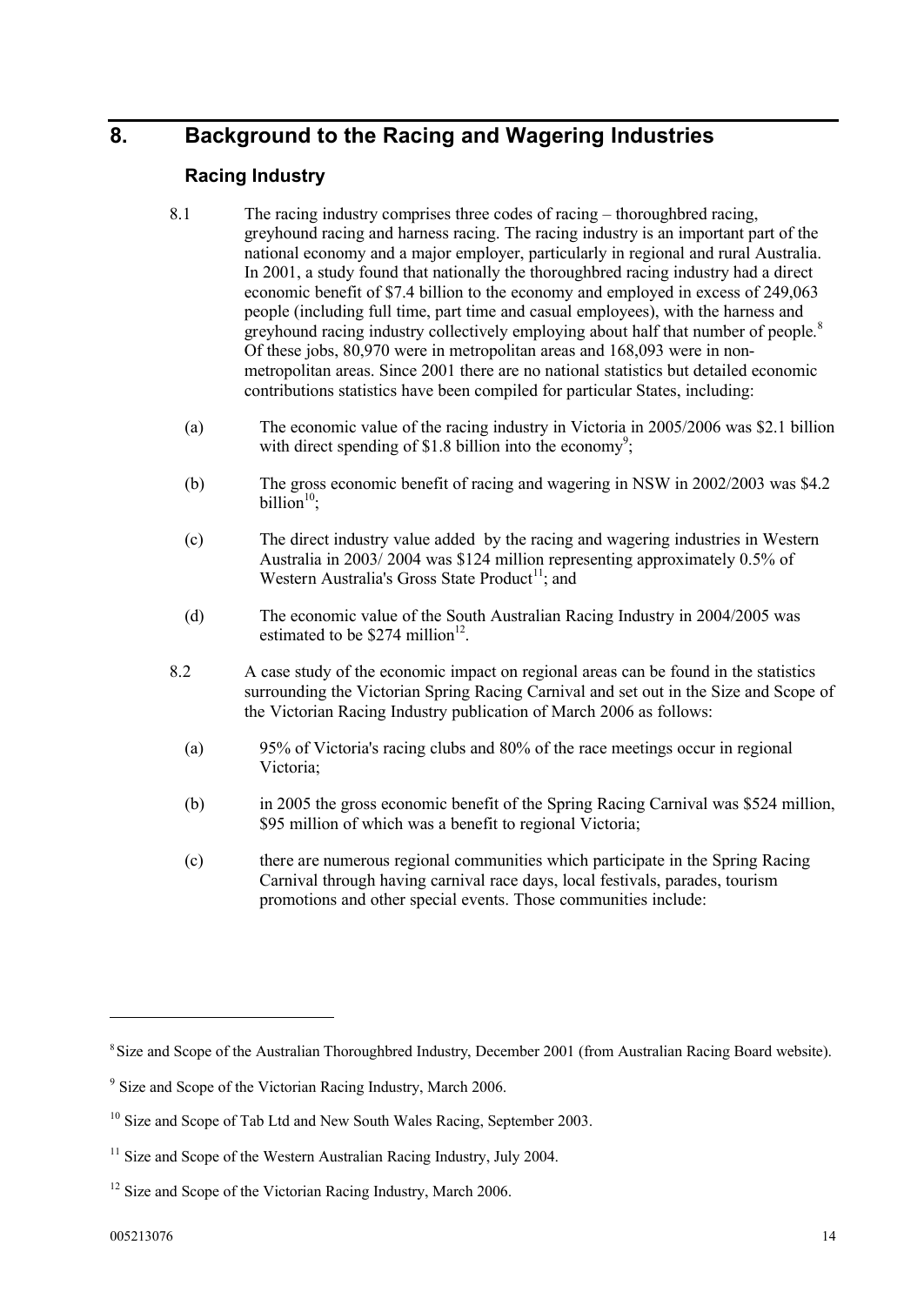| Ararat          | Hamilton         | Seymour            |
|-----------------|------------------|--------------------|
| Avoca           | Horsham          | <b>Stony Creek</b> |
| Bairnsdale      | Kilmore          | St. Arnaud         |
| Ballan          | Kyneton          | Tatura             |
| <b>Ballarat</b> | Manangatang      | Terang             |
| Benalla         | Mildura          | Traralgon          |
| Bendigo         | Moe              | Wangaratta         |
| Colac           | Mornington       | Warrnambool        |
| Cranbourne      | Mount Wycheproof | Werribee           |
| Dunkeld         | Murtoa           | Wodonga            |
| Echuca          | Pakenham         | Yarra Glen         |
| Geelong         | Sale             |                    |
|                 |                  |                    |

- 8.3 The structures of the three codes of racing are broadly similar:
	- (a) in each code, activities in each State and Territory are governed by statutory bodies, known as Principal Racing Authorities "**PRAs"**), which control the regulation, functions and commercial activities of the codes;
	- (b) in turn, a national administrative body exercises oversight responsibilities in relation to these statutory bodies. The national bodies are the Australian Racing Board Limited ("**ARB"**) (thoroughbred), Greyhounds Australasia (greyhound) and the Australian Harness Racing Council (harness); and
	- (c) together, these organisations assist in the governance of racing clubs which conduct racing in each code, for the benefit of participants and stakeholders in the industry.
- 8.4 There are approximately 379 thoroughbred racing clubs, 126 harness racing clubs and 93 greyhound racing clubs in Australia.
- 8.5 A relevant feature of these racing organisations is that they are all non-profit organisations, so that all their income is used to provide racing "product", through the provision of race facilities, infrastructure and services, and the payment of prize money, which in turn is used to pay owners, jockeys, trainers, drivers, farriers, stable hands and others. In addition, income is used to support a wide variety of other aspects of the racing industry. These include investments in training, and veterinary services.

### **The Wagering Industry**

8.6 Gambling activities are categorised as either wagering or gaming. Wagering involves betting on the outcome of live events, primarily racing (thoroughbred, harness and greyhound racing) and other sporting events. Wagering in Australia has been traditionally divided into totalizator and fixed-odds wagering (known as 'bookmaking'). The licensing of Betfair in Tasmania has introduced "betting exchange" forms of wagering. Other forms of gambling are 'gaming'.

### **Wagering and Totalizators**

8.7 Totalizators are the main form of wagering in Australia, comprising approximately 78% of wagering turnover in the year ended 30 June 2006. Approximately 94% of totalizator wagering turnover is "off-course" betting (that is, the customer is not present at a racecourse when placing the bet).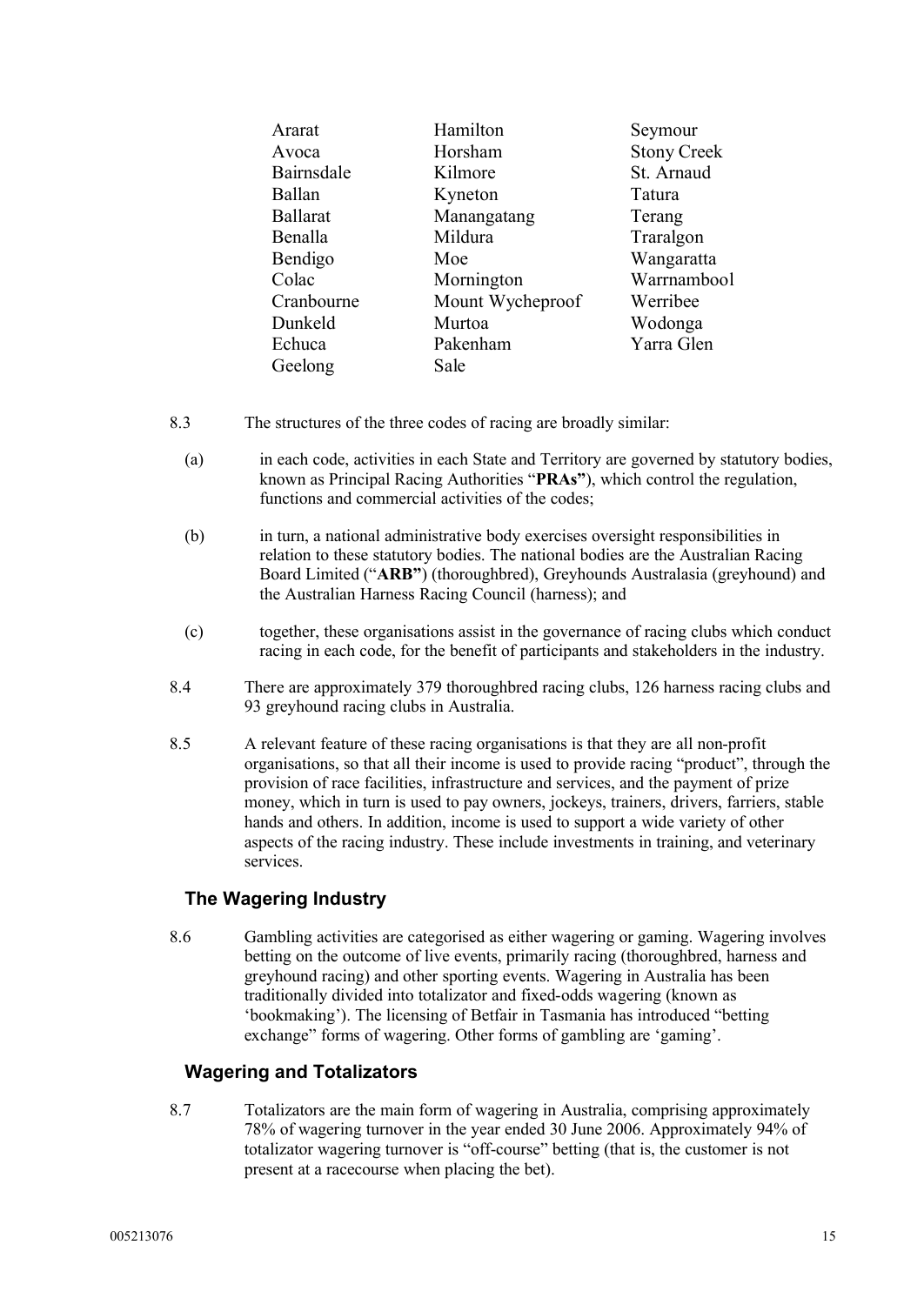- 8.8 In each State or Territory there is one operator licensed to conduct off-course totalizator wagering. These operators are authorised to conduct totalizator wagering and, subject to certain restrictions, to conduct fixed-odds wagering on racing.<sup>13</sup> In addition to Totalizators, oncourse bookmakers, corporate bookmakers and betting exchanges (ie Betfair) are licensed to take wagers on racing in various states and territories.
- 8.9 Each off-course totalizator was originally established as a statutory authority of the relevant State or Territory and known as the Totalizator Agency Board. However in recent years a number of State and Territory governments have corporatised and/or privatised the off-course wagering operators. The following table sets out the status of the off-course wagering operator in each State.

| <b>State</b>          | Status of off-course wagering operator                     |
|-----------------------|------------------------------------------------------------|
| <b>NSW</b>            | Tab Limited – a wholly owned subsidiary of Tabcorp         |
| Victoria              | Tabcorp Holdings Limited – a listed public company         |
| Queensland            | $UNITAB14 - a listed public company$                       |
| Western<br>Australia  | $RWWA - government authority$                              |
| South Australia       | SATAB Pty Ltd – a wholly owned subsidiary of UNITAB        |
| Tasmania              | TOTE Tasmania Pty Ltd – government authority <sup>15</sup> |
| <b>ACT</b>            | $ACTTAB - government authority$                            |
| Northern<br>Territory | NTTAB Pty Ltd – wholly owned subsidiary of UNITAB          |

#### **Table 2: Off-course Wagering Operations in Australia**

- 8.10 Off-course totalizators can accept off-course wagers through outlets in the relevant State or Territory as well as by telephone or internet.
- 8.11 The operation of totalizator wagering services is highly regulated at the State and Territory level. The legislation controlling totalizator betting is similar in each State and Territory. The legislation specifies the conditions under which a licence may be granted for the conduct of totalizator wagering services. The TAB in each State and Territory must comply with a large number of conditions and obligations under the relevant legislation.

### **The Relationship between the Racing and the Wagering Industry**

8.12 The racing and wagering industries are closely interrelated, both economically and legally.

<sup>&</sup>lt;sup>13</sup> Fixed-odds wagering on racing is a very limited component of TAB operations. On an annual basis, combined wagering turnover on fixed-odds racing for Tabcorp and TAB Limited is only approximately \$40 million.

<sup>&</sup>lt;sup>14</sup> Note that on 12 October 2006, UNiTAB became part of Tattersall's Limited as a result of a merger of both companies.

<sup>&</sup>lt;sup>15</sup> Betfair is also a licensed off-course wagering provider in Tasmania.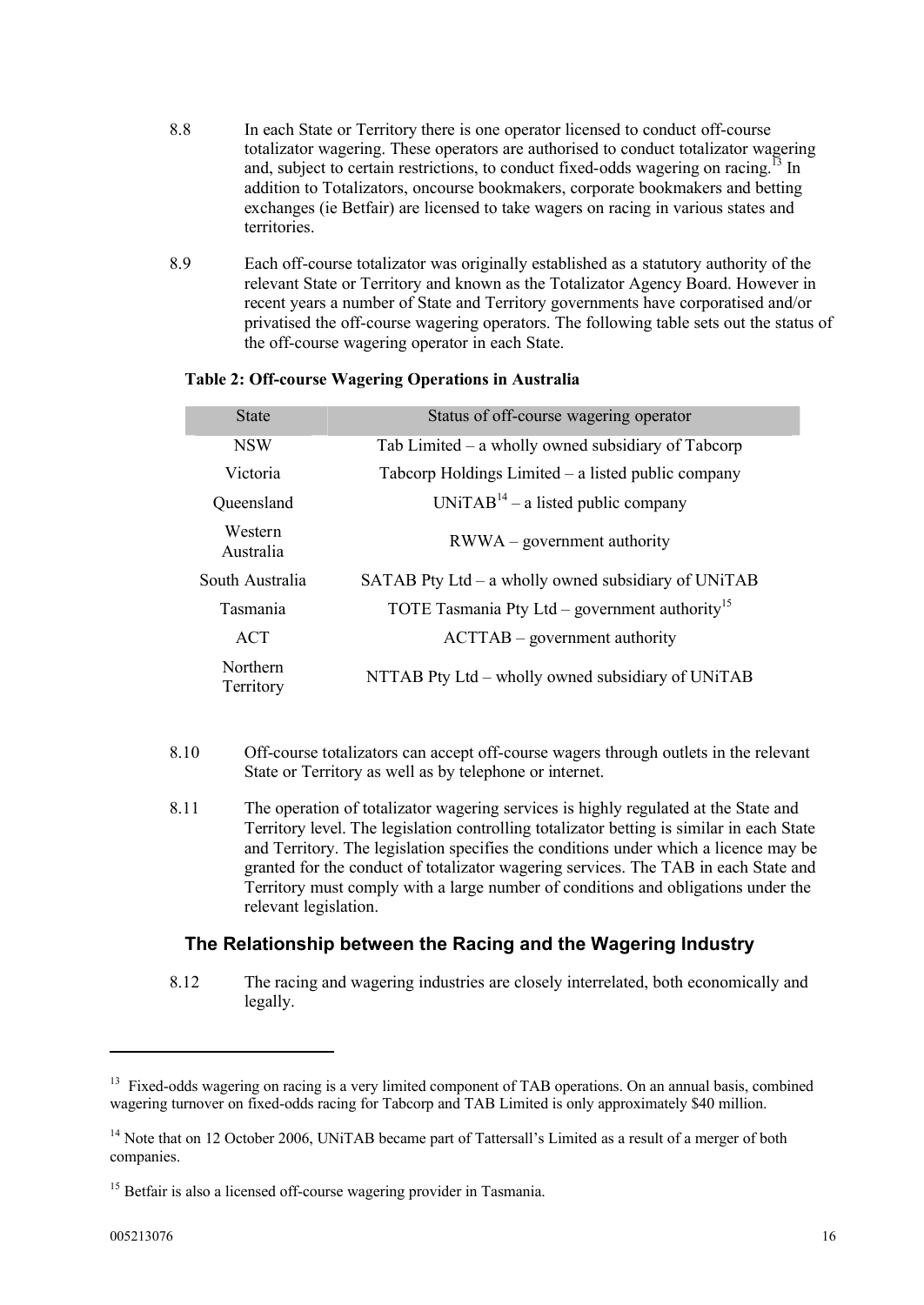- 8.13 The predominance of wagering on racing events has resulted in an inter-dependent relationship between the racing industry and the off-course wagering operators in which:
	- (a) the racing industry supplies the product (ie stages the races) on which wagering operators conduct betting; and
	- (b) the off-course wagering operators provide the vast majority of the funding for the racing industry.
- 8.14 In this respect the relationship between the racing industry and wagering operators differs substantially from that which exists in relation to other sporting events, because other sporting events are generally funded through means such as ticket sales, sponsorship and media rights, and do not receive funding or product fees from wagering operators who conduct betting on the event.
- 8.15 In respect of the year ended 30 June 2006, Tabcorp paid over \$503.4 million by way of fees to the NSW and Victorian racing industries.
- 8.16 The relationship between totalizator operators, the racing industry and State governments can perhaps be best understood by considering the distribution of wagering turnover. For example, in the case of Tab Limited, a breakdown of the distribution of turnover is approximately as follows:

| Recipient                | Percentage |
|--------------------------|------------|
| Customers (in winnings)  | 83.2%      |
| <b>NSW Government</b>    | 4.6%       |
| <b>NSW Racing</b>        | 4.5%       |
| <b>TAB</b> Expenses      | 3.3%       |
| <b>Sales Commissions</b> | 1.8%       |
| Federal Government Tax   | 0.8%       |
| <b>TAB Profit</b>        | 1.8%       |
| <b>Total</b>             | 100%       |

#### **Table 3: Breakdown of Distribution of Turnover for Tab Limited**

- 8.17 When the off-course totalizator operators were government authorities, support of the racing industry was generally achieved by way of a statutory distribution. In States which have privatised their off-course totalizator operator, upon privatisation the statutory distribution was generally replaced by a statutory requirement to have and give effect to commercial agreements between the off-course totalizator operator and the racing industry in the relevant State or Territory.
- 8.18 Details of the arrangements for each State and Territory are set out below.

*Tabcorp's arrangements with VicRacing*

8.19 Tabcorp's Victorian wagering business is conducted through a joint venture agreement **("Joint Venture Agreement")** between a wholly-owned subsidiary of Tabcorp and VicRacing Pty Ltd, a company established by the Victorian Racing Industry. Overall responsibility for the joint venture is vested in a Management Committee and each joint venturer is entitled to appoint three representatives to the Management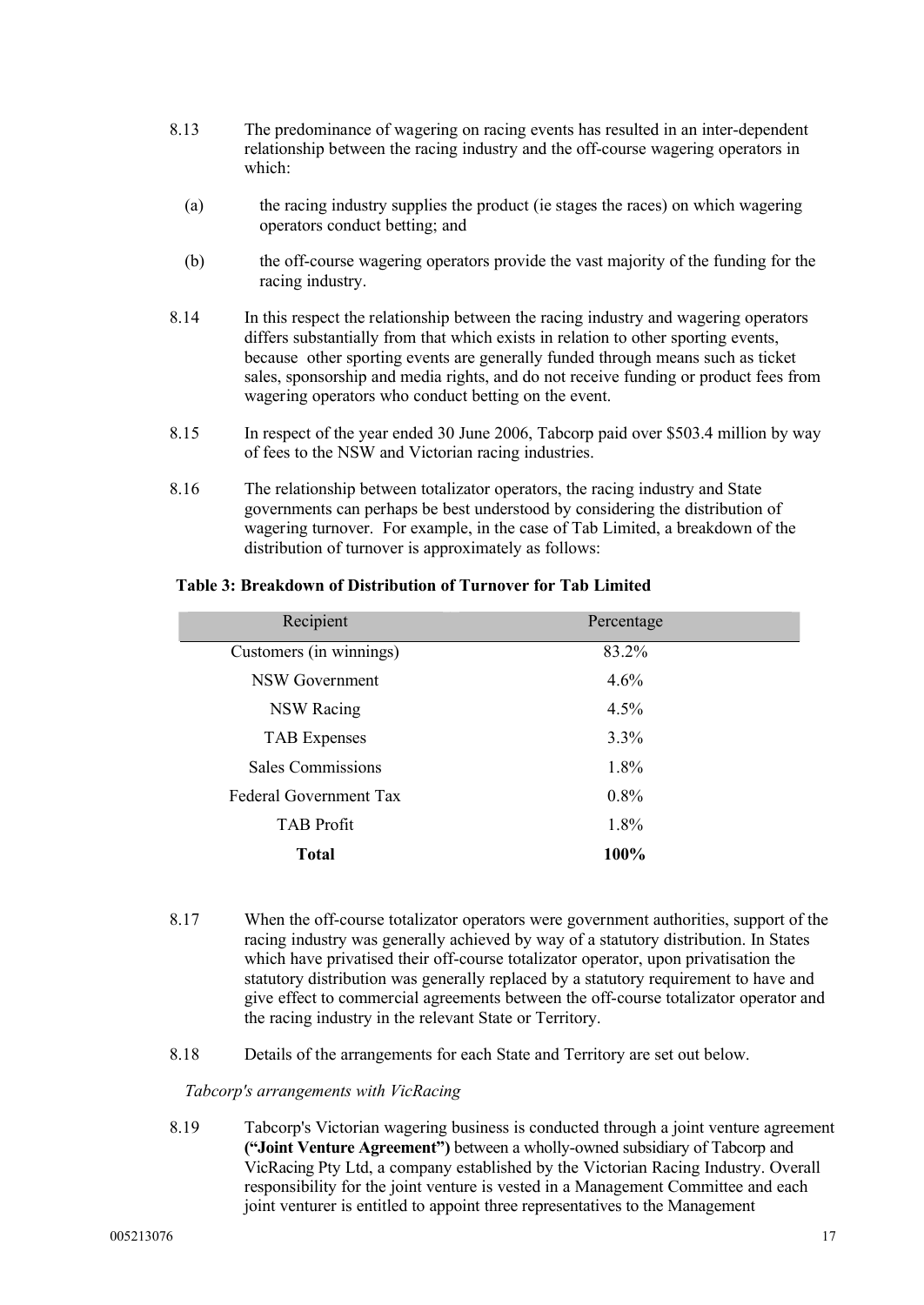Committee. The Committee must approve new wagering products, operating plans and budgets, betting rules and advertising programs. Tabcorp has responsibility for the day-to-day joint venture business operations within the terms of the Joint Venture Agreement, approved operating plans and budgets, and the lawful directions of the Management Committee. Tabcorp must act in the best interests of the joint venture when carrying out its day-to-day management responsibilities.

- 8.20 The other key points of the joint venture are as follows:
	- (a) Tabcorp holds wagering and gaming licences and uses these licences for the benefit of the joint venture in the conduct of its normal business operations.
	- (b) Tabcorp conducts the following business operations on behalf of the joint venture:
		- (i) Wagering: Tabcorp holds an exclusive licence to operate pari-mutuel wagering on Australasian thoroughbred, harness and greyhound racing events and a non-exclusive licence to conduct wagering on other wagering products, through a distribution network comprising 588 retail stores, call centres and on-course facilities. The Joint Venture Agreement gives the racing industry the power to restrict entry by Tabcorp into fixed odds race wagering (currently for Tabcorp, such bets are limited to certain group and listed races approved by the Victorian Racing Industry). As a consequence, Tabcorp can offer fixed odds bets on one race each day and on all group/listed races.
		- (ii) Gaming: Tabcorp is one of two licensed gaming operators in Victoria, operating up to 13,750 gaming machines in 280 pubs and clubs throughout the State. The other licensed operator is Tattersall's.
		- (iii) Club Keno: As an adjunct to the gaming licence, Tabcorp is one of two licensed Club Keno operators in Victoria, operating through a joint venture arrangement with the other licensed operator, Tattersall's.
		- (iv) Trackside: Tabcorp operates a virtual racing product which is distributed to various establishments in Victoria.
- 8.21 Pursuant to the Joint Venture Agreement, Tabcorp is required to pay 25% of the total profit from the joint venture (which is derived from gaming and wagering revenue, after deduction of charges to Tabcorp and payments to Racing Products Victoria) to VicRacing.
- 8.22 In addition, Tabcorp is party to a Racing Program Agreement and a Product Supply Agreement (collectively, "**Product Agreements")**, which are agreements whereby the major Victorian racing bodies undertake to provide the racing product, in the form of scheduled race meetings, and racing information and data for use by the TAB and customers to enable wagering on the scheduled race meetings. The Victorian Racing Industry retains ownership of all intellectual property with regard to the racing information and data. The following fees are payable by Tabcorp to Racing Products Victoria Pty Ltd pursuant to the Product Agreements:
	- (a) a racing program fee, being a fixed amount which is indexed in accordance with off-course wagering growth since 1996;
	- (b) a product supply fee, being 18.8% of Tabcorp's net wagering revenue; and
	- (c) a marketing fee being a fixed amount which is indexed in accordance with offcourse wagering growth since 1996.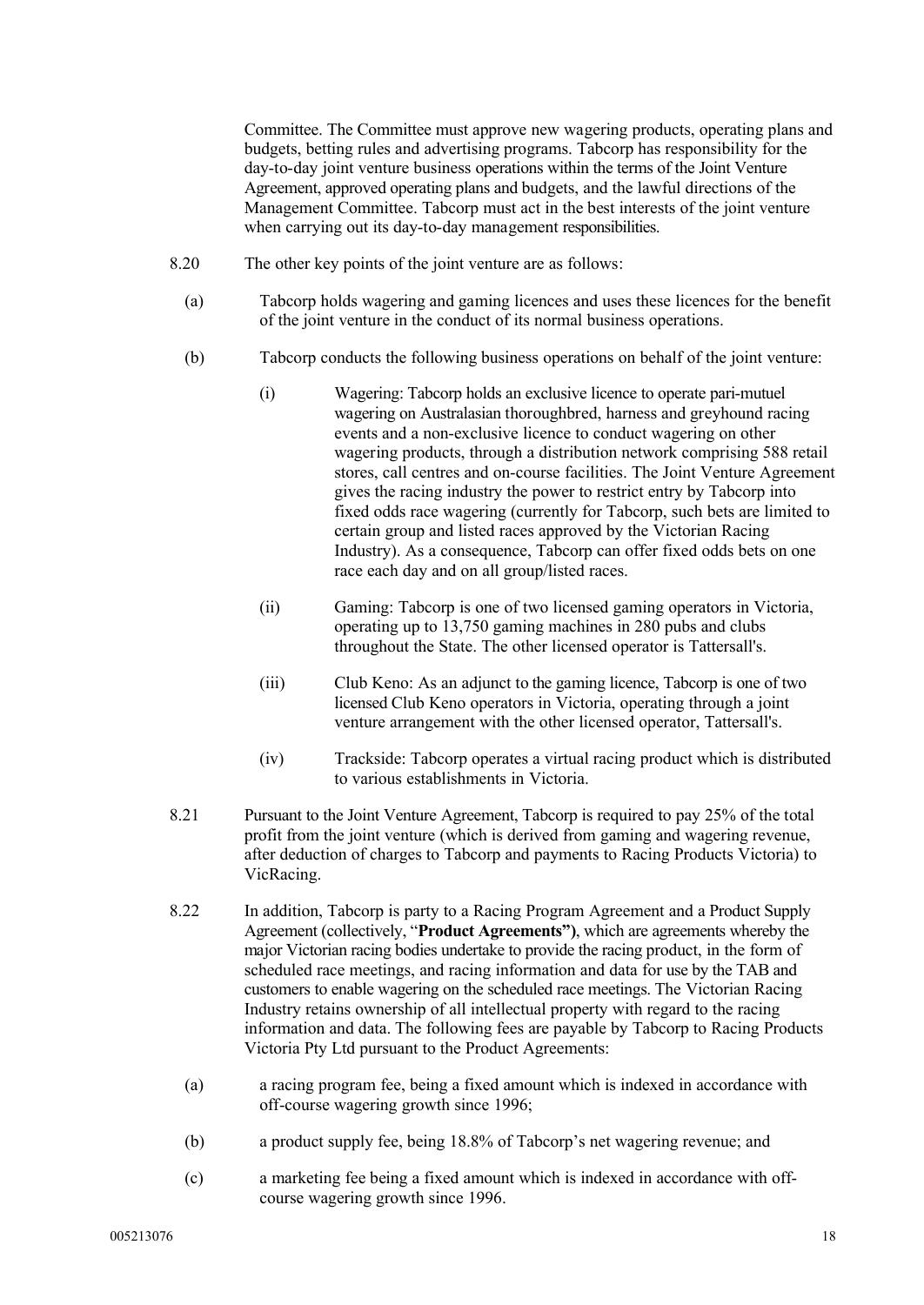- 8.23 Overall Tabcorp paid a total of approximately \$288 million to the Victorian Racing Industry in the financial year ending 30 June 2006.<sup>16</sup> These payments are made out of the revenue derived from the Joint Venture's wagering and gaming business managed by Tabcorp.
- 8.24 Tabcorp is responsible for the provision of all wagering, gaming and Club Keno infrastructure, including the employees needed to undertake normal business operations, the required equipment (such as computer hardware and software, and gaming machines) and the rental of TAB agency outlets. Tabcorp remains responsible for all employment contracts of non-retail outlet personnel and retains all intellectual property developed by employees for the purposes of the joint venture. Tabcorp seeks to recover the infrastructure costs from the joint venture through a series of management charges for operating costs and assets charges for the use of assets acquired or developed by Tabcorp for the benefit of the joint venture.
- 8.25 If invited to do so, the Victorian Racing Industry may contribute to the funding of an asset through an upfront contribution to the cost of acquisition of the asset. Such a contribution will confer proportionate ownership rights in the asset on the Victorian Racing Industry. To date, no such arrangement has occurred between Tabcorp and the Victorian Racing Industry in relation to any joint venture assets.

#### *Tab Limited's arrangements with RacingCorp*

- 8.26 Similarly, in New South Wales, Tab Limited, Tabcorp, RacingCorp Pty Ltd **("RacingCorp")** (formerly called New South Wales Racing Pty Ltd) and each of the racing controlling bodies in NSW (ie Racing NSW, Greyhound Racing NSW and Harness Racing NSW) are parties to a Racing Distribution Agreement **("Racing Distribution Agreement")***.* In broad terms, the Racing Distribution Agreement requires Tab Limited to act and make decisions with the intent of maximising total payments of certain fees to RacingCorp, and governs the program of races on which Tab Limited can conduct off-course totalizators. It also requires Tab Limited to pay certain fees to RacingCorp, including:
	- (a) a Product Fee (22% of net wagering revenue), and an annual fixed product fee; and
	- (b) a Wagering Incentive Fee (25% of wagering earnings).
- 8.27 The product fees are paid to the racing industry out of the 16% allowable commission taken by Tab Limited.
- 8.28 A total of \$214.7 million was distributed to the NSW racing industry in the financial year ending 30 June 2006 as a result of the above payments by Tab Limited to RacingCorp.<sup>17</sup>

*Queensland Product and Program Agreement<sup>18</sup>*

- 8.29 UNiTAB is a party to a product and program agreement with:
	- (a) Queensland Race Product Co Limited **("Product Co")**;

<sup>16</sup> Tabcorp Concise Annual Report 2005, page 5.

<sup>&</sup>lt;sup>17</sup> Racing NSW Annual Report 2006, page 24.

<sup>&</sup>lt;sup>18</sup> UNiTAB Bidder's Statement in relation to Takeover of Tab Limited, 22 January 2004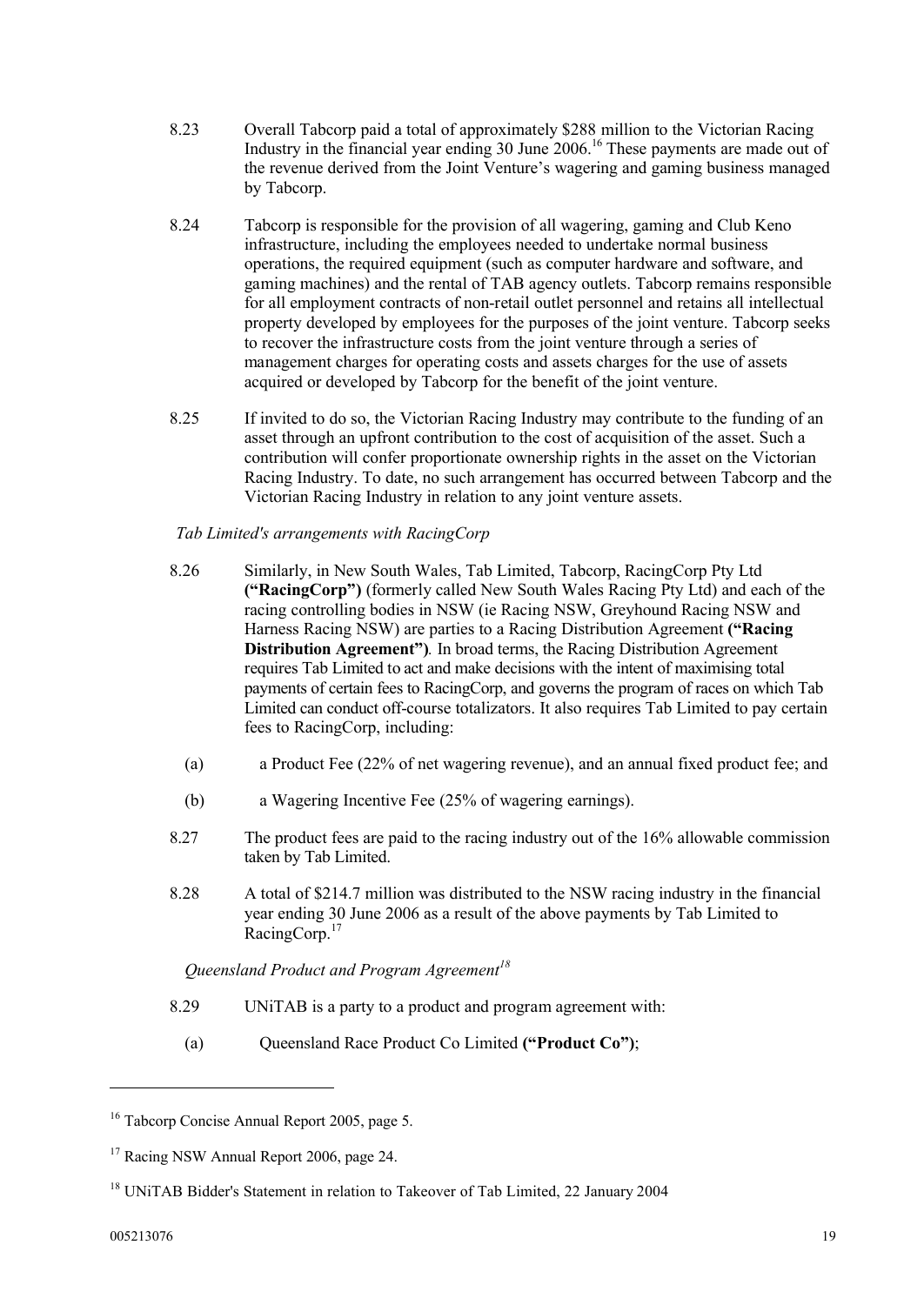- (b) the Queensland Thoroughbred Racing Board;
- (c) the Queensland Harness Racing Board; and
- (d) the Greyhound Racing Authority.
- 8.30 The agreement continues for the duration of the period for which the race wagering licence grants exclusivity to UNiTAB. Under the agreement, in return for a product and program fee of 39% of UNiTAB's race wagering commission revenue in Queensland, Product Co agrees to supply to UNiTAB:
	- (a) Australian racing product;
	- (b) the Queensland racing calendar; and
	- (c) the Queensland racing program
- 8.31 A product and program fee of \$119.4 million was paid to Queensland Racing and was available for distribution to the Queensland racing industry in the financial year ending 30 June 2006.<sup>19</sup>

*South Australia* 20

Racing Distribution Agreement

- 8.32 SA TAB is a party to a racing distribution agreement with:
	- (a) Racing SA Pty Ltd ("**Racing SA"**)*;*
	- (b) Thoroughbred Racing S.A. Ltd;
	- (c) Harness Racing SA Ltd; and
	- (d) Greyhound Racing SA Ltd.
- 8.33 The agreement continues for the duration of the South Australian major betting operations licence. Under this agreement, SA TAB pays product and program fees of 39% of wagering commissions to the other parties to the agreement. In return, Racing SA agrees to supply specified information with respect to South Australian and interstate racing together with the annual program of South Australian race meetings.

Duty Agreement<sup>21</sup>

8.34 The Treasurer of South Australia and SA TAB are party to a duty agreement which continues in force until the date the major betting operations licence is cancelled, surrendered or expires. Under this agreement, the duty payable by SA TAB is set for the 15 year period from 6 December 2001 at effectively 6% of net betting revenue.

<sup>19</sup> Queensland Racing Annual Report 2006, page 34.

 $20$  UNiTAB Bidder's Statement in relation to the Takeover of Tab Limited, 22 January 2004

 $21$  As above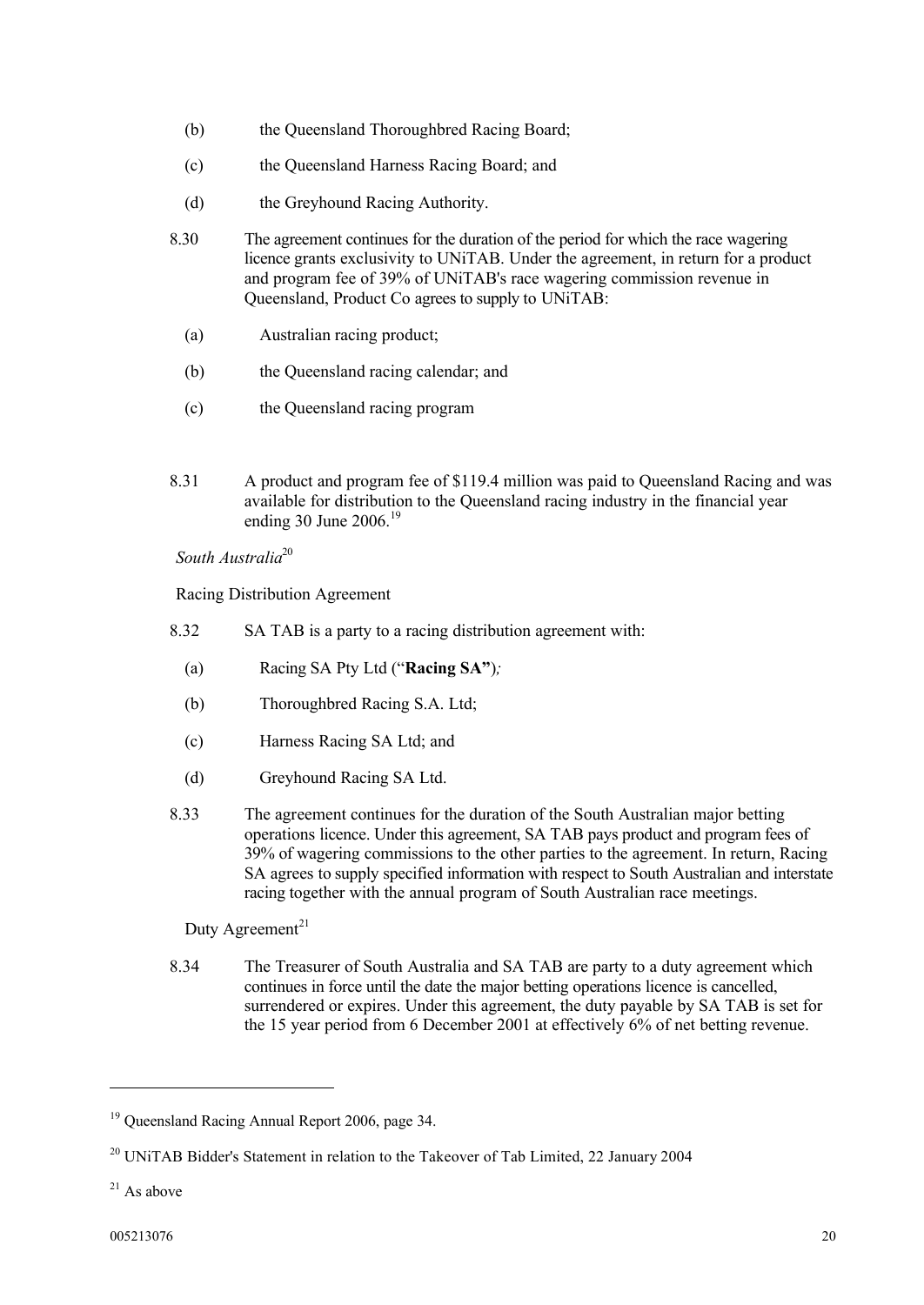8.35 A product and program fee of \$27.5 million (net of the duty payable under the Duty Agreement) was paid to Thoroughbred Racing SA in the financial year ending 30 June 2006, with \$24.6 million of that being distributed to the South Australian racing industry.<sup>22</sup>

*Northern Territory*<sup>23</sup>

8.36 No product fee is payable by UNiTAB to the Northern Territory racing industry. Rather, the Territory Government receives wagering taxes of 40% of totalizator wagering commissions. Additionally, a variety of rates apply from 0 to 1.5% on fixed odds sales. The Territory Government is responsible for payments to the racing industry in the Northern Territory.

#### *Tasmania*

- 8.37 TOTE Tasmania must pay a yearly product fee of at least \$10 million (calculated as a specified number of "fee units", the value of which increases each year) to the Tasmanian racing industry to be distributed to the individual racing clubs pursuant to the agreement between TOTE Tasmania and each of those clubs. In addition, TOTE Tasmania must set aside:
	- (a) any unclaimed dividend or unclaimed refund;
	- (b) up to 25% of its net earnings for the financial year; and
	- (c) the payments it receives under the *Gaming Control Act 1993* (Tas), being a share of the tax collected by the Tasmanian Government in relation to major lottery endorsements and the operation of betting exchanges,

for the benefit of the Tasmanian racing industry.

8.38 Pursuant to these arrangements, TOTE Tasmania distributed \$18.8 million in 2005/06 to the Tasmanian racing industry.<sup>24</sup>

*Western Australia*

- 8.39 Until 31 July 2006, the *Racing and Wagering Western Australia Act 2003* (WA) established the statutory allocation of the first \$50 million of RWWA profits for distribution to WA race clubs, with RWWA responsible for determining the allocation of all profits above the first \$50 million. Total distribution to the Western Australian racing industry in 2005/06 was \$81.9 million. 25
- 8.40 From 1 August 2006, RWWA is responsible for determining the allocation of all profits to the Western Australia racing industry, using its best endeavours to ensure that the amounts paid to each club are equivalent to the revenue generated from wagering on races conducted by that club.
	- *ACT*

<sup>&</sup>lt;sup>22</sup> Thoroughbred Racing SA Annual Report 2006, page 21.

<sup>&</sup>lt;sup>23</sup> UNITAB Bidder's Statement in relation to the Takeover of Tab Limited, 22 January 2004

<sup>&</sup>lt;sup>24</sup> TOTE Tasmania Pty Ltd Annual Report 2006, pages 8, 16.

 $25$  RWWA Annual Report 2006, pages 6, 43.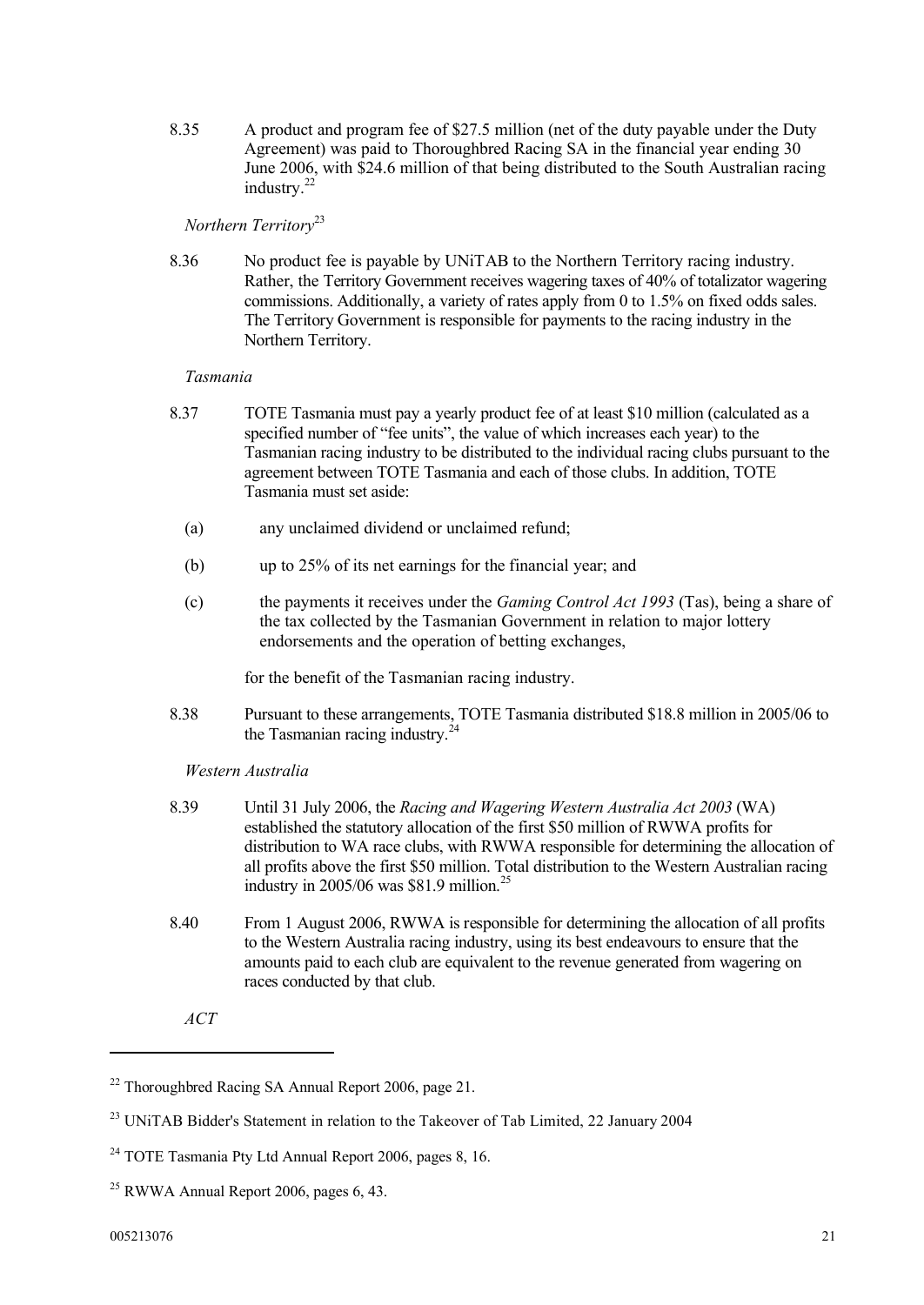- 8.41 ACTTAB must pay a percentage of all bets (such percentage to be determined by the Minister) to the ACT Government pursuant to the *Betting (ACTTAB Limited) Act 1964* (ACT). The Minister determines the amount paid from the fund to each of the clubs in the ACT for the purposes of construction, racetrack improvements and other promotional activities.
- 8.42 During 2005/06, ACTTAB paid \$6.0 million to the ACT Government in licence fees and taxes, and distributed a further \$7.6 million to the ACT racing industry.<sup>26</sup> Of this, the Canberra Racing Club received \$5.04 million in distributions from the ACTTAB.

### **The Role of the Racing Broadcast Industry**

- 8.43 Attracting wagering customers depends on the customers having accurate and timely access to racing information and to live television or audio coverage of the races. Media coverage is therefore essential to a wagering service and TABs actively pursue opportunities to enhance the media availability of racing events on which their customers can bet. In part this has involved liaising with racing industry representatives in relation to more efficient race scheduling.
- 8.44 Media coverage may take several forms, including television, radio, newspaper and internet. The provision of racing coverage by television is particularly important, as it has strong complementarities with the provision of wagering on racing, and may be conceptualised as input to the provision of wagering.
- 8.45 As wagering involves betting on live events, customers generally want to watch the event on which they have bet. Tabcorp estimates that turnover on racing events can be increased by approximately 40-60% if races are televised and are broadcast in clubs, pubs, TAB agencies and into the home via Pay TV. The impact of broadcasting on wagering turnover may be less pronounced (but still significant) in respect of certain races (eg Saturday metropolitan races) as there is a core punter who bets habitually on such races and information in respect of those races is covered by other forms of media. Given the relationship between racing broadcasting and wagering revenue, when racing broadcasting is destabilised wagering drops. The negative effect on wagering revenue from the reduced access to and quality of racing broadcasting caused by split vision is discussed in paragraphs 8.60 and following.
- 8.46 The inter-dependence between broadcasting and wagering has led to a degree of vertical integration, with Sky Channel being owned by Tabcorp and TVN being owned by Victorian and Sydney metropolitan clubs. In respect of Sky Channel, the connection with wagering resulted in its developing from its earlier operations as a producer of general entertainment to hotels and clubs into a specialist "wall to wall" racing broadcaster.
- 8.47 The racing and wagering industries have invested significantly to increase the availability of racing events on which their customers can bet. In order to facilitate race coverage, Sky Channel liaises with racing industry representatives and TABs to schedule races with a view to ensuring maximum broadcast coverage. Tabcorp estimates that on Sky channel it broadcasts over 5,500 race meetings a year covering more than 50,000 individual races,<sup>27</sup> which is more than double its initial racing broadcast coverage. All of the Australian totalizators have an interest in the continued supply of comprehensive racing coverage. Each of the various state totalizators have

 $26$  ACTTAB Annual Report 2005-06, pages 10, 57.

<sup>27</sup> Tabcorp, *Investor Compendium*, August 2006, p 16.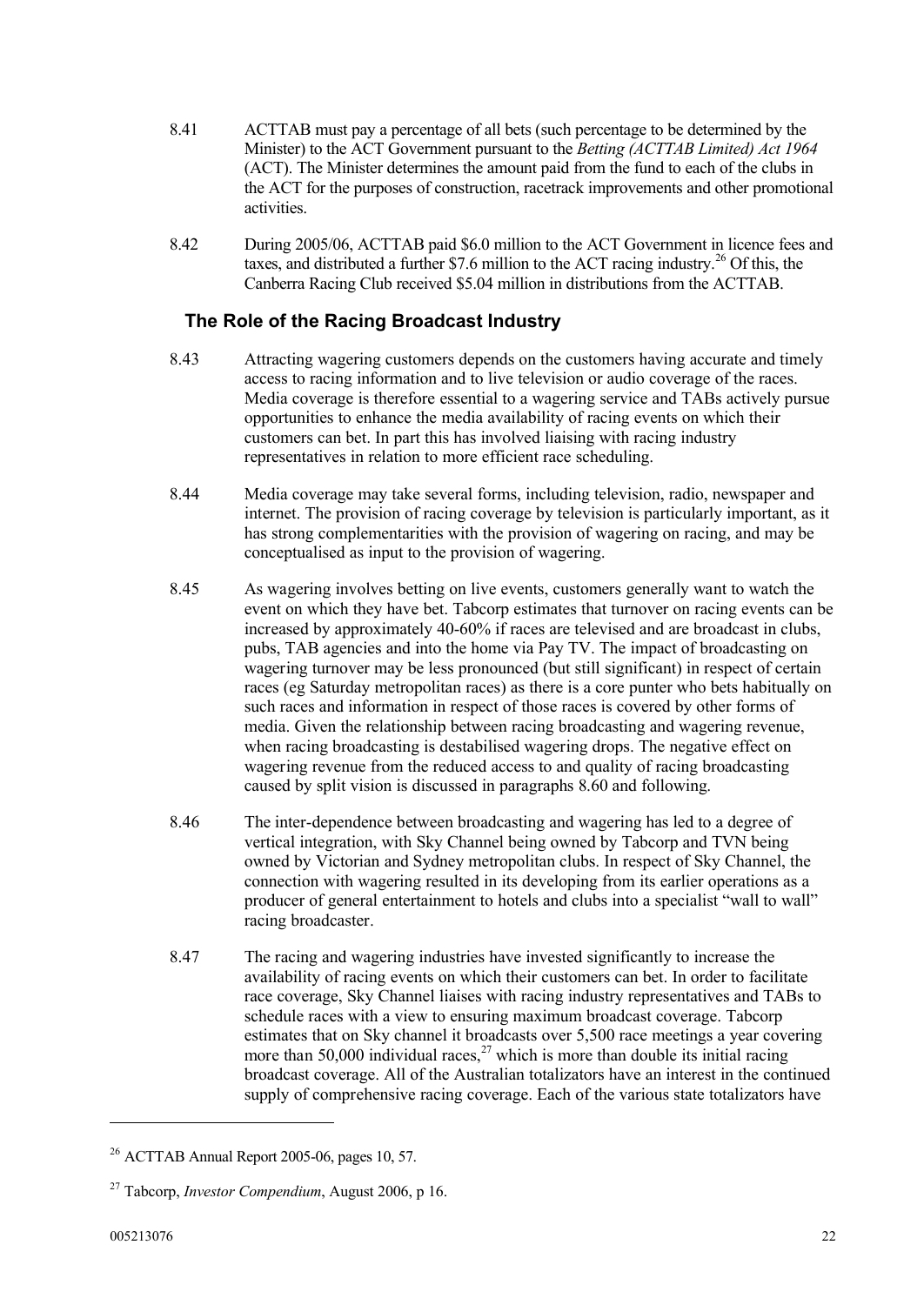existing contracts with Sky for the supply of Sky Channel into their agencies. Agreements with certain TABs also contain specific cost contributions in respect of the pay TV component of Sky Channel's production.

8.48 The inter-dependence between the racing industry, racing media and wagering operators, described as the "circle of fees" within the three industries, is illustrated in respect of Sky Channel and 2KY racing radio as follows:

**Figure 1: Interdependence of Racing, Media and Wagering Operators**



### **The emergence of "split vision"**

- 8.49 Prior to the existence of the TVN Channel, Sky was the principal broadcaster of Australian racing. It held the broadcast rights to practically all thoroughbred racing in Australia (as well as harness and greyhound racing), having negotiated for such rights with the individual race clubs in question, or bodies on their behalf.
- 8.50 During 2004 and ending in February 2005, Sky and TVN had discussions to develop jointly a thoroughbred only channel in addition to Sky Channel. However, Sky and TVN could not reach commercial terms in respect of the joint development of such a channel. In this period (and prior to this period) TVN acted as a rights aggregator. While it held the rights to the Victorian thoroughbred racing coverage, it licensed those rights to Sky for broadcast on Sky Channel.
- 8.51 On 4 and 5 March 2004 the AJC and STC each made offers to Sky in respect of Sky's acquisition of their rights for the period until 4 May 2005. Sky rejected or did not accept these offers. TVN then obtained the AJC and STC rights until 4 May 2005. This resulted in periodic "blackouts" whereby AJC and STC coverage was not made available to domestic viewers on Sky Channel.
- 8.52 In the context of the joint venture discussions (noted above) the Sydney races were returned to Sky Channel pursuant to an agreement with TVN dated 6 August 2004. However, discussions in relation to the establishment of the proposed joint venture then largely broke down. TVN entered into agreements with each of the AJC and STC in relation to the transmission of AJC and STC race coverage on the TVN Channel from 4 May 2005. On 4 May 2005, Sky's licence agreement with TVN in respect of the broadcast of Victorian thoroughbred races also expired.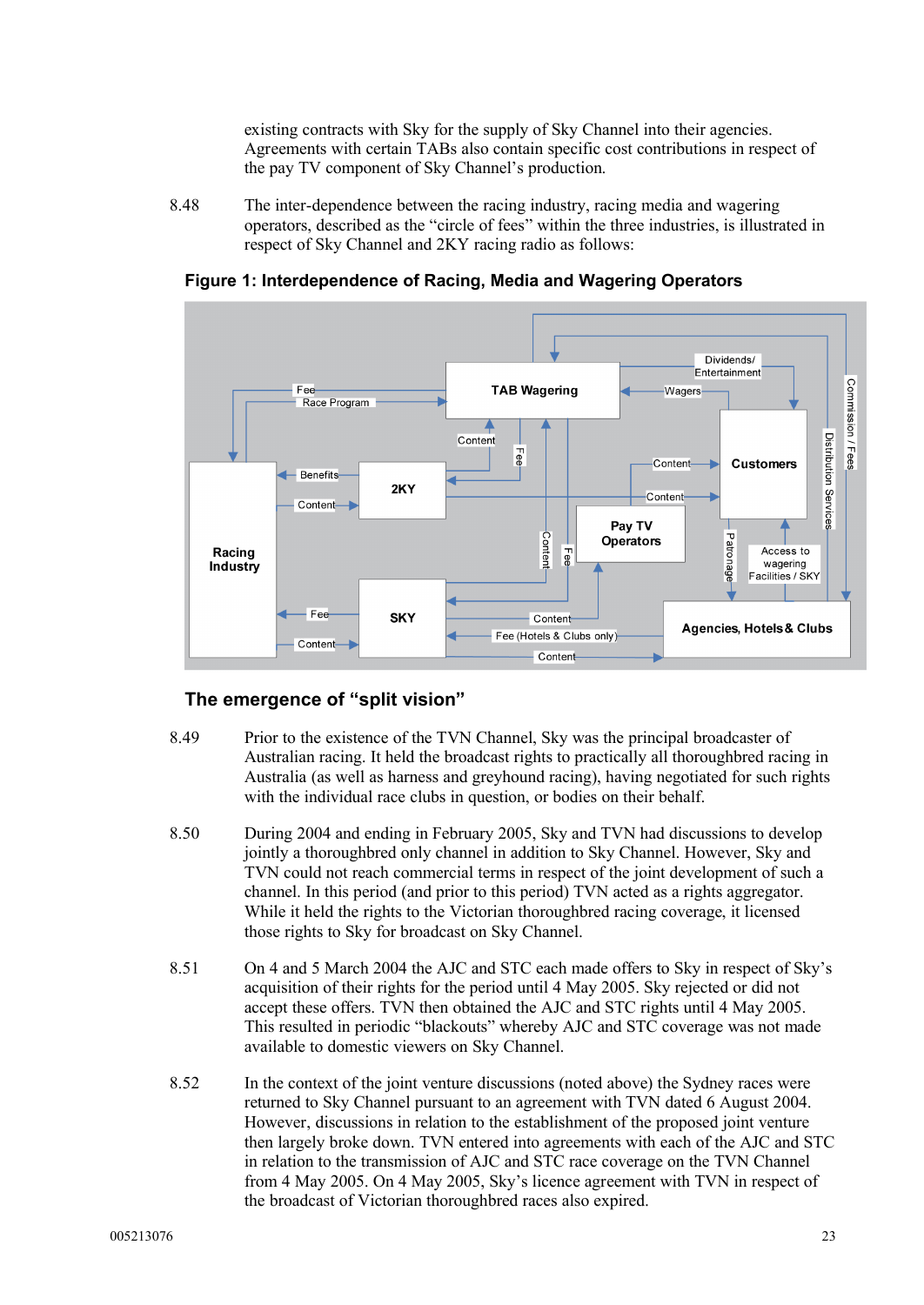- 8.53 Consequently, on 4 May 2005 Sky ceased to hold the rights to broadcast race meetings conducted by the AJC, STC and all Victorian thoroughbred meetings to the Australian market. Sky continued to broadcast other Australian thoroughbred and all non-thoroughbred racing to its commercial subscribers and via pay TV.
- 8.54 On 4 May 2005 TVN began broadcasting AJC, STC and Victorian thoroughbred race coverage to commercial premises on the TVN Channel.
- 8.55 In addition, TVN was able to broadcast AJC, STC and Victorian races on the TVN Channel to residential subscribers to Foxtel's digital service by means of the enforceable access undertakings given by Foxtel to the Commission.
- 8.56 Thus TVN has (since May 2005) been engaged in broadcasting thoroughbred racing coverage on a subscription basis to commercial venues and, to a limited extent, to residential premises through the Foxtel undertakings.
- 8.57 This led to the screening of thoroughbred racing vision across two separate, but complementary, services (ie, "split vision"). Victorian and Sydney metropolitan races were shown on TVN and other thoroughbred races were shown on Sky Channel as well as races from the other codes (ie harness and greyhounds).
- 8.58 Against this background, broadcasting rights disputes and associated disputes became the subject of litigation between many parties, including the following proceedings:
	- (a) contract and tort claims by Sky against AJC, STC and TVN in relation to certain 'first and last rights' held by Sky for AJC, STC and Victorian race coverage (with cross-claims by TVN based on contraventions of the TPA);
	- (b) contract claims by Sky against Austar and TVN in relation to arrangements between TVN and Austar to broadcast racing on the Austar pay TV platform;
	- (c) claims by TVN against the Tabcorp/Sky Group for various alleged contraventions of the TPA;
	- (d) claims by TVN (and others) against Sky in relation to a discrete copyright issue involving the broadcast of certain content on Sky's "Racing Retro" television program; and
	- (e) contractual claims by TVN against Tabcorp in relation to the fee payable by Tabcorp to TVN for the supply of the TVN Channel into certain TAB agencies.
- 8.59 All of the above proceedings (with the exception of the contract claim in (b) which was discontinued in April 2006) were stayed by 29 May 2006 pursuant to a conditional settlement agreement which was signed on 15 May 2006. A detailed summary of the litigation is attached at **Annexure "D"**.

### **Consequences of "split vision"**

- 8.60 Split vision had significant negative consequences for virtually all stakeholders in the Australian racing industry. Wagering turnover fell, funding to the industry decreased, prize monies decreased, races were cancelled, pubs and clubs faced increased costs and loss of patronage, and punters were frustrated and bet less.
- 8.61 During the period of split vision, whilst Sky retained over 90% of racing vision content (by number of races), the TVN Channel was the only source of vision for a significant proportion of premium thoroughbred racing vision. A significant portion of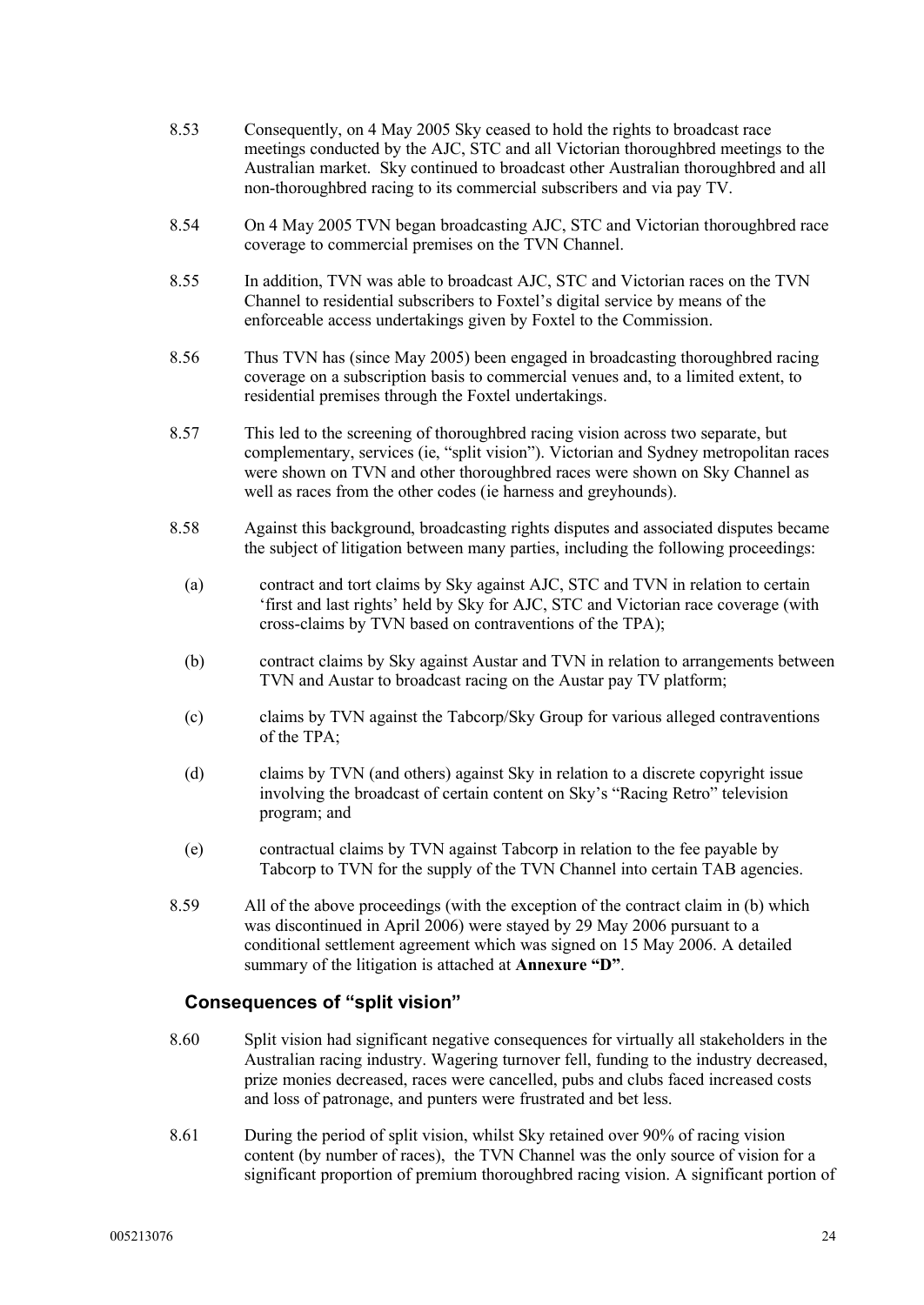Tabcorp turnover from wagering was derived from wagering on the TVN Channel races (approximately 35% prior to split vision).

- 8.62 In respect of Sydney metropolitan and Victorian thoroughbred races (ie, TVN shareholder races), split vision meant that punters had to divert their attention from Sky Channel to the TVN Channel, assuming that the TVN Channel was available in the particular venue. During TVN shareholder races, Sky Channel would broadcast other programming, such as wagering odds and information, previews, interviews and advertising to allow punters to follow the race on the TVN Channel if available.
- 8.63 During the period of split vision punters needed to monitor happenings on two channels. This process often caused confusion which in turn resulted in decreased wagering. Punters watching Sky Channel would often not be fully aware that it was time to switch to the TVN Channel in order to watch a particular race. Further, Sky could not broadcast "at the barrier" shots for races shown on the TVN Channel. These shots more than any other factor tend to prompt last minute bets. Further, the TVN Channel was unavailable on the Austar and Optus networks which meant that those persons who relied on those services for racing vision could not see TVN shareholder races.
- 8.64 In short, the fact that not all thoroughbred racing was on a single consolidated channel caused punters to miss races (or not be in a position to see races at all) and resulted in significant confusion and inconvenience. This, in turn, contributed significantly to a substantial decline in wagering turnover with direct flow-on impacts on the racing industry.
- 8.65 Split vision also had negative consequences for pubs and clubs. For those pubs and clubs which are also TAB Agencies, split vision threatened commissions. More generally, confusion on the part of customers as to when and where races would be shown threatened patronage, as persons would elect not to come to the pub or club or to spend less time there. Further, for those pubs and clubs whose patrons expected them to provide vision for all Australian races this necessitated the acquisition of both Sky Channel and the TVN Channel. Pubs and clubs needed to enter into contracts with both Sky and TVN, and depending upon the configuration of the individual pub or club, the acquisition of multiple television screens or switching between channels.
- 8.66 There is considerable evidence regarding the effect of split vision on the wagering and racing industry which, as outlined above, is principally funded through wagering revenues:<sup>28</sup>

<sup>28</sup> See the following media articles: P Caton, *TV barrier trials: Television wars are hobbling country racing*, Daily News, 21 April 2006; L McLean, *Race deal could save industry*, Maitland Mercury, 28 April 2006; R Thomas, *Industry claws way back*, The Daily Telegraph, 19 June 2006; D Riccio, *TV ban has angry TAB punters in dark*, The Daily Telegraph, 5 May 2006; R Thomas, *Damage control: TV war shelves prizemoney hike*, The Daily Telegraph, 10 June 2006; A Hamilton, *TV war hits Miracle stakes*, Herald Sun, 29 June 2006; Market wrap, *Rivals Tabcorp, Unitab aren't the only ones brawling*, Australian Financial Review, 12 October 2005; C Nicolussi, *Racing NSW takes the axe to bush meetings*, The Daily Telegraph, 16 February 2006; M Manley, *VRC to reduce race cards,*  Herald Sun, 22 December 2005; R Thomas, *Betting bonanza -Punters back after TV war ends*, The Daily Telegraph, 23 May 2006; G Young, *Let's hope for a few gains from racing's costly broadcast war*, The Sydney Morning Herald, 8 May 2006; C Nicolussi, *Saturation Point* - *Punters switch off as TV war bites*, The Daily Telegraph, 30 March 2006; R Thomas, *Headed for a fall - TV wars blamed on expected slump*, The Daily Telegraph, 18 November 2005; R Zachariah, *Bill goes Sky high - Racing TV war will cost the sport millions,* The Sunday Telegraph (Sydney), 9 October 2005; R Zachariah, *\$40m a year - That's how much the TV war is costing racing,* The Sunday Telegraph (Sydney), 9 October 2005; E Greenblat, *Dispute a turn-off for punter,* Australian Financial Review, 9 September 2005; R Thomas, *Spit vision deal - Minister's attempt to end TV wars*, The Daily Telegraph, 26 August 2005; H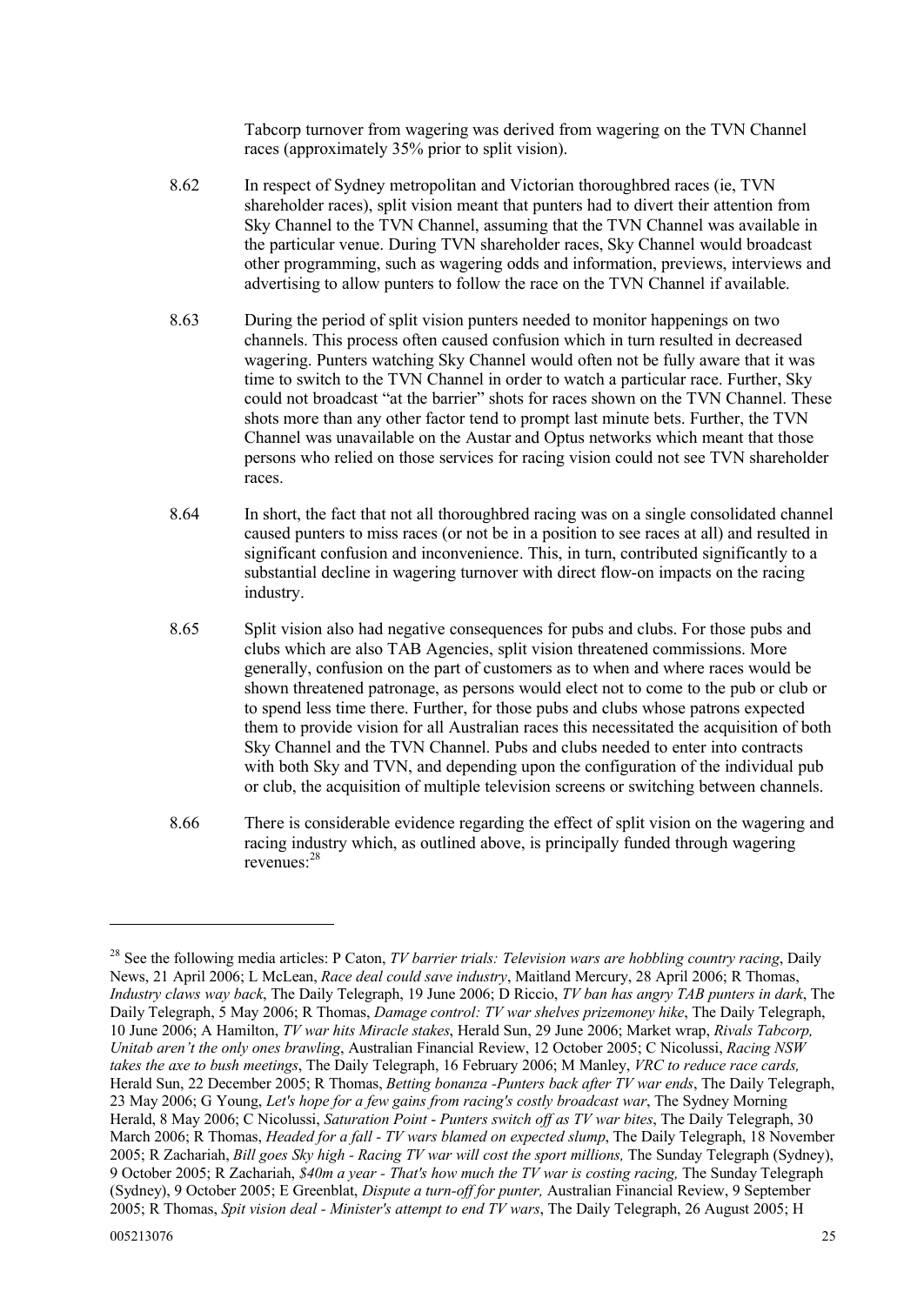- (a) Wagering turnover decreased during the period of split vision: For example, total TAB sales were down more than 3 per cent.<sup>29</sup> For thoroughbred racing, wagering decreased on the previous year by 2.59% in NSW, and by 3.86% in South Australia.<sup>30</sup> In Victoria, wagering on thoroughbred racing only increased by  $0.34\%$ <sup>31</sup> In Queensland, wagering on thoroughbred racing grew by less than  $1\%$ over the previous financial year; this marginal growth was attributed to split vision.<sup>32</sup> For harness racing, Harness Racing Victoria recorded that wagering growth was down by approximately  $1\%$  compared to the previous year.<sup>33</sup> Country racing also recorded falls in wagering turnover.<sup>34</sup>
- (b) Funding to the racing industry decreased: All three codes of racing and all States and Territories were impacted, affecting the ability of the racing bodies to meet their funding requirements and responsibilities. For example, the NSW thoroughbred racing industry lost over \$6.2 million in product fees.<sup>35</sup> In Victoria, funding received by Racing Victoria was \$135.3 million, which reflected the lower wagering turnover growth during the year.<sup>36</sup> SA thoroughbred racing lost in excess of  $$1.5m$  in revenue for the period of the dispute.<sup>37</sup>
- (c) Country racing was the most heavily impacted by split vision interest levels in country areas dropped (as TVN shareholder races were not shown on Austar), and the downturn in turnover resulted in a depleted revenue base to fund country racing.<sup>38</sup>
- (d) In harness and greyhound racing, split vision had a similar effect. For example, the loss to Harness Racing Victoria attributable to split vision was estimated as being in excess of \$2m compared to its budget.<sup>39</sup> Greyhound Racing SA estimated that the

Matterson, *Business Big Shot*, The Australian, 26 July 2005; R Hickson, *\$40 m downturn - Feud continues over racing's cash drain*, The Daily Telegraph, 1 July 2005.

 $29$  Racing NSW Annual Report 2006, page 2.

<sup>30</sup> Australian Racing Board Ltd, *Australian Racing Fact Book: A guide to the racing industry in Australia*, 2005/2006, p 61, 62.

<sup>31</sup> Australian Racing Board Ltd, *Australian Racing Fact Book: A guide to the racing industry in Australia*, 2005/2006, p 61.

<sup>32</sup> Queensland Racing Annual Report 2006, page 4.

<sup>33</sup> Harness Racing Victoria Annual Report 2006, page 3. This decrease was also attributed to other factors, such as the decision by the NSW government not to allow pooling of the NSW and SuperTAB pools.

<sup>34</sup> Racing NSW Country Annual Report 2006, page 39. Racing NSW Country recorded that total payments decreased by 1.8%, or \$549,000 to \$29.79 million. This decrease was attributed to the reduction in wagering. See also Country Racing Victoria Annual Report 05-06, page 24, 26, which recorded a 22% decrease in revenue received through the joint venture as a result of the fall in wagering.

<sup>35</sup> Racing NSW Annual Report 2006, page 2.

<sup>36</sup> Racing Victoria Limited Annual Report 2006, page 6, 49.

<sup>37</sup> Thoroughbred Racing SA Annual Report, page 1, 4.

<sup>38</sup> Racing NSW Annual Report 2006, page 16; Racing NSW Country Annual Report 2006, page 8, 10.

<sup>39</sup> Harness Racing Victoria Annual Report 2006, page 3, 12.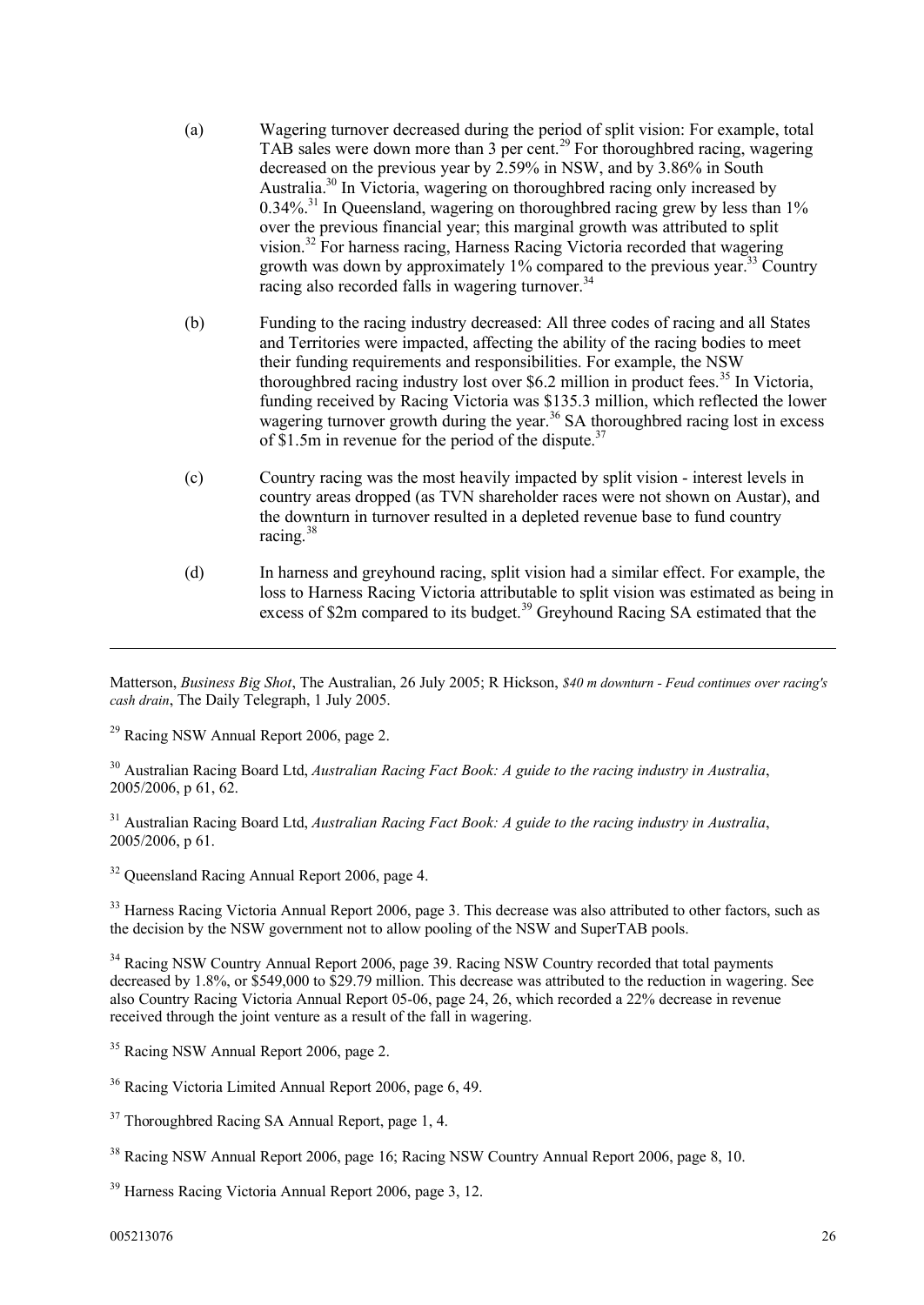decline in turnover as a result of split vision resulted in a loss of greyhound wagering revenue of approximately \$324,000.<sup>40</sup>

- (e) Race clubs also complained of the loss of revenue from split vision.<sup>41</sup> For example, TAB wagering on STC events fell by 0.9%.<sup>42</sup>
- (f) The number of race events decreased: Almost every region lost 7-10 per cent of race meetings.<sup>43</sup> For example, in February, Racing NSW Country was forced to discontinue 47 race meetings in the 2006/2007 season.
- (g) Instead of promoting racing, racing broadcasting (in particular the Sky/TVN dispute) was having the reverse effect.<sup>44</sup>
- (h) Racing Industry jobs were threatened.<sup>45</sup>
- (i) The social fabric of country towns was threatened, including tourism arising from the races<sup>46</sup>
- (j) However, there was an immediate turnaround in wagering revenue following settlement of the split vision issue between Sky and TVN.<sup>47</sup> This turnaround and a more detailed analysis of the impact of split vision on wagering is provided at paragraphs 11.6 to 11.24 of this submission.
- 8.67 Various racing industry bodies and totalizators expressed their concerns in their 2006 Annual Reports about the impact of split vision on wagering turnover and the racing industry generally. For example:
	- (a) Queensland Racing stated:

"The divided broadcast between Sky Channel and ThoroughVisioN had a marked impact on wagering nationwide. In the end, wagering grew by less than 1% over the previous financial year. No doubt this marginal wagering growth can be attributed to both Sky Channel and ThoroughVisioN sharing thoroughbred racing across two channels. Quite clearly, wagering customers voted with their feet and shunned the split broadcast.

<sup>40</sup> Greyhound Racing SA Annual Report 2006, page 9, 16.

<sup>&</sup>lt;sup>41</sup> For example, Sydney Turf Club Annual Report 2006, page 3; Moonee Valley Racing Club Annual Report 2006 page 5.

<sup>42</sup> Sydney Turf Club Annual Report 2006, page 5.

<sup>43</sup> Hawkesbury Race Club website at <www.hawkesburyraceclub.com.au;> Racing NSW Country Annual Report 2006, page 8; P Caton, *TV barrier trials: Television wars are hobbling country racing*, Daily News, 21 April 2006; L McLean, *Race deal could save industry*, Maitland Mercury, 28 April 2006.

<sup>44</sup> Racing NSW Annual Report 2006, page 15; Queensland Racing Annual Report 2006, page 4.

<sup>45</sup> P Caton, *TV barrier trials: Television wars are hobbling country racing*, Daily News, 21 April 2006.

<sup>46</sup> P Caton, *TV barrier trials: Television wars are hobbling country racing*, Daily News, 21 April 2006.

<sup>47</sup> Racing NSW Annual Report 2006, page 2; Queensland Racing Annual Report 2006, page 4; Thoroughbred Racing SA Annual Report, page 1, 4; Greyhound Racing SA Annual Report 2006, page 9; Racing NSW Country Annual Report 2006, page 10.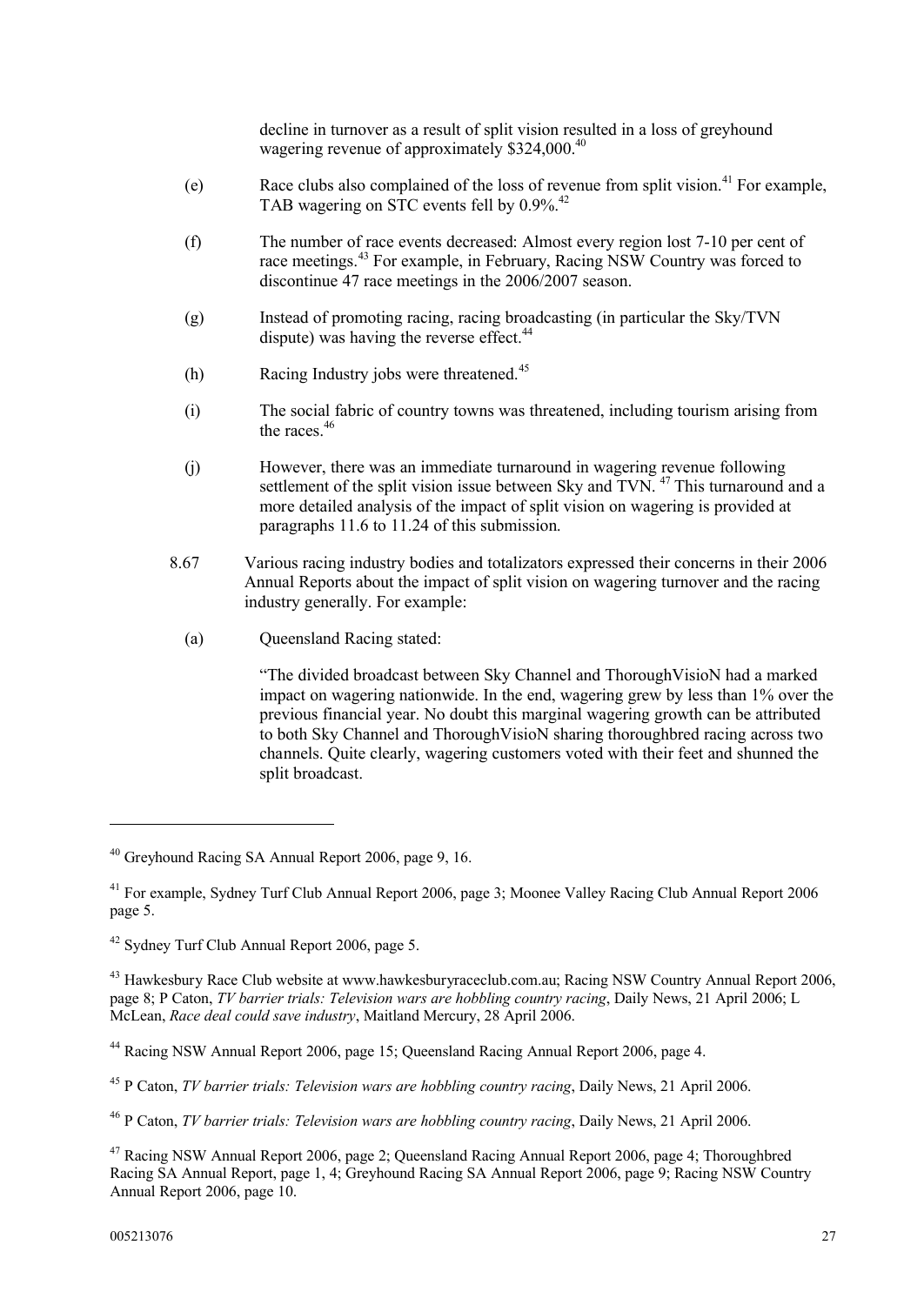However, resilience is befitting of the wagering customer's character and towards the end of the financial year, once the dispute between Sky Channel and ThoroughVisioN had been resolved and once again we returned to a single broadcaster, customers returned and the wagering response was immediate."<sup>48</sup>

(b) Harness Racing Victoria stated:

"The year long dispute created disillusionment with punters which saw several years of strong wagering growth flatline as a result of an estimated 5% negative impact of the split picture racing vision. … We were pleased to eventually see a resolution of this dispute late in the year, but we are concerned that the dispute has done irreparable damage to wagering with some punters."<sup>49</sup>

(c) UNiTAB stated:

"The race wagering business struggled for the first 10 months of the year as a result of the split in the national race telecasting service. The recovery in sales since May has been encouraging. Customers have quickly returned to normal spending patterns since the single service became available again."<sup>50</sup>

(d) ACTTAB Limited stated:

"This dispute over racing broadcasting rights spanned the reporting period until 16 May 2006 and resulted in TVN broadcasting major Sydney and all Victorian race meetings and Sky broadcasting all other races. This 'split vision' dispute, as it became known, annoyed many traditional ACTTAB customers and there is little doubt that it impacted adversely on racing turnover in the ACT as well as all other Australian jurisdictions."<sup>51</sup>

- 8.68 The NSW and Victorian State Ministers for Racing and Gaming also expressed their concerns about the impact of split vision on wagering and the racing industry generally:
	- (a) NSW Racing and Gaming Minister Grant McBride stated that the split vision dispute had cost the racing industry "millions of dollars" and "country communities are innocent victims in all this"; $52$
	- (b) Mr McBride accused the dispute of sending the previously expanding NSW racing industry into "spiralling" decline, causing a loss of revenue which has forced country race clubs to slash the number of race events risking the employment of the 60,000 people employed in racing in NSW; $^{53}$
	- (c) Mr McBride was further quoted as saying in March 2006: "Every punter and industry participant I speak with is angered by the TV war. The entire racing

<sup>48</sup> Queensland Racing Annual Report 2006, page 4.

<sup>49</sup> Harness Racing Victoria Annual Report 2006, pages 2-3.

<sup>50</sup> UNiTAB Concise Annual Report 2006, page 3.

<sup>51</sup> ACTTAB Annual Report 2006, page 4.

<sup>52</sup> *Racing TV dispute affects country fans*, Narrandera Argus, 14 March 2006.

<sup>53</sup> P Caton, *TV barrier trials: Television wars are hobbling country racing*, Daily News, 21 April 2006.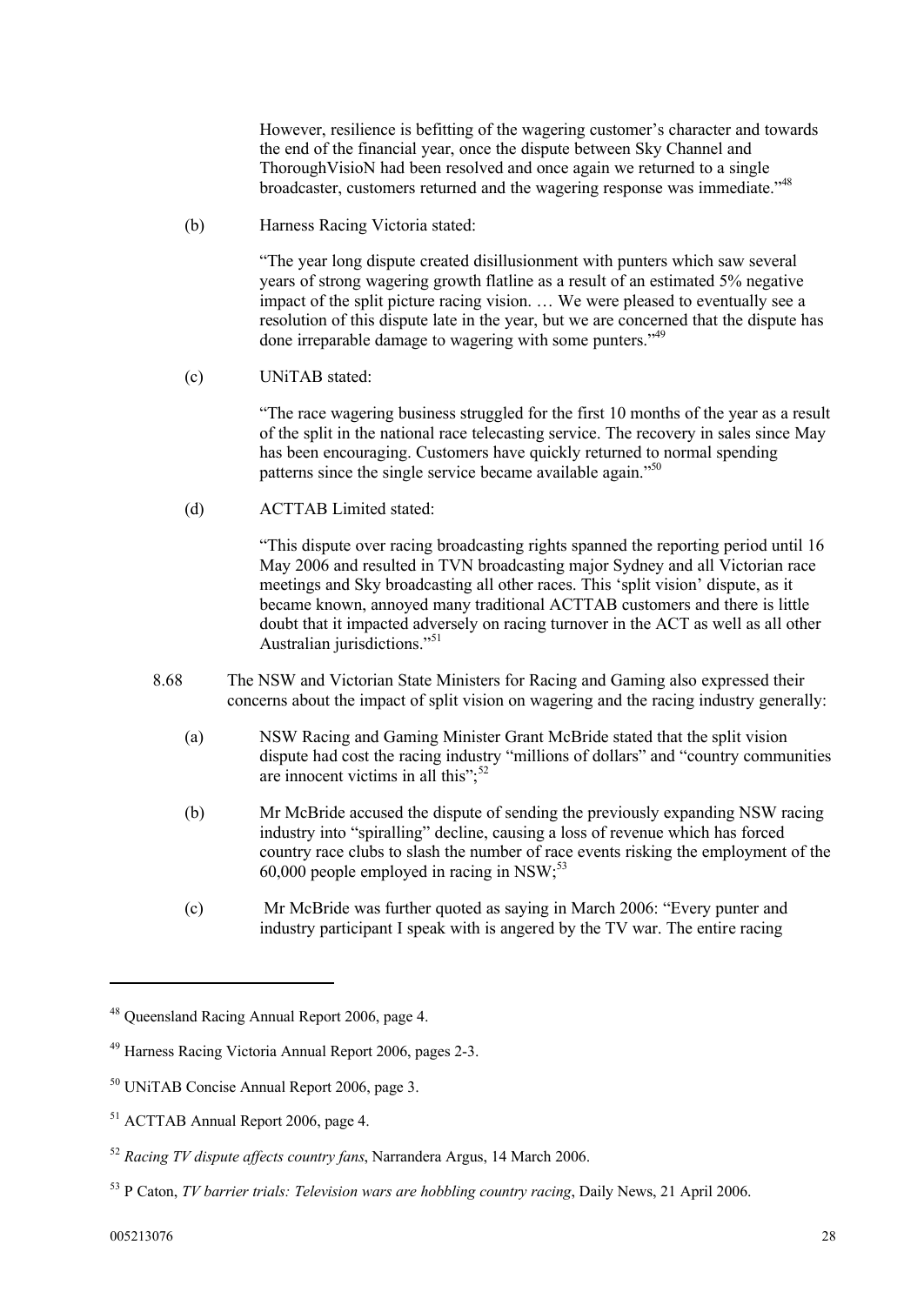industry is in decline as a result of this dispute. All three codes are suffering from a multi-million-dollar shortfall through no fault of their own."<sup>54</sup>

(d) Victorian Racing Minister John Pandazopoulos stated, in a media release on 30 August 2005, that: "The Australian racing industry is desperate for a resolution after 15 months of disruption and broadcasting blackouts… It is within everyone's best interests to have this matter resolved ... ".<sup>55</sup>

#### **Interim arrangements ending split vision**

- 8.69 On 15 May 2006 Tabcorp, Sky, TVN and TVN's shareholders entered into a binding Heads of Agreement and Term Sheet. Aspects of the Heads of Agreement and Term Sheet came into effect immediately ("**Interim Arrangements"**). The remainder ("**Long Term Arrangements"**) were subject to conditions precedent, including the Commission giving informal clearance to, or otherwise not objecting to, the Long Term Arrangements. The Commission declined to give informal clearance to the Long Term Arrangements.
- 8.70 Under the Interim Arrangements:
	- (a) TVN, AJC and STC agreed to make coverage of Sydney and Victorian thoroughbred races available to Sky for broadcast on its existing Sky Channel services to pubs, clubs, TAB outlets, on-course and on Pay TV to residential premises;
	- (b) Sky agreed to make coverage of premium non-TVN thoroughbred races to which it has rights available to TVN for broadcast on its existing TVN channel service (subject to consultation with, and where necessary consent from, the relevant race clubs that have licensed to Sky the right to broadcast coverage of their races); and
	- (c) the parties agreed to a stay of all litigation between the parties (and the discontinuance and full release of litigation upon the Long Term Arrangements coming into effect).
- 8.71 The Interim Arrangements resolved the immediate split vision crisis. Sky returned to its pre-dispute position of providing comprehensive "wall to wall" coverage of racing (including Sydney and Victorian thoroughbred races) on its channel with the express aim of maximising wagering revenue. TVN received certain premium thoroughbred races, which enhanced TVN's ability to promote thoroughbred racing as a sport.
- 8.72 Mr Pandazopoulos (the Victorian Racing Minister) issued a media release at the time the Interim Arrangements were announced in May 2006. Mr Pandazopoulos stated: "As long as the necessary regulatory and ACCC hurdles are cleared, this deal will be great news for the Victorian racing punter who will again be able to see the best of Australian racing on one screen… This dispute has angered many Victorian punters – and resulted in a decline in racing wagering revenue - with people unable to see the best of Australian racing on one screen."<sup>56</sup>

<sup>54</sup> R Thomas, *Fix the TV war says angry Minister*, The Daily Telegraph, 31 March 2006

<sup>55</sup> Media release, Mr John Pandazopoulos, *TVN & Sky Channel/Tabcorp agree to mediation*, 30 August 2005.

<sup>56</sup> Media release, Mr John Pandazopoulos, *Minister welcomes racing split screen resolution*, 16 May 2006.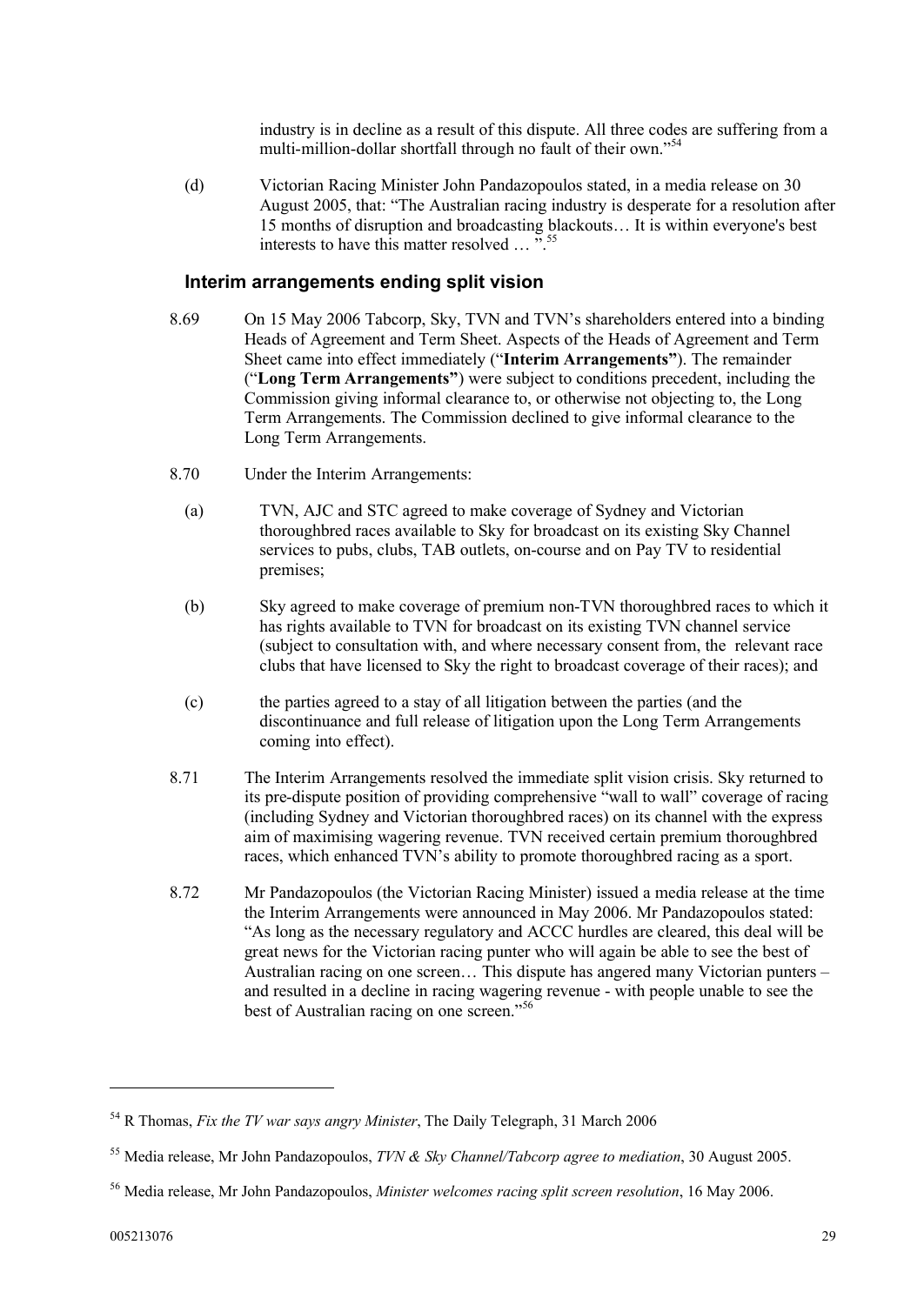8.73 The Interim Arrangements originally contained within the Heads of Agreement have been, in essence, extended pursuant with the MOU's Extended Interim Arrangements. Pursuant to the Extended Interim Arrangements Sky [Restriction of Publication of Part Claimed] and Tabcorp made certain payments to TVN. The litigation remains stayed until 31 January 2008 (if authorisation is granted, the parties agree to the settlement and release of all litigation, claims and cross-claims in the proceedings). [Restriction of Publication of Part Claimed]

### **9. Relevant Markets**

9.1 The Parties submit that, consistent with the Commission's approach in A90987, it is not necessary for the Commission to "comprehensively define" the relevant markets. As noted by French J in the context of section 46:

> "(G)iven the complexity of the possible combinations of choices and the varieties of circumstances of potential purchasers, it is difficult and, if not necessary, probably inappropriate to essay a precise market definition. In one sense it is sufficient to pose the question whether within the range of arguable product markets there is any in which Singapore Airlines has a substantial degree of power and which would answer the description of the market to which s.46 applies in this case."

- 9.2 It is the Parties position that, "within the range of arguable product markets" likely to be considered by the Commission in the context of the Applications, the assessment of detriments and benefits will not be relevantly affected. In any of the arguable product markets considered by the Commission, the Parties believe that the arrangements will result in little or no anti-competitive detriments and significant public benefits.
- 9.3 As described above, the Parties have stayed significant litigation pending the Commission's decision in respect of the Applications. Key issues in that litigation include market definition. In such circumstances, the Parties do not propose, either jointly or separately, to advance specific market definitions in the context of this Application. The Parties are concerned that to do so might prejudice their respective positions in the litigation which will be recommenced should the arrangements not be authorised.
- 9.4 Tested against any arguable variation in market definition, the benefits flowing from the proposed arrangements will outweigh any anti-competitive detriment. However, in order to assist the Commission, the Parties note that the following are possible markets which might be considered.

### **Possible Upstream markets**

*Sports Rights Market*

- 9.5 The market for the supply and acquisition of the rights to transmit coverage of sports events. Suppliers in this market would include various thoroughbred, harness and greyhound racing clubs as well as the AFL, the NRL, the NBL, Cricket Australia and Soccer Australia amongst others. Purchasers would include aggregators and broadcasters of content including TVN, Sky Channel, Fox Sports, Seven Network, Network Nine, Network Ten and the ABC.
- 9.6 There may be different functional levels within possible sport rights markets. For example, rights may be aggregated for resale to a vision provider. There may also be distinctions between the types of rights in respect of usage (eg pay TV as compared to New Media rights).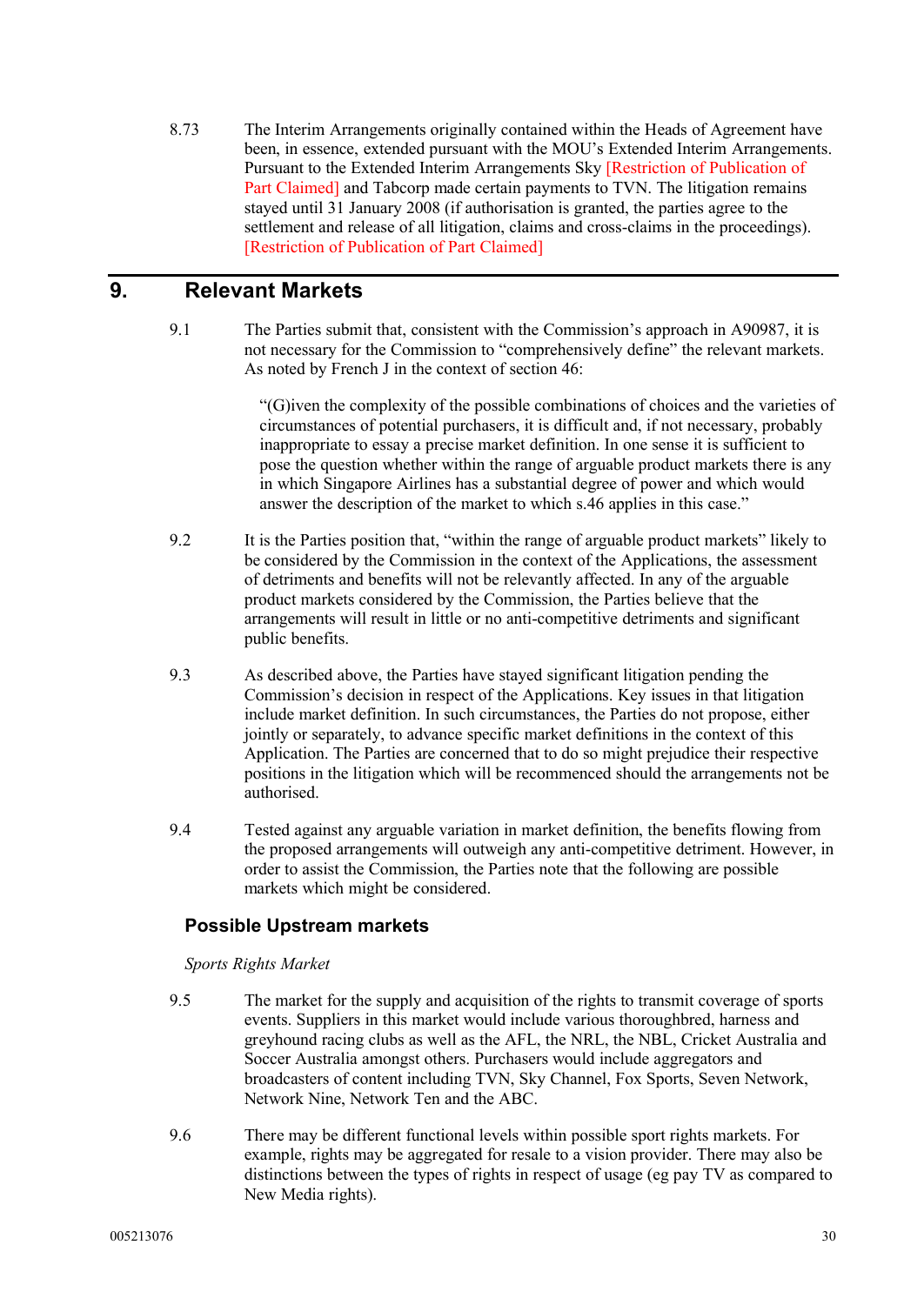#### *Racing Rights Market*

9.7 The market for the supply and acquisition of the rights to transmit coverage of thoroughbred, harness and greyhound racing events. This potential market is a subset of the Sports Rights Market described above. Suppliers would include the various thoroughbred, harness and greyhound racing clubs. Acquirers would include Sky Channel, which would seek to obtain those rights to assist in the development of its wagering promotion channel, the various free to air networks which would consider the acquisition of racing rights in respect of a general sporting entertainment product, and TVN which would use the rights to provide for its Australian thoroughbred promotion channel.

#### *Thoroughbred Racing Rights Market*

9.8 In previous correspondence with the Mergers Branch the Commission posited a narrow market for the acquisition of thoroughbred racing broadcast rights. Even if, for the purposes of this application, the Commission considered that such a market existed, it would not relevantly affect the Commission's determination. That is, assuming a thoroughbred racing rights market, the conditions for authorisation will be satisfied.

### **Possible Downstream markets**

*Sports Channel Market*

- 9.9 The market for the supply of wholesale sports television channels. Suppliers in this market would include Fox Sports, Sky Channel, TVN, Setanta and ESPN. The purchasers in the sports channel market would include Optus, Foxtel, Austar, pubs, clubs, commercial premises and TAB branches and agencies.
- 9.10 In the Commission's recent determination in respect of an application for authorisation by the various Australian Hotels Association's divisions (A90987), the Commission appeared to conclude that a separate market exists for the supply of pay TV services to commercial operators (ie pubs and clubs). On this basis, the Commission may consider whether there are separate markets for the supply of sports channels to commercial operators and the supply of sports channels to pay TV operators. There may also be differentiated markets in respect of the supply of channels through New Media platforms.

*Racing Channel Market*

- 9.11 In its market enquiries letter regarding the then proposed Sky/TVN arrangements, the Commission Mergers Branch stated that its assessment, in part, would be likely to focus on "competition for the supply of race broadcasting services to pubs, clubs and pay TV providers". This may suggest the Mergers Branch considered there to be a separate market in which racing channels, as compared to sports channels, are provided.
- 9.12 However, even if the Commission considered that such a market existed, it would not relevantly affect the Commission's determination. That is, assuming a racing channel market, the conditions for authorisation will be satisfied.

#### *Residential Pay Television Market*

9.13 The market for the supply of subscription pay TV services to residential customers. This market would be characterised principally by the bundled supply of Pay TV channels by Foxtel, Optus and Austar to residential customers.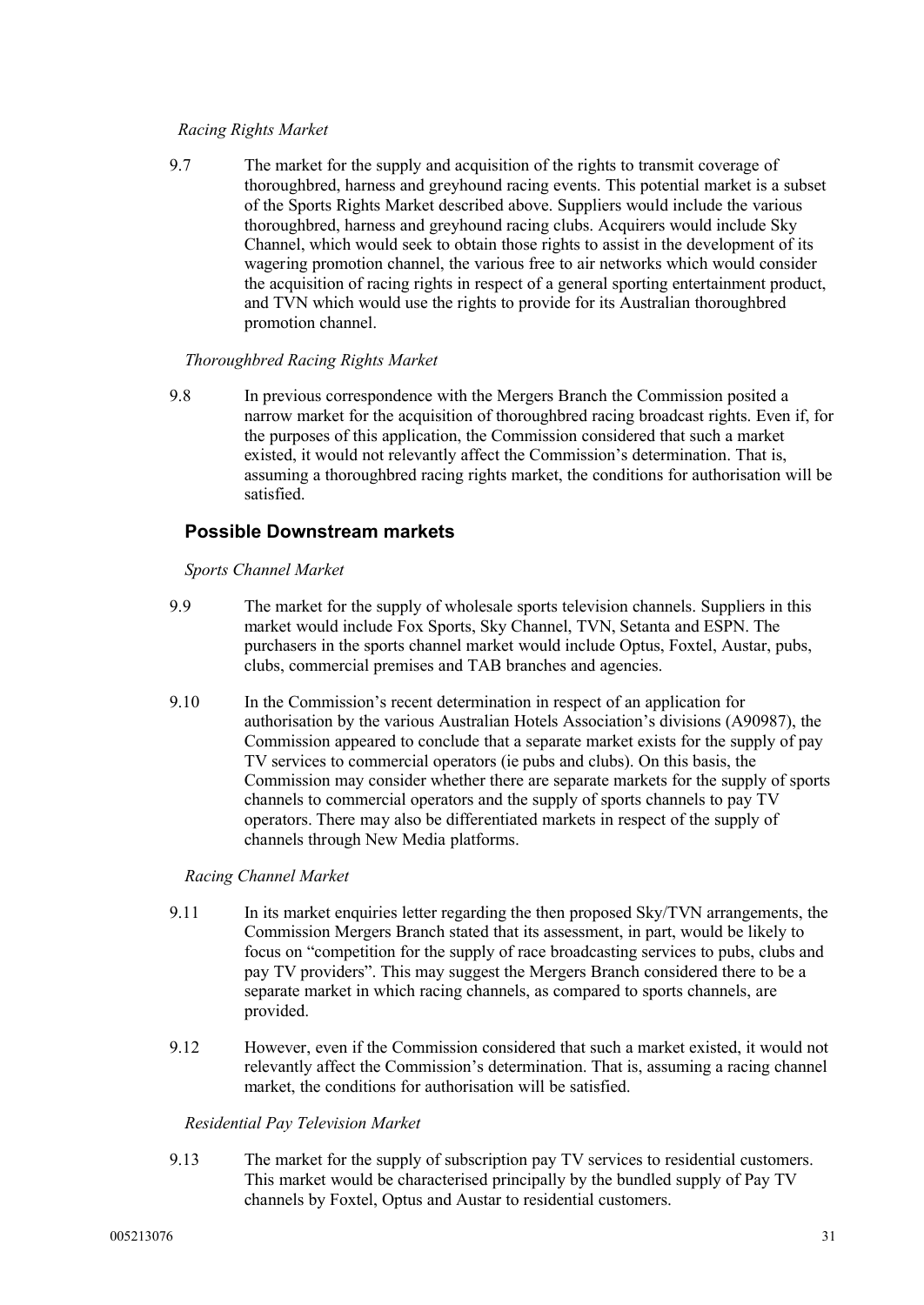#### *Wagering Markets*

9.14 The markets in which wagering services are provided. Participants in these markets would include licensed State and Territory totalizators and both on-track and offtrack bookmakers.

*Pub/Clubs Services Markets*

9.15 The market in which pubs and clubs supply hospitality services to consumers.

# **10. Anti-competitive Detriment**

- 10.1 The conduct to be authorised does not raise any material risk of contravening sections 45 or 47 of the TPA. Accordingly, there is minimal, if any anti-competitive detriment.
- 10.2 This section of the submission discusses any possible issues and addresses the reasons why there is minimal or no anti-competitive detriment.

#### **Competition between TVN and Sky for the Acquisition of Rights**

- 10.3 The MOU includes obligations to sub-license content for "future" domestic rights acquired by either of the parties during the term of the  $MOU^{57}$ .
- 10.4 The Commission has previously queried whether such obligations might decrease the Parties' incentives to compete when bidding for "future rights". The Parties have sought to deal with this concern by providing in the MOU that, in respect of TVN's obligation to sub-license future rights to Sky, the Parties must negotiate in good faith the licence fee to be paid for such rights. If the Parties cannot agree on an appropriate licence fee for these rights, then the matter will be referred to an expert for determination, which determination will be final and binding on the parties. In any event, the MOU does not decrease the incentives for the Parties to compete for the acquisition of rights for the reasons set out below.
- 10.5 As a preliminary point we note that, under the MOU, the Parties have no obligation to share content after the expiry of the MOU. As such, their incentives to bid for rights that arise after, or extend beyond, 31 December 2012 should not be in question. The only possible issue relates to rights that arise and subsist during the term of the MOU.
- 10.6 The Parties understand that the broadcast rights for thoroughbred racing conducted in the following States that will come up for renewal during the term of the MOU are:
	- (a) Tasmania;
	- (b) South Australia; and
	- (c) Queensland.

<sup>&</sup>lt;sup>57</sup> [Restriction of Publication of Part Claimed] provide for the grant by TVN to Sky of an exclusive license to broadcast, live on pay TV and live on subscription television services into commercial outlets, audio visual coverage of TVN shareholder races, the Northern Territory Turf Club races, any other thoroughbred races to which TVN held the rights as at 15 May 2006, and any new rights that Sky acquires during the Term. [Restriction of Publication of Part Claimed] provides for the grant by Sky to TVN of a non-exclusive license to broadcast on the TVN Channel audio-visual coverage of [Restriction of Publication of Part Claimed] non-TVN shareholder premium thoroughbred race meetings [Restriction of Publication of Part Claimed] (as selected by TVN) from the rights which Sky has, including rights Sky acquires during the Term.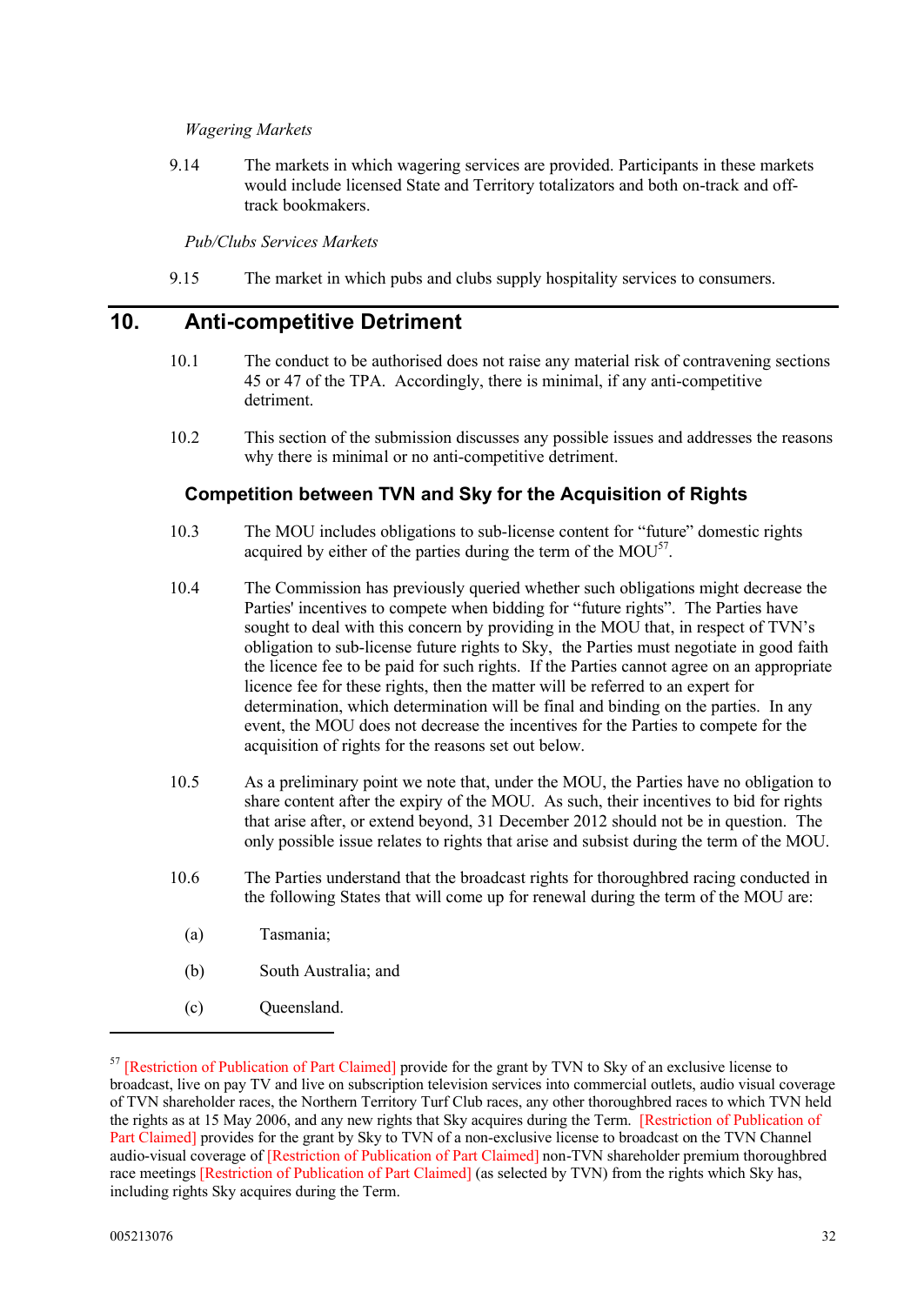- 10.7 TVN and Tabcorp/Sky have separately considered their strategies to acquire future rights. Separate confidential submissions will be provided by the Parties.
- 10.8 Whilst separate submissions will be provided, the Parties jointly submit that each will have significant incentives to acquire these rights directly as head licensee, rather than relying on sub-licensing rights under the MOU, because of the following commercial needs.

#### (a) **The Need to Secure Rights Post 2012**

It is likely that all of the broadcasting rights for thoroughbred racing which become available during the term of the MOU will be subject to contracts which expire after the termination of the MOU on 31 December 2012. Therefore, only the head licensee will be able to broadcast these relevant races after that date. This creates significant commercial incentives for both parties to become the head licensee.

#### (i) **TVN's incentives**

TVN needs to hold the rights as at that date to ensure that it has an attractive range of thoroughbred racing to offer customers within Australia.

#### (ii) **Tabcorp/Sky's incentives**

Tabcorp/Sky also have a significant incentive to bid for the rights for similar reasons but, additionally, they will have an incentive to hold the rights to minimise the extent of "split vision".

One of the primary reasons for Tabcorp/Sky settling the litigation was its desire to end "split-vision". As discussed above, split vision had a significant impact upon wagering turnover. In NSW alone wagering turnover was down by approximately \$177 million, as compared to the previous 12 month period (see further paragraphs 8.66 – 8.68 above).

Therefore, Tabcorp/Sky have a strong incentive to bid aggressively for any rights that become available during the Term of the MOU and which will expire after 2012. If it did not bid aggressively for these rights, it would risk even more serious split vision for the period between 31 December 2012 and the date of the expiry of the rights.

#### (b) **Commercial Benefits of Being the Head Licensee During the Term of MOU**

There are a range of commercial benefits which would accrue to the head licensee during the term of the MOU which will not be available to a party who is merely a sub-licensee. These include the following:

- (i) **Limited Scope of the Sub-Licence:** Any rights obtained by the parties by way of a "sub-licence" under the MOU are limited for use on the TVN Channel and Sky Channel, respectively, and cannot be used more broadly.
- (ii) **New Media Rights:** The "sub-licences" under the MOU do not include New Media rights. In this context, New Media rights means the rights of the Parties to exploit thoroughbred racing vision on New Media such as third generation (3G) mobile networks and the internet. Both Parties believe that holding the rights to exploit thoroughbred racing vision on New Media will be important in the future. There are economies of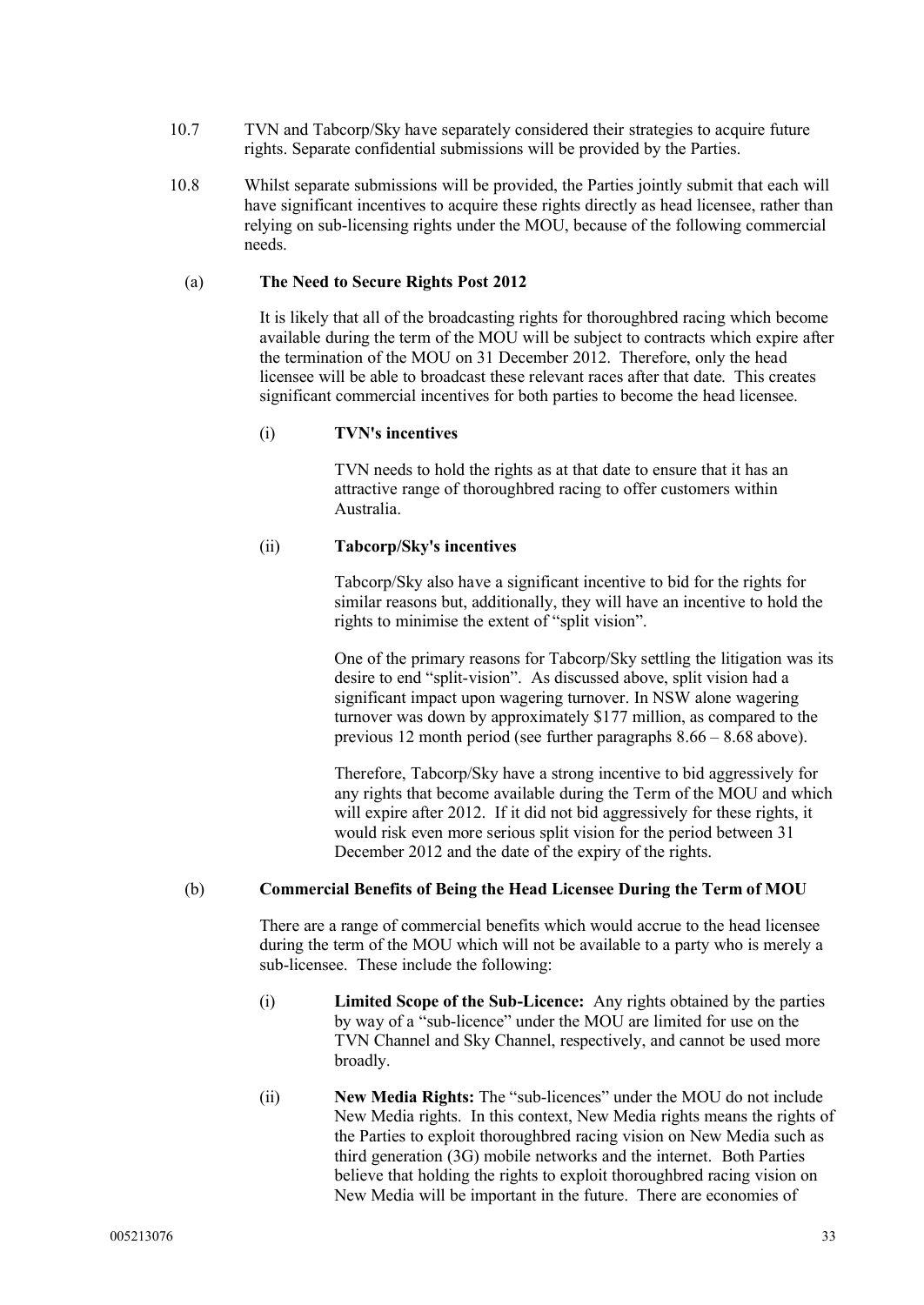scope in holding both traditional and New Media rights and as a result being able to utilise a single production process for both media platforms. If traditional and New Media were held separately, each holder would need to incur the costs of producing the vision. Under common ownership the same vision can be distributed over all platforms. Therefore, there will be a strong incentive for both Parties to acquire the rights of clubs (including their New Media rights) to be in a position to exploit New Media. To date clubs have tended to sell their rights in a single integrated bundle.

- (iii) **International Rights**: The "sub-licence" under the MOU does not include International Rights. In this context, "International Rights" means the right to exploit vision of local races by selling it to international customers. Holding the International Rights is important for the following reasons:
	- A. There is a concerted attempt in the Australian wagering industry to "export" wagering on Australian thoroughbred racing to overseas jurisdictions. The vision of these races by international customers is a necessary, and therefore valuable, part of that export. This is discussed in more detail below.
	- B. Australian wagering operators are also seeking to "import" coverage of foreign races for wagering by Australian customers. It is often a feature of licence arrangements with overseas jurisdictions that there be a reciprocal licence of Australian vision, thus enhancing its value of coverage of Australian thoroughbred horse racing.

As is the case with New Media rights, there are economies of scope in holding both domestic and International Rights as a result of being able to utilise a single production process for the delivery of vision both domestically and overseas. Therefore, there will be a strong incentive for both parties to acquire the rights of clubs to be in a position to exploit the economies to be gained from being able to exploit both domestic and internal rights.

### **Exclusivity**

- 10.9 The MOU provides for the grant by TVN to Sky of an exclusive licence to broadcast live on pay TV and subscription television services into commercial outlets, audio visual coverage of TVN shareholder races, the Northern Territory Turf Club races, any other thoroughbred races to which TVN held the rights as at 15 May 2006 and any new rights that TVN acquires during the Term.<sup>58</sup>
- 10.10 These arrangements will not result in any anti-competitive detriment. While TVN is providing an exclusive licence to Sky, TVN vision will continue to be available through the TVN Channel. Consequently, there is no possibility of Tabcorp seeking to withhold access to TVN vision to any particular customer as TVN or another licensee could supply the TVN Channel.
- 10.11 Further, and as outlined in detail below, the MOU specifically obliges Sky to supply Sky Channel (including the TVN vision) to a third party Victorian wagering licensee.

<sup>58</sup> [Restriction of Publication of Part Claimed] .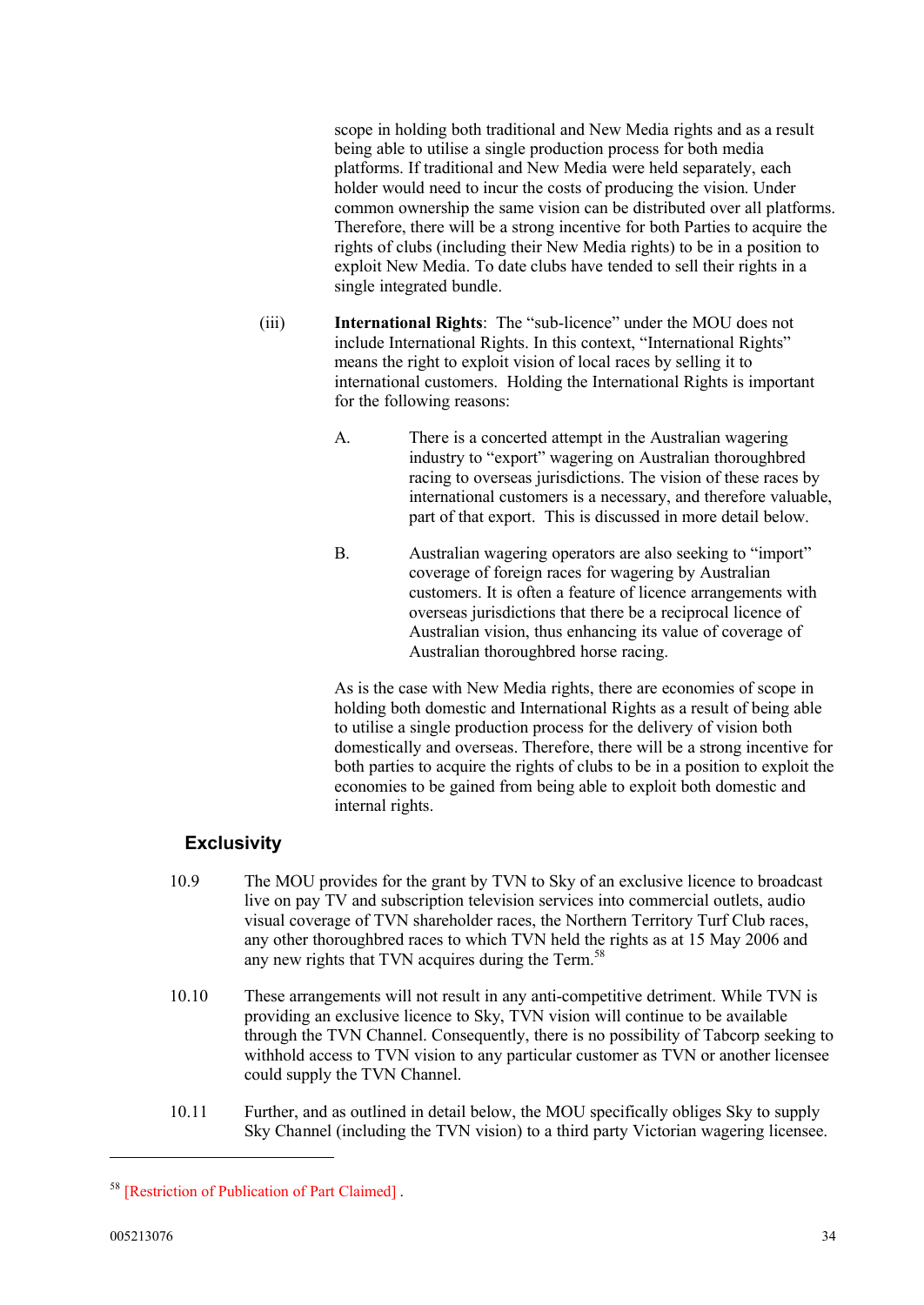- 10.12 TVN granting Sky an exclusive licence will have no impact on the way in which racing clubs provide their rights to broadcasters. Sports vision rights are generally provided on an exclusive basis. This suggests that rights holders view it as an efficient way to deal with their rights. In respect of existing TVN rights, racing clubs have already provided rights to TVN on an exclusive basis.
- 10.13 In respect of any rights that are obtained by TVN during the Term of the arrangements it will be up to individual clubs to decide if the terms of their supply to TVN will permit the sub-license of their vision to Sky on an exclusive basis. As noted above, the possibility of being provided with an exclusive licence in respect of future rights will not negatively impact on incentives to bid for those rights in the first instance.
- 10.14 Finally, the Parties note recent comments by the Commission in respect of the relationship between exclusive content rights and New Media competition.<sup>59</sup> The Parties submit that such concerns are not applicable to the acquisition of racing content. However, even if that were not the case, such concerns are not relevant to the arrangements as the exclusivity provisions do not cover New Media rights.

### **Distribution Arrangements**

- 10.15 Pursuant to Schedule 4 of the MOU, Tabcorp will have a non-exclusive right to distribute the TVN Channel to commercial outlets including hotels, clubs, other venues with a liquor licence, commercial outlets with a wagering facility, and race courses.
- 10.16 These distribution arrangements will not result in any anti-competitive detriment. First, the distribution rights are non-exclusive. TVN retains the right to distribute to commercial venues on its own and the right to appoint another distributor. Second, the MOU does not impose any conditions on Tabcorp in respect of the distribution of the TVN Channel (except in respect of TVN shareholder racecourses which are to be provided both by Sky Channel and TVN Channel at no cost).

### **The Term of the MOU**

- 10.17 Tabcorp currently holds an exclusive licence to conduct wagering in Victoria. That licence expires in August 2012. The MOU expires on 31 December 2012. Tabcorp's NSW wagering licence extends beyond 31 December 2012.
- 10.18 The commercial reason for the MOU expiring in the month of December is because Tabcorp and Sky wish to ensure that they have access to the Melbourne Spring Racing Carnival in 2012 (assuming that their licence is renewed either on an exclusive or non-exclusive basis).
- 10.19 The Commission Mergers Branch has previously expressed a concern that any content sharing arrangement between TVN and Sky that continues until 31 December 2012 may have the consequence of allowing Tabcorp/Sky to deny access to thoroughbred racing vision to any replacement or co-existing wagering licensee that may enter the market when the wagering licence is re-tendered by the Victorian State Government in August 2012.
- 10.20 In order to alleviate this concern, clause 15 of the MOU provides that, within 20 days of the date on which the Government of Victoria announces the identify of any third

<sup>59</sup> Graeme Samuel, "Australia's Changing Communications and Media Landscape", La Trobe University Media Studies Lecture, 14 August 2006.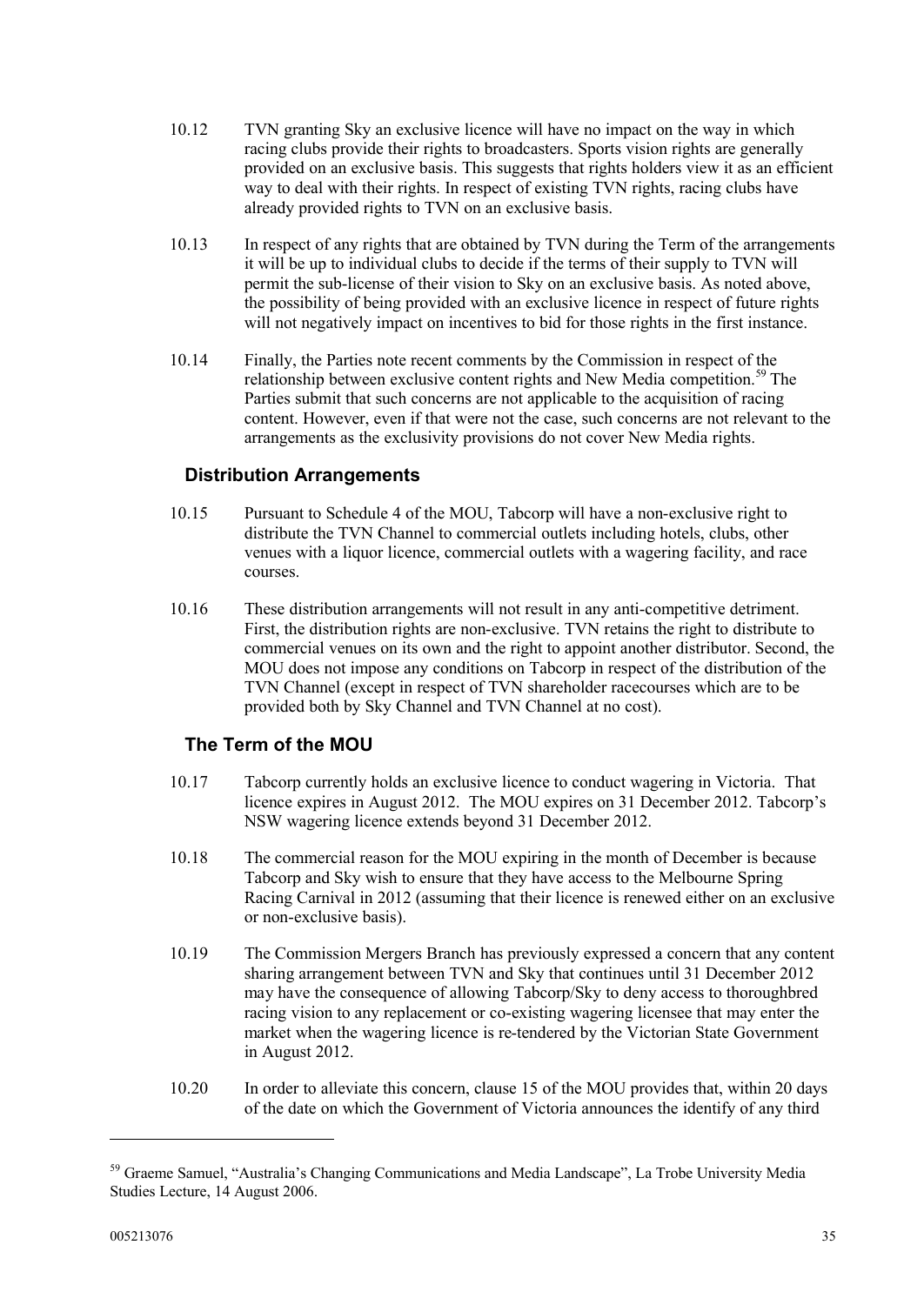party Victorian licensee, Sky will offer to supply Sky Channel to that licensee for the period 16 August 2012 to 31 December 2012. If Sky and that third party cannot agree on the licence fee, the matter is to be referred for decision to an independent expert.

10.21 Therefore, no anti-competitive detriment arises by virtue of the term of the MOU.

# **11. Public Benefits**

- 11.1 There are numerous public benefits arising from the MOU including:
	- (a) **Increased output and improved quality of services:** Granting access to each other's rights allows Sky and TVN to create two channels tailored specifically to the needs of, respectively, punters and general thoroughbred racing enthusiasts, while at the same time ending the confusion and inconvenience caused by split vision. Thus it results in dynamic efficiency for the benefit of consumers.
	- (b) **Benefits of increased wagering turnover:** The end of split vision will result in (and has already resulted in) an increase in wagering turnover which will result in an increase in funding to the racing industry. The end of split vision pursuant to the Initial and Extended Interim Arrangements brought an immediate upturn in wagering. The continual end to split vision is, however, contingent on authorisation. There will be increased funding for prize money, infrastructure development, education and training programs, breeding support programs and veterinary services, all of which are provided by the racing industry and racing clubs from monies received from totalizator funding.
	- (c) **Improved innovation:** The MOU will result in improved innovation and, therefore, quality of programming. Cost savings achieved by TVN through the MOU will enable it to develop innovative new programs dedicated to thoroughbred racing. The MOU will also allow Sky to focus its energies on developing new products and improved services.
	- (d) **Production efficiencies leading to a more efficient allocation of resources:** Production efficiencies deriving from the outsourcing of the production of the TVN Channel to Sky will result in more efficient allocation of resources and lower production costs.
	- (e) **Transaction costs:** The arrangements will result in a decrease in transaction costs for pubs, clubs and other commercial venues with wagering facilities. Sky will have a non-exclusive right to distribute the TVN Channel and, because Sky Channel now contains all racing (including TVN shareholder races), these commercial premises will only need to deal with one entity (although TVN can still distribute its own product as Sky Channel's rights are non-exclusive).
	- (f) **Promotion of the Australian racing industry:** The promotion of the racing industry in Australia, which will result in employment growth. In particular, increased exposure for regional racing will provide economic and employment benefits in regional areas by promoting county racing.

### **Increased Output and Improved Quality of Services**

11.2 The MOU creates significant dynamic efficiencies through the creation of two products which are more aligned with the interests and wishes of customers. If Sky is allowed access to TVN's rights, and TVN is allowed access to Sky's rights, then the viewers will have access to two channels both of whose content is more tailored to the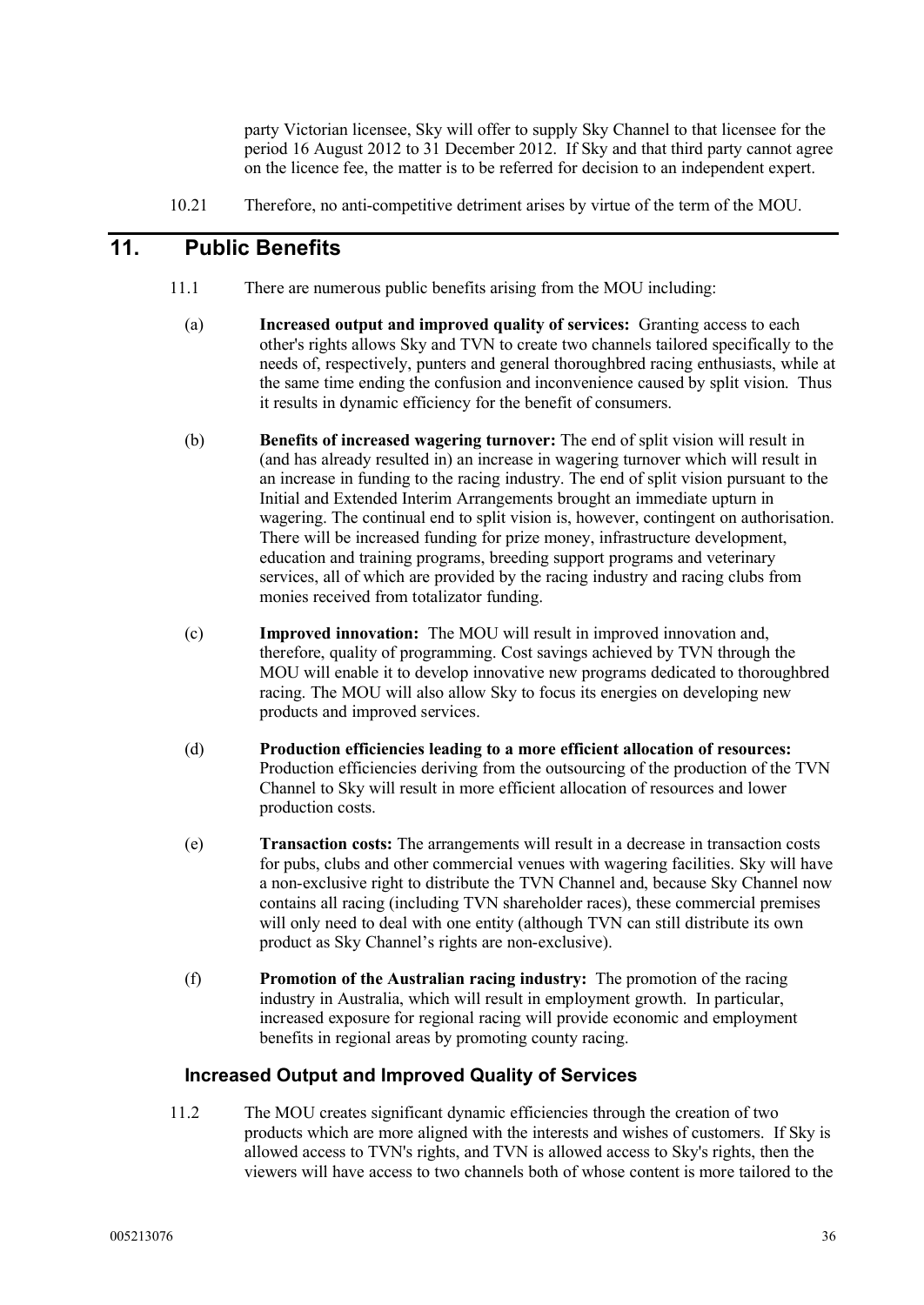different types of viewers (punters and general thoroughbred racing enthusiasts) in the market. As a result the quality and service offered is greatly improved:

- (a) TVN's channel will be significantly improved because it will be able to showcase premium quality thoroughbred racing from all States and Territories around Australia which is what thoroughbred racing enthusiasts want; and
- (b) Sky Channel will be significantly improved because the purpose of the channel is to facilitate wagering and it will be able to show races from all over Australia that punters may wager on, which is what punters want.
- 11.3 In part, this improvement in services will result from the termination of split vision. As outlined above, split vision caused a loss of goodwill from racing enthusiasts and various stakeholders in the industry, as well as significant confusion and inconvenience for punters. This, in turn, resulted in the decrease in levels of wagering turnover during the period of split vision. The MOU ends the split vision and has the following benefits:
	- (a) An increase in output; and
	- (b) The broader distribution of thoroughbred racing which will result in more races being more readily accessible to more consumers in a form which best suits their particular interest. This expanded coverage of races available on each channel will generate increased interest in thoroughbred racing and encourage wagering by new and occasional punters.
- 11.4 In respect of TVN, the improvement in services will also result from the fact that access to the Sky racing vision is necessary to have sufficient content to make the TVN Channel attractive. The following table outlines the number of racing meetings that TVN can show if the MOU is operational and if the MOU is not operational:

|          | Day                               | Sun      | Mon      | Tues     | Wed          | <b>Thurs</b> | Fri | Sat |
|----------|-----------------------------------|----------|----------|----------|--------------|--------------|-----|-----|
| With MOU | - Day Meetings                    | 3        |          |          |              |              |     |     |
| ۰        | <b>Night Meetings</b>             | $\bf{0}$ | $\bf{0}$ | $\bf{0}$ |              |              |     |     |
|          | <b>Without MOU - Day Meetings</b> |          |          |          |              |              |     |     |
|          | - Night Meetings                  | $\bf{0}$ | $\bf{0}$ | O        | $\mathbf{0}$ |              |     |     |

#### **Table 4: Indicative TVN Channel Race Meetings with and without the MOU**

11.5 It can be seen from this table that TVN would only have one or perhaps two races per day without the MOU. TVN considers that it is necessary to have access to Sky content to provide a channel of sufficient quality that is attractive to the industry.

### **Benefits of Increased Wagering Turnover**

- 11.6 One consequence of the MOU is that it will end split vision (or, rather prevent its return) and therefore significantly increase wagering turnover as compared to the counterfactual. The benefits this increase in turnover will produce are widespread. They include:
	- (a) An increase in the funding provided to the racing industries. Totalizators through arrangements with the racing industry provide the vast majority of the funding for the racing industry. Funding levels are linked to wagering turnover. In respect of the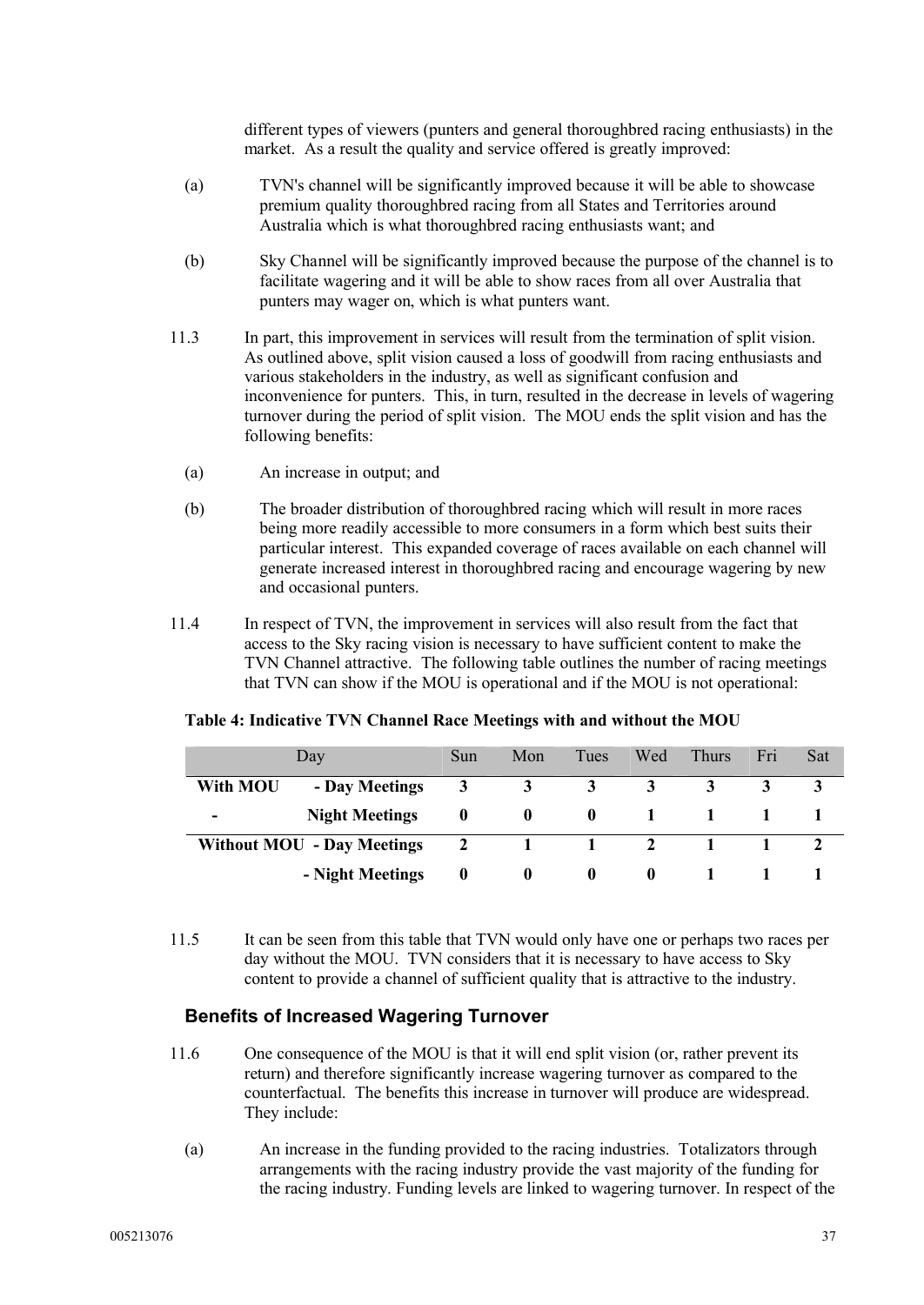year ended 30 June 2006, Tabcorp and TAB Limited together paid over \$503.4 million by way of fees to the NSW and Victorian racing industry. While this submission examines the impact of split vision on wagering in Victoria and NSW, split vision negatively impacted totalizator wagering across Australia and thus impacted distributions to the racing industry on a nation wide basis. Any increase in wagering turnover results in increased funding to the racing industry and clubs which, in turn, makes the industry more viable. Equally, any diminution in wagering turnover directly reduces the amount of funding available to the racing industry and racing clubs.

- (b) Funding to the industry and clubs will also create dynamic efficiencies. The industry and clubs will be able to offer more prize money and to hold more races, as well as improve the quality and number of facilities, services and viewing opportunities for punters and general racing enthusiasts and provide additional funding for training and breeding programs which, amongst other programs relevant to the ongoing health and viability of the racing industry, are funded by racing associations and clubs through wagering distributors.
- (c) An increase in funding to clubs is particularly important for regional racing clubs. Regional racing provides significant economic benefits to regional communities through the attraction of people from the city who spend money in the region.
- 11.7 Split vision had a substantial negative impact on wagering turnover. In May 2006 at a meeting with the Commission, the Parties estimated that during the 12 months to April 2006, wagering turnover in NSW was down by approximately \$160 million, as compared to the previous 12 month period. Since that meeting, Tabcorp has considered in further detail the impact of split vision on racing turnover. The actual decline was even greater than the initial estimate provide to the Commission, being in fact, approximately \$177 million.
- 11.8 The implementation of the MOU will prevent a return to split vision. It will allow Sky to return to its role as a complete "wall to wall" racing broadcaster and will allow TVN to develop its thoroughbred channel. This is the "future with" the MOU (the factual). In contrast, if the proposed arrangements are not authorised, vision rights would again be split between Sky and TVN. This is the "future without" the MOU (the counterfactual).
- 11.9 During the split vision period the impact on wagering turnover in NSW and Victoria was as shown in the table below. The table contains four columns "Split Vision", "Comparative Period", "Turnover Change" and "Percentage Change":
	- (a) The Split Vision Period is from Wednesday, 4 May 2005 to Tuesday, 16 May 2006. These are the dates between which all the TVN races were not shown on Sky Channel. The figures shown are total wagering turnover in NSW and Victoria during this period;
	- (b) The Comparative Period is from Wednesday, 5 May 2004 to Tuesday, 17 May 2005. It is the days of the week that need to be aligned in order to compare wagering turnover between any two periods (in this case, from Wednesday to Tuesday). The Comparative Period includes the same number of days and days of the week in both periods. As different days take substantially different turnover, measuring the same weekdays ensures the fairest comparison. This is how Tabcorp compares turnover between any two periods. It is the approach adopted in this submission.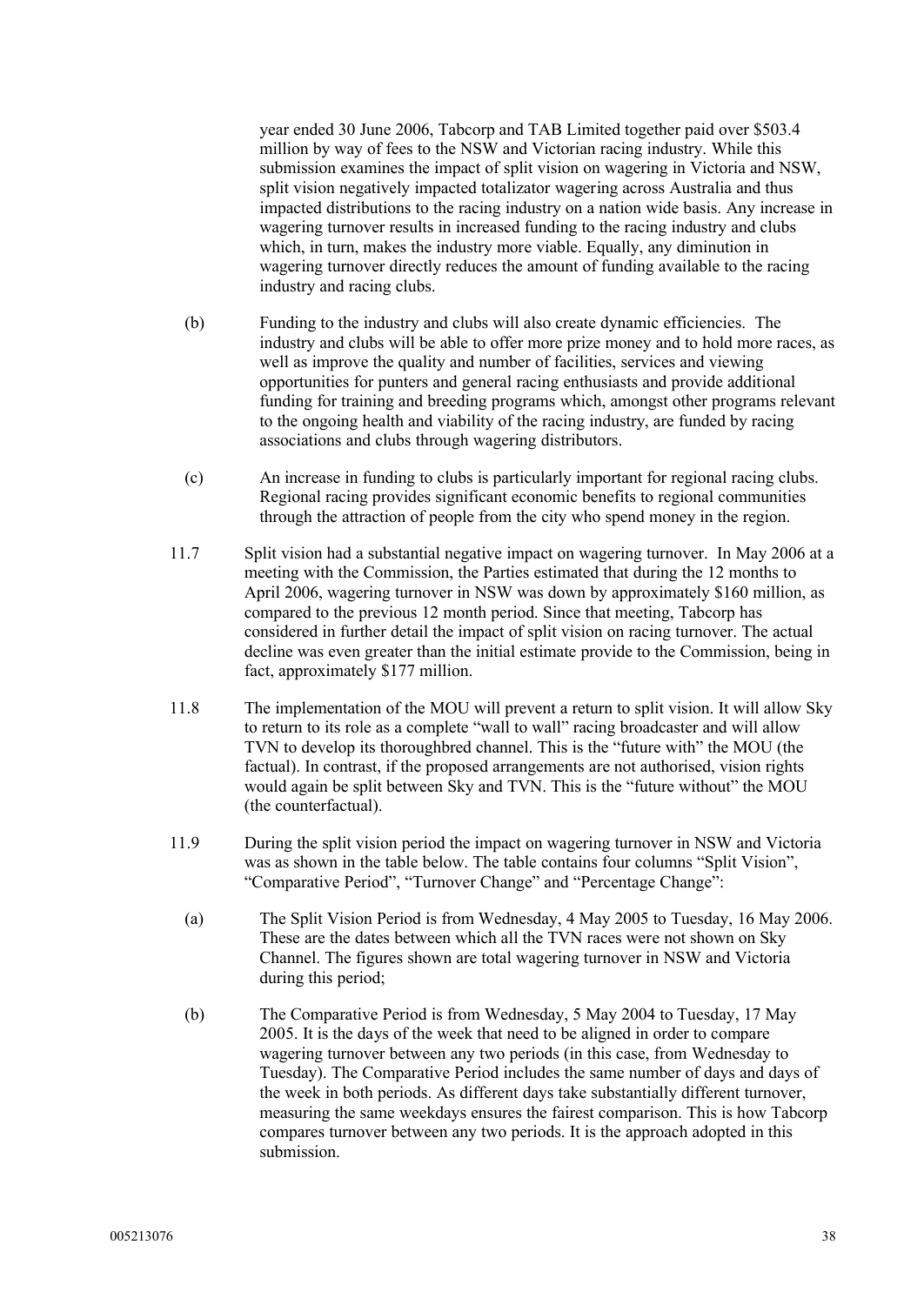- (c) The column entitled Turnover Change is simply the Split Vision Period minus the Comparative Period; and
- (d) The column entitled Percentage Change compares the difference in wagering turnover between the Split Vision Period and the Comparative Period as a percentage.

|              | <b>Split Vision Period</b> | <b>Comparative Period</b> | <b>Turnover</b><br>Change | Percentage<br>Change |
|--------------|----------------------------|---------------------------|---------------------------|----------------------|
| <b>NSW</b>   | \$4,689.075                | \$4,865.937               | \$176.862)                | $(3.6\%)$            |
| Victoria     | \$3,576.204                | \$3,548.088               | \$28.116                  | $0.8\%$              |
| <b>Total</b> | \$8,265.279                | \$8,414.025               | (\$148.746)               | $(1.8\%)$            |

#### **Table 5: Impact of split vision on wagering turnover in NSW and Victoria (\$ millions)**

- 11.10 These figures show a substantial decline in wagering turnover in NSW and only a very minor increase in wagering turnover in Victoria. While wagering did increase in Victoria its growth was significantly smaller than both the historical trend and forecast. For the year ended 30 June 2006 Tabcorp estimated wagering growth in Victoria of approximately 7.4%. The estimates for 2005/2006 were prepared on the basis that the split vision issue would be resolved prior to June  $2005.^{60}$
- 11.11 It is noted that the Comparative Period contains wagering turnover from the period in which AJC and STC races were periodically "blacked out" as described in paragraph 8.51 above. Wagering revenues were depressed when AJC and STC races were not broadcast. If these "blackouts" had not occurred the impact of split vision would appear even more pronounced.
- 11.12 Because Tabcorp is the principal source of funding for the racing industry in Victoria and NSW, all three codes of racing and all States and Territories were impacted. This in turn affected the ability of the racing bodies to meet their funding requirements and responsibilities. This includes funding facilities, infrastructure and services, and paying prize money, which in turn is used to pay owners, jockeys, trainers, drivers, farriers, stablehands and other racing industry aligned roles such as breeders, livestock transporters and feed growers.
- 11.13 Split vision had an even greater impact when one considers the impact of split vision on actual wagering growth rates. Prior to split vision, wagering turnover was experiencing strong growth in Victoria and reasonable growth in NSW. During split vision growth turned almost flat in Victoria and declined in NSW.
- 11.14 In order to demonstrate this, the below table contains three columns "Prior to Split Vision", "During Split Vision" and "Post Split Vision":
	- (a) Prior to Split Vision compares the percentage change in wagering turnover between Wednesday 5 May 2004 to Tuesday 3 May 2005 and Wednesday, 7 May 2003 and Tuesday, 4 May 2004;

 $60$  The percentage variance comparing actual turnover for the period to the year ended June 2006 against the turnover budgeted for that period was -7.4% in NSW and -5.0% in Victoria.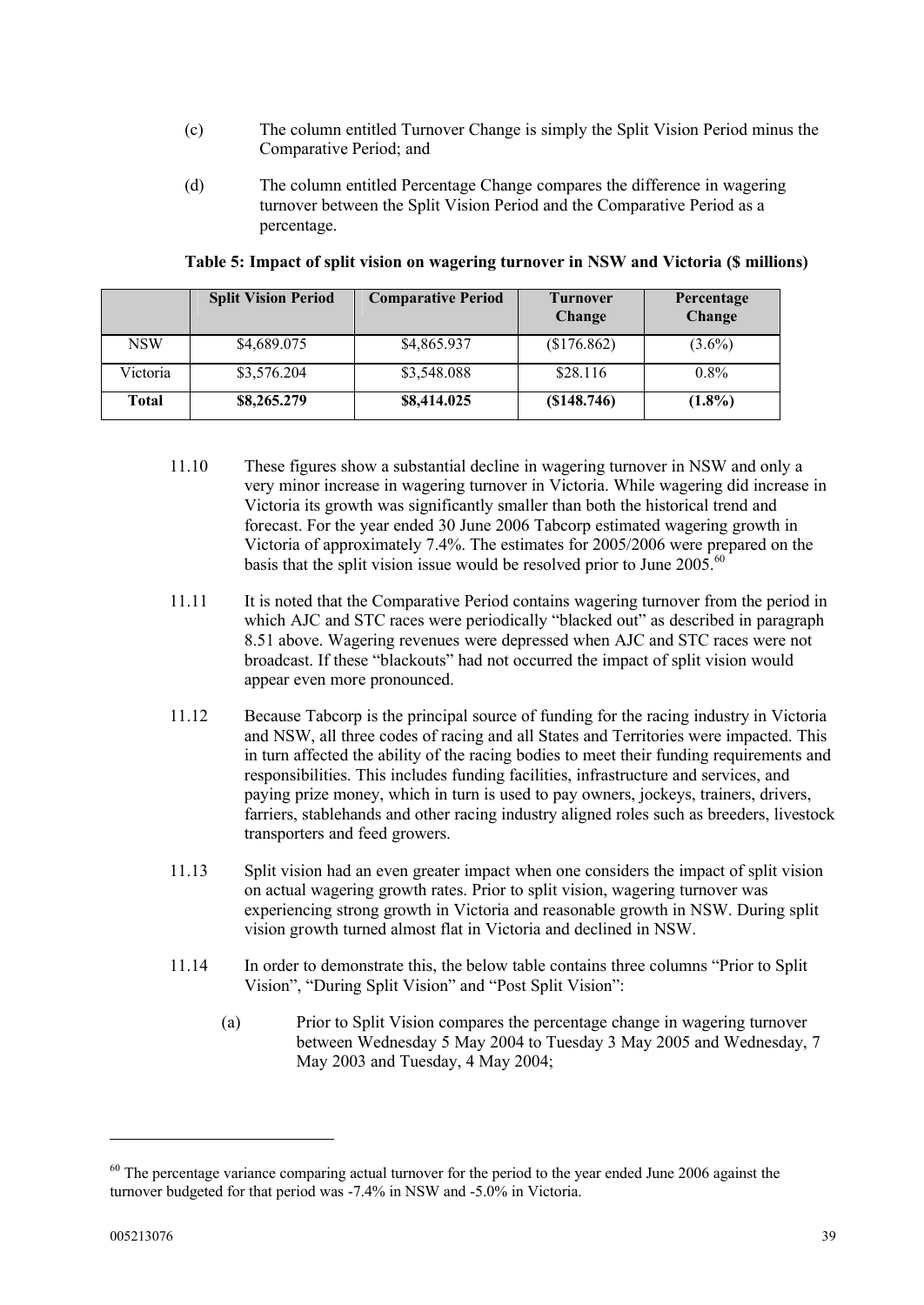- (b) During Split Vision compares the percentage change in wagering turnover between Wednesday, 4 May 2005 to Tuesday, 16 May 2006 and Wednesday, 5 May 2004 to Tuesday, 17 May 2005; and
- (c) Post Split Vision compares the percentage change in wagering turnover between Wednesday, 17 May 2006 to Saturday, 27 January 2007 and Wednesday, 18 May 2005 to Saturday, 28 January 2006.
- 11.15 In respect of NSW, wagering revenues which were growing prior to split vision, declined significantly during split vision and recovered thereafter. In Victoria split vision had a similar effect. While wagering revenues continued to grow during the split vision period the levels of growth were substantially reduced from those experienced both prior to and after split vision.

#### **Table 6: Impact of split vision on wagering turnover growth**

|            | <b>Prior to Split Vision</b> | <b>During Split Vision</b> | <b>Post Split Vision</b> |
|------------|------------------------------|----------------------------|--------------------------|
| <b>NSW</b> | 2.8%                         | $(3.6\%)$                  | $1.6\%$                  |
| Victoria   | $5.3\%$                      | $0.8\%$                    | $6.0\%$                  |
| Total      | $3.9\%$                      | $(1.8\%)$                  | 3.5%                     |

11.16 The impact of split vision on wagering growth in NSW and Victoria is also demonstrated graphically in the following chart.<sup>61</sup> The chart plots wagering turnover in NSW and Victoria during the most recent 52 weeks on a rolling average basis using wagering turnover as at 1 July 2004 as an index.

 $<sup>61</sup>$  This chart shows New South Wales and Victoria wagering turnover indexed so that turnover for each state has the</sup> same starting point as at July 2004 (index  $= 100$ ). This makes it easier to appreciate visually the comparative effect that split vision had on wagering turnover in each state. The graph then calculates wagering turnover in New South Wales and Victoria on the basis of a rolling 52 week average. As you move from left to right across the graph, wagering turnover from the latest week's races are included as the oldest races drop off. The slight variation on this week by week calculation concerns the inclusion of wagering turnover from the Easter carnival races. Because Easter moves each year, the two main carnival races (Slipper and Doncaster) are not always run in the same week. Therefore, the trend over Easter has been smoothed over a two week period to ensure that the same races are included in the rolling average.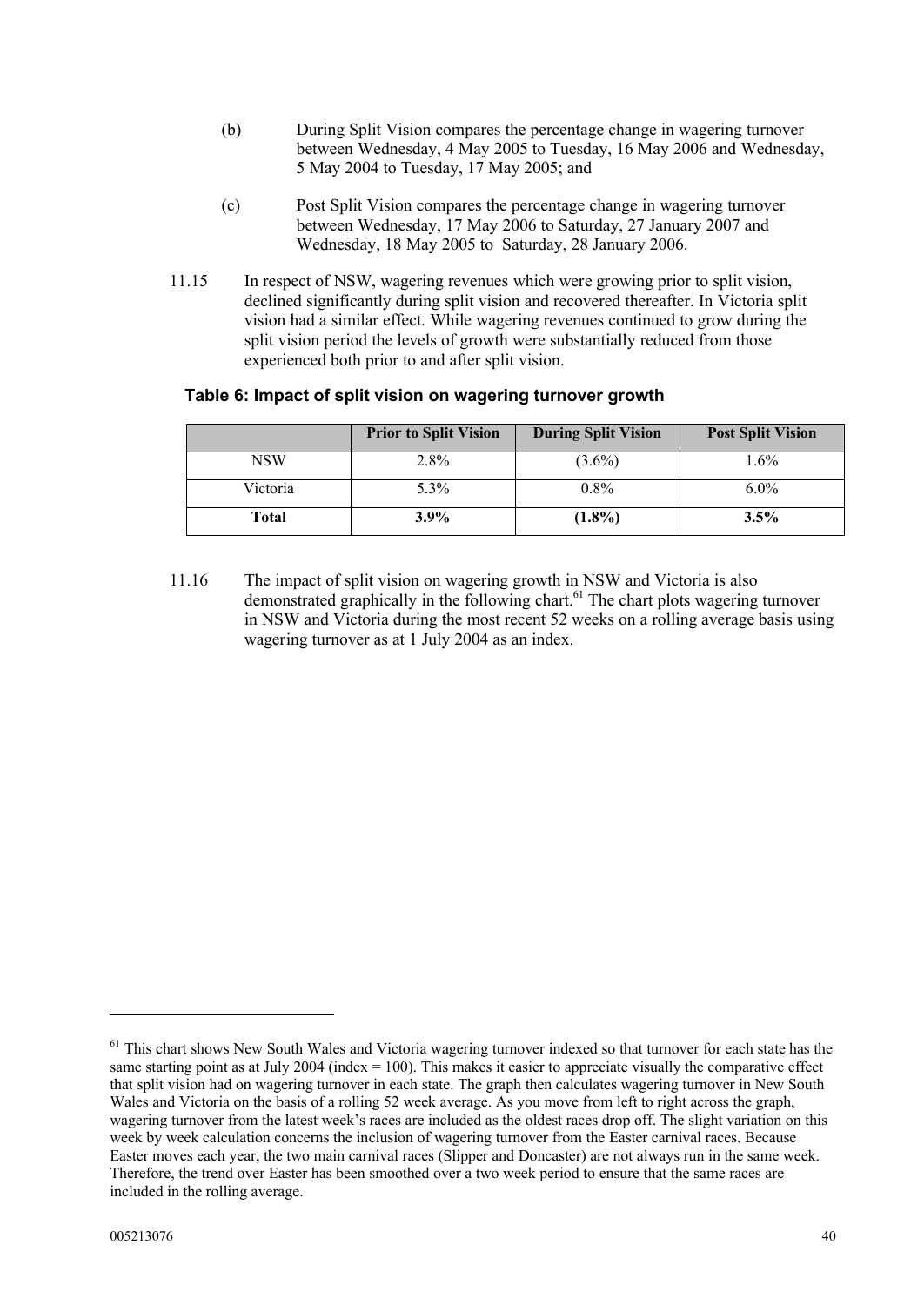



Index  $100 =$  Wagering turnover as at 4th July 2004 (NSW = \$4,591m, Vic \$3,266m)

- 11.17 The broken lines on the chart divides the split vision period into two component parts:
	- (a) The TVN Rollout Period between 4 May 2005 30 June 2005 in respect of Victoria and between 4 May 2005 – 31 August 2005 in respect of NSW. While TVN was installed in all TAB agencies in Victoria prior to the start of split vision it took some time to roll the product out to pubs and clubs in Victoria. The roll out period in NSW was slightly longer. While certain venues continued to acquire the TVN Channel following these dates the customer base for TVN was primarily installed by 30 June 2005 in Victoria and 31 August 2005 in NSW; and
	- (b) The Post TVN Rollout Period between 1 July 2005 and 16 May 2006 for Victoria and between 31 August 2005 and 16 May 2006 for NSW.
- 11.18 The chart shows that the negative impact of split vision increased the longer split vision continued. One might have expected that the impact of split vision on wagering turnover would have been greatest during the period in which TVN was being installed into venues. During this period outlets, punters and racing industry participants generally were also having to adjust to split vision. Different methods were tried during this initial period to minimise the disruption of split vision. For example, in some venues staff tried to alternate the volume on channels turning up either TVN or Sky Channel depending on which channel was showing a particular race. Other venues opted to turn the sound off on both stations and listen to racing radio instead which was a less than ideal situation given the delay between the radio call and the video image.
- 11.19 However, as shown in the chart above, rather than stabilise, wagering turnover continued to decline. Punters were at first prepared to tolerate the initial inconvenience and frustration of split vision. However, the major decrease in service quality resulting from split vision eventually took effect. By the time the Spring Carnival finished just prior to Christmas 2005, punters were abandoning wagering in significant numbers.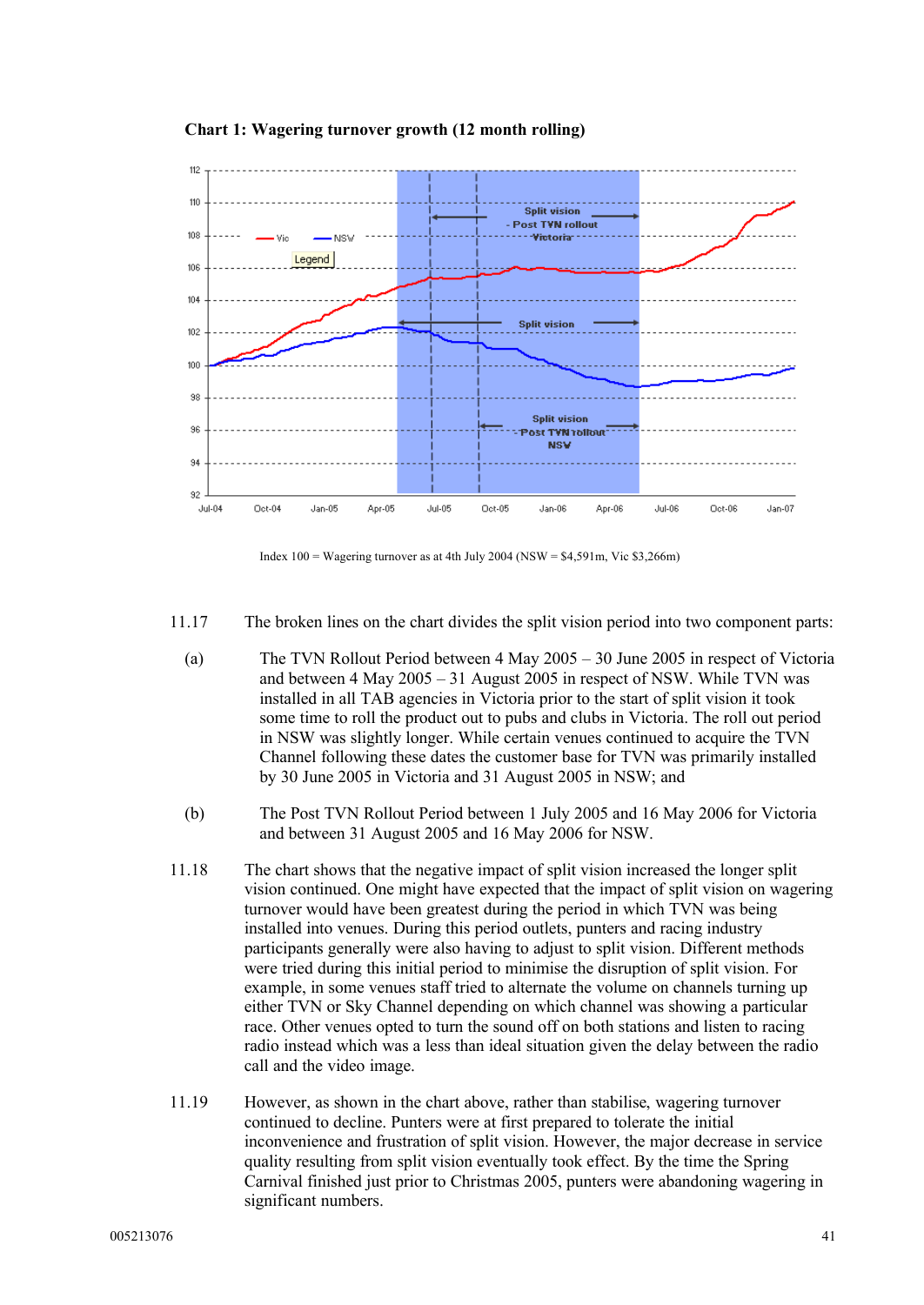- 11.20 The table below sets out total wagering turnover in NSW and Victoria for both the TVN Roll Out Period and the Post TVN Rollout Period. It compares wagering turnover in each of these periods against wagering turnover in a Comparative Period. The Comparative Period was calculated in the same manner as described in paragraphs 11.9(b) above (ie the equivalent period from the previous year):
	- (a) Split Vision during the TVN Rollout Period for Victoria compares wagering turnover from Wednesday, 4 May 2005 to Thursday, 30 June 2005 and Wednesday, 5 May 2004 to Thursday, 1 July 2004; and for New South Wales compares wagering turnover from Wednesday 4 May 2005 to Wednesday 31 August 2005 and Wednesday 5 May 2004 to Wednesday 1 September 2004;
	- (b) Split Vision Post TVN Rollout Period for Victoria compares wagering turnover from Friday, 1 July 2005 to Tuesday, 16 May 2006 and Friday, 2 July 2004 to Tuesday, 17 May 2005 and for New South Wales compares wagering turnover from Thursday 1 September 2005 to Tuesday 16 May 2006 and Thursday 2 September 2004 to Tuesday 17 May 2005;

|              | <b>Split Vision (TVN Rollout Period)</b> |                    |           | <b>Split Vision (Post TVN Rollout Period)</b> |                              |                                   |           |
|--------------|------------------------------------------|--------------------|-----------|-----------------------------------------------|------------------------------|-----------------------------------|-----------|
|              | Comparative<br><b>Period</b>             | <b>TVN Rollout</b> | $\%$ Var  |                                               | Comparative<br><b>Period</b> | <b>Post TVN</b><br><b>Rollout</b> | % Var     |
| <b>NSW</b>   | 1,436.741                                | 1,394.452          | $(2.9\%)$ |                                               | 3,429.196                    | 3,294.623                         | $(3.9\%)$ |
| Victoria     | 482.388                                  | 502.316            | $4.1\%$   |                                               | 3,065.700                    | 3,073.888                         | $0.3\%$   |
| <b>Total</b> | 1,919.129                                | 1,896.768          | $(1.2\%)$ |                                               | 7,244.242                    | 7,090.018                         | $(1.9\%)$ |

#### **Table 7: Effect of TVN rollout on wagering turnover**

- 11.21 As shown, the comparative decline in wagering turnover in NSW was greater during the Post TVN Rollout Period than the TVN Roll Out Period (minus 3.9% as compared to minus 2.1%). In Victoria the rate of growth was smaller in the Post TVN Rollout Period than in the TVN Rollout Period (0.3% as compared to 4.1%).
- 11.22 The Parties note that in NSW a smoking ban was imposed in pubs and clubs on 1 July 2005. This likely had some additional impact on wagering declines in NSW at that time. However, the decline in wagering revenues began when the split vision period began (three months prior to the smoking ban) and ended immediately following the return of all racing to Sky Channel. It is also noted that throughout the split vision period the TVN Channel was not shown on Austar or Optus and the Sky Channel service available on Austar and Optus did not include TVN races. This would have had an ongoing impact on wagering throughout the split vision period.
- 11.23 A decision not to authorise the arrangements would result in a return to split vision and a consequent decline in wagering. This would impact not only the Totalizators but, and significantly from a public benefit perspective, the racing industry which is funded by wagering revenues. For the year July 05-June 06 (which contained a substantial portion of the split vision period) total payments to the racing industry by Tabcorp were more than \$30 million less than budgeted. As noted above, the Tabcorp budget for the 05-06 fiscal year assumed that the split vision issue would be resolved.
- 11.24 Authorisation will not merely enable a return to pre-split vision expectations in respect of wagering activity but should, in fact, result in increased wagering levels.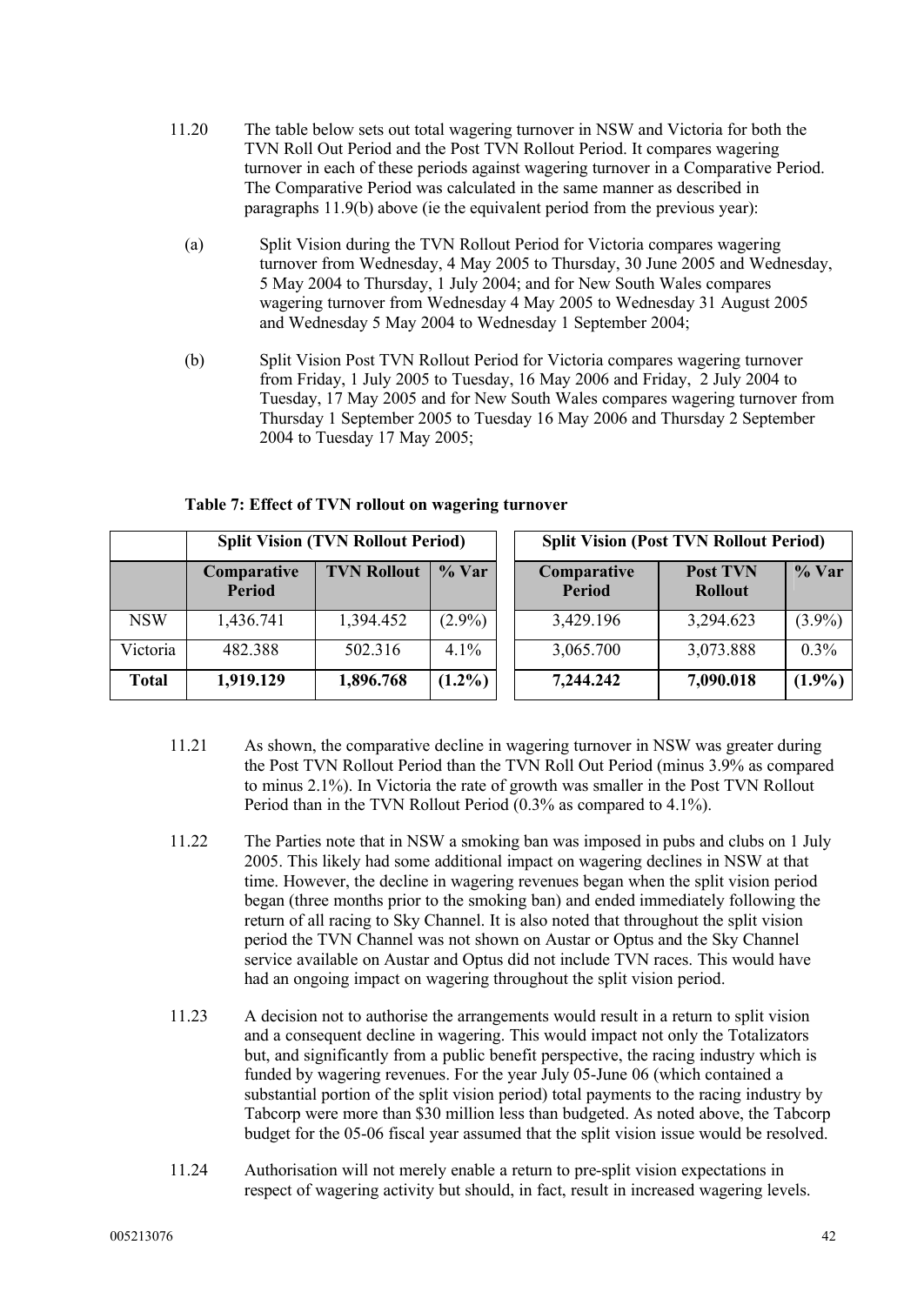The Parties believe that future growth opportunities in wagering will arise, not merely from increasing the opportunities for dedicated punters to wager, but rather from attracting the interest of new or marginal wagerers. The TVN Channel - by focussing on relatively few thoroughbred racing meetings - provides an opportunity to introduce viewers to racing. This will have a knock-on effect on wagering. Further, by providing additional focus to thoroughbred racing it is expected that the TVN Channel has the potential to stimulate additional interest in wagering from the pre-existing thoroughbred enthusiast.

### **Improved Innovation and Quality**

- 11.25 The implementation of the MOU will lead to a range of production efficiencies that will in turn be used to achieve dynamic efficiencies.
- 11.26 The production efficiencies will derive from significant cost savings for TVN that will be achieved through, among other things, the outsourcing of distribution and production to Sky and efficiencies achieved in distribution. TVN estimates these cost savings to be in the order of [Restriction of Publication of Part Claimed].<sup>62</sup>
- 11.27 These cost savings will be reinvested into creating innovations and improving quality of the TVN Channel such as new programs. By way of example, after the introduction of the Interim Arrangements, TVN was able to invest in the "Rising Stars":
	- (a) **Meet the Press (30 min weekly, repeats):** New host and interview talent, with leading industry guests covering current racing topics.
	- (b) **Breeding Show (30 min weekly, repeats):** Hosted interviews, location presentation of studs and stallions in Australia, Blood lines, progeny, industry experts, facts and figures.
	- (c) **Have Your Say (30 mins weekly, repeats):** Hosted talkback program where viewers raise issues, topics and concerns with racing.
	- (d) **Turf History (30 mins weekly, repeats):** Hosted filmed interview and archive material format looking at the best of racing from past to present, people, horses, places and events. The story of Australian racing.
	- (e) **Rising Stars (weekly, repeats):** Hosted filmed interview format looking at the emerging young people who are the future of racing in Australia. New approaches, technology, industry directions for the future.
	- (f) **Race Day Preview (30 mins daily):** Daily industry news and all the insight and expert form for all the meetings to be presented by TVN for the day. It is intended that this program will be hosted and produced to a fixed daily format with its start timed to lead into live race day coverage.
	- (g) **Trackside (30 mins daily):** Complete wrap up of the day's racing and events with all the highlights information presented each evening following live race day.
- 11.28 TVN intends to air these new programs from March 2007. Additional programs which are currently under development include Jumps World Special (looks at racing over the fences) and Horse World (show dedicated to children which covers matters from riding and caring for ponies to equestrian events).

<sup>62</sup> TVN Budget 2006/07.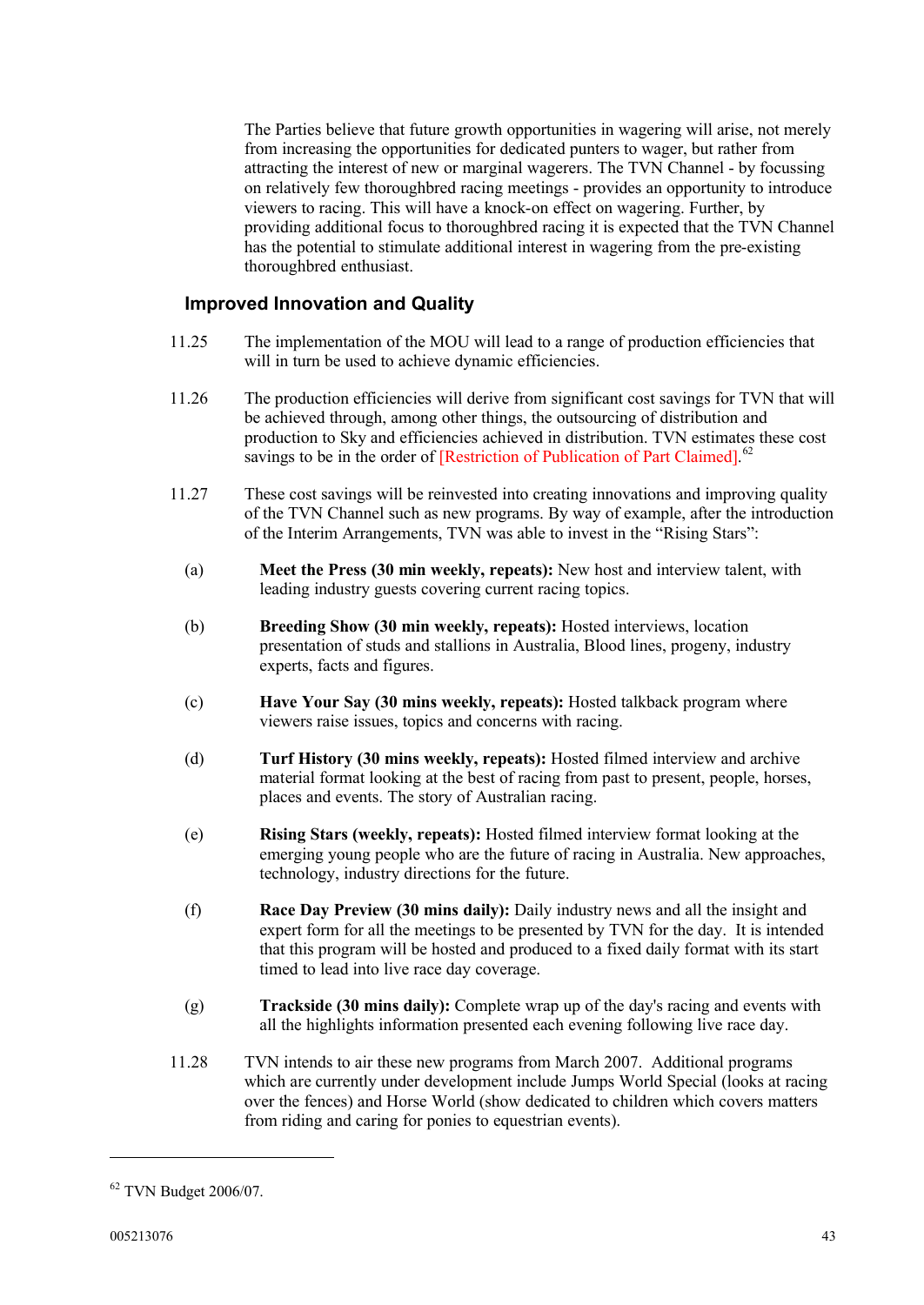- 11.29 Other innovations which TVN may consider developing are:
	- (a) Pace record line in thoroughbred racing (ie virtual line displayed to show how fast the horses are running by reference to a certain record, similar to technology used in the visual broadcasting of swimming competitions);
	- (b) virtual advertising (ie where electronically generated advertisements are shown on the race track). This is particularly important in the context of thoroughbred racing which is generally an off-course product; and
	- (c) enhanced coverage of racing through the use of additional cameras and the use of new technology as it becomes available.
- 11.30 The implementation of the MOU will allow Sky to give additional focus on the content and coverage of its consolidated channel. This will benefit the customer and also provide growing returns to racing and wagering industries.

An example is delivering increased quality and quantity of race meeting content and wagering information, such as:

- (a) increased import of quality international races from countries such as Hong Kong, South Africa and France;
- (b) introduction of improved new betting 'infotainment' segments; and
- (c) launching new sports programs such as 'Sportsbet Fever'.

This is as a result of the split-vision distractions being resolved.

11.31 Further, the implementation of the MOU and the consequent ending of split vision may make certain already anticipated types of innovative services, such as interactive wagering, of more interest to consumers.

### **Production Efficiencies**

- 11.32 Under the MOU, TVN will outsource production of the TVN Channel to Sky. This will enable both Sky and TVN to re-allocate resources in order to reduce the net cost of both channels while improving the quality and range of products they offer. The following provisions will apply:
	- (a) [Restriction of Publication of Part Claimed]
	- (b) Sky provides its facilities, resources and staff for use in the production of the TVN Channel;
	- (c) TVN pays for certain third party service providers and suppliers, including on-air presenters (talent);
	- (d) TVN maintains control over the content and look of the TVN Channel;
	- (e) service standards must, at a minimum, be equivalent to those employed by Sky in the production of the Sky Channel; and
	- (f) TVN may terminate by providing six months' written notice to Sky.
- 11.33 These arrangements will result in: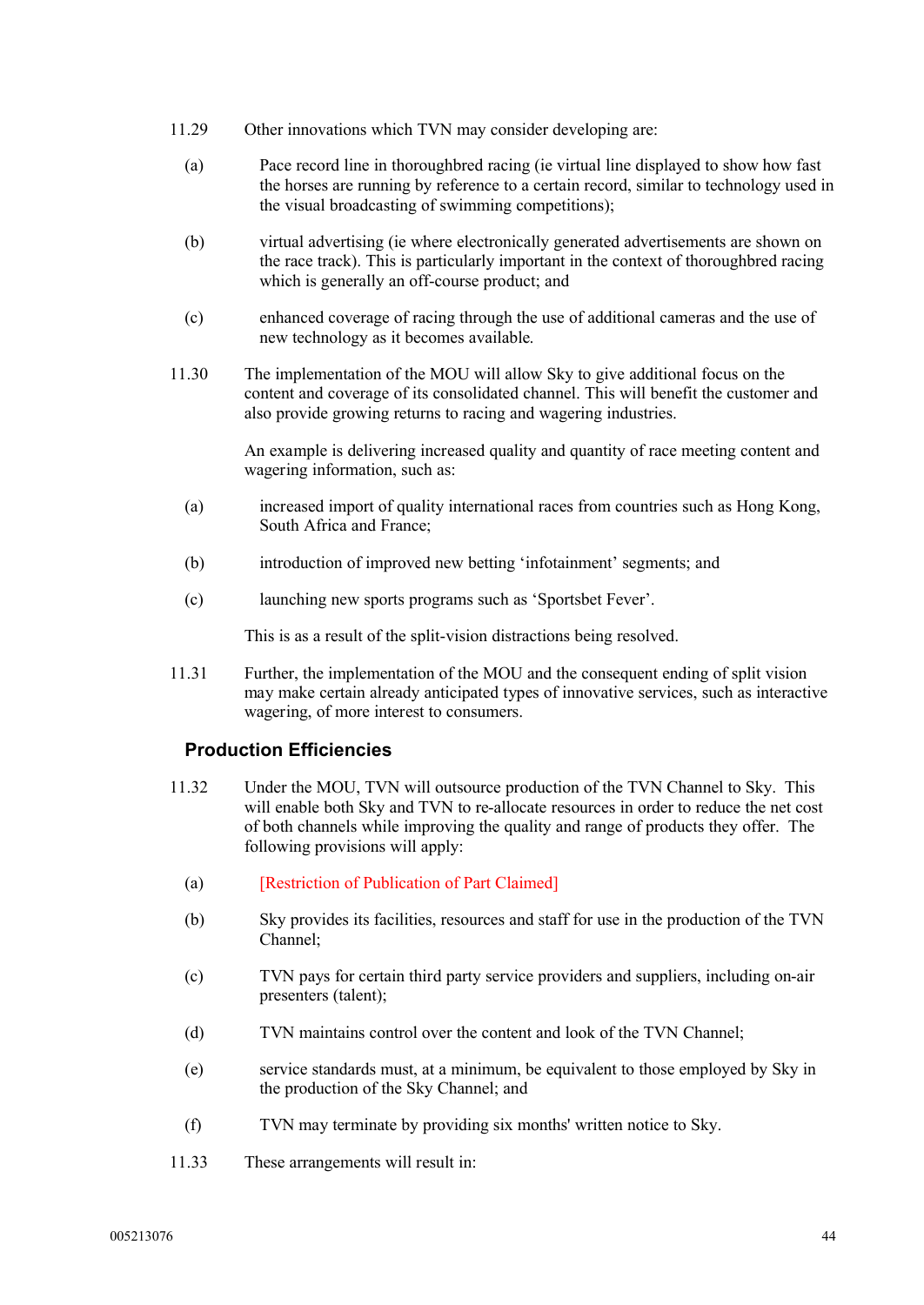- (a) cost savings to TVN, as Sky is a more efficient producer of the TVN Channel. TVN's cost savings are estimated to be in the order of [Restriction of Publication of Part Claimed];<sup>63</sup> and
- (b) production efficiencies, as Sky will meet a substantial proportion of its obligation to produce TVN by spreading its existing resources and costs across an increased level of output.
- 11.34 A significant proportion of Sky's assets are presently under-utilised. This includes both physical assets (e.g. production equipment) and staff. The arrangements with TVN will result in Sky producing more without any corresponding increase in its own costs. Sky will, in effect, cover a portion of the cost of the production of the TVN Channel using its existing building, equipment and staff.
- 11.35 [Restriction of Publication of Part Claimed]

### [Restriction of Publication of Part Claimed]

[Restriction of Publication of Part Claimed]

- 11.36 [Restriction of Publication of Part Claimed] <sup>64</sup>
- 11.37 [Restriction of Publication of Part Claimed]

### **Transaction Costs**

11.38 The arrangements will result in a decrease in transaction costs for those pubs, clubs and other commercial venues with wagering facilities that wish to deal only with Sky to receive wagering vision. Under split vision, vision was split between two channels. Commercial venues were therefore obliged to contract with both Sky Channel and TVN in order to deliver the complete wagering package demanded by patrons. Now, those venues can choose to deal only with one entity with a consequent reduction in transaction costs.

### **Development of Regional Areas through Improved Coverage of Regional Races**

- 11.39 The MOU will improve coverage given to country races, particularly in States other than Victoria (where TVN currently holds the rights to broadcast country races). This is because:
	- (a) Sky is likely by nature of its "wall to wall focus" to broadcast only the races with a small amount of commentary; and
	- (b) If TVN decides to cover the race meeting or certain races at the country racing club then it is likely to broadcast a range of additional commentary potentially including interviews with local owners, jockeys and other local personalities. TVN may also feature the relevant regional area.

<sup>63</sup> [Restriction of Publication of Part Claimed]

<sup>&</sup>lt;sup>64</sup> [Restriction of Publication of Part Claimed]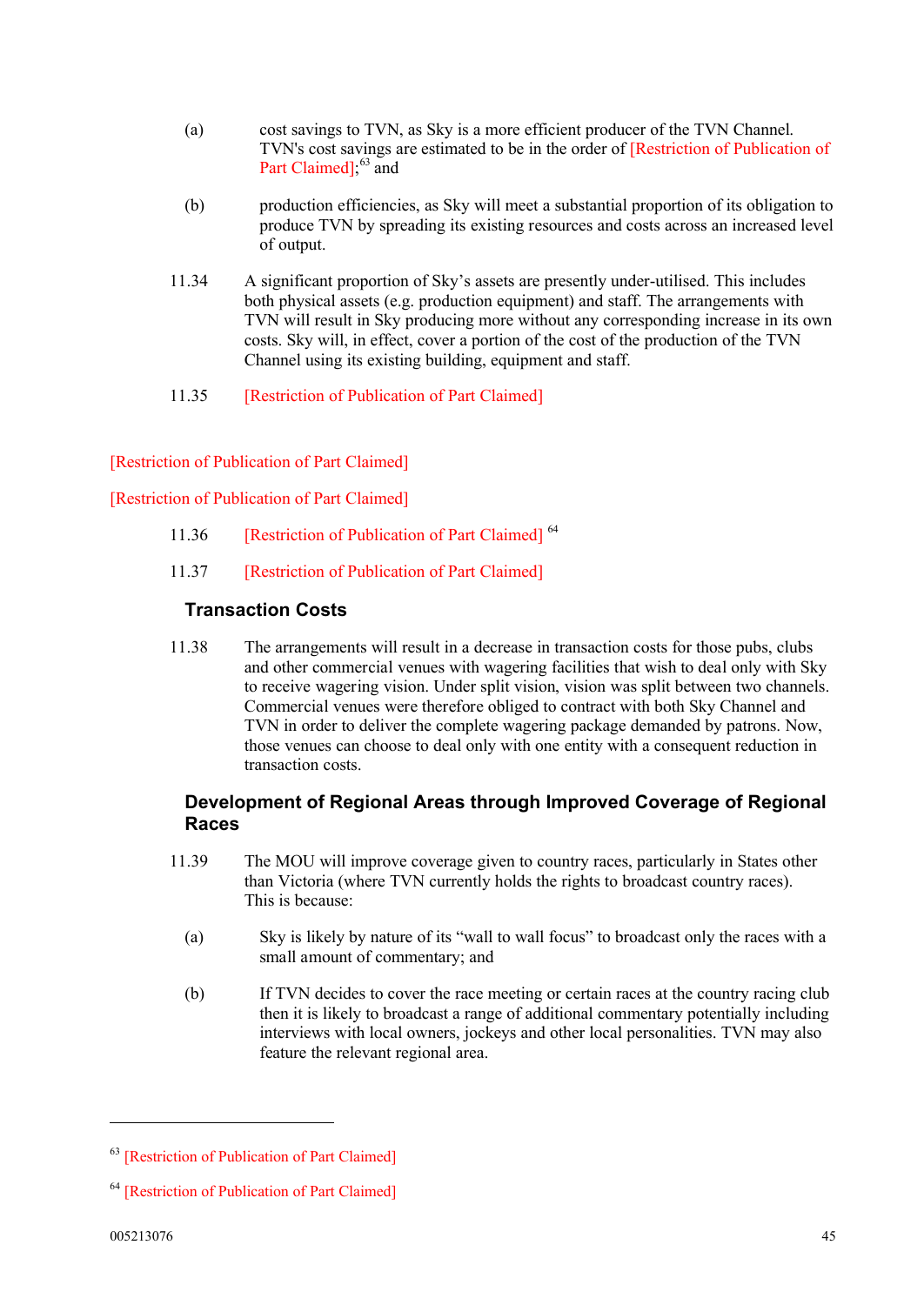- 11.40 Under split vision TVN would not be able to showcase country racing in States where TVN does not hold the rights including, for example, NSW and Queensland. If the MOU is authorised then country races which TVN is likely to consider showcasing include the Gold Coast Magic Millions, Sunshine Coast, Newcastle and Gosford.
- 11.41 The additional promotion of country racing will have significant benefits for those regional communities. In particular, coverage of regional races tends to attract patronage from both the regional and metropolitan areas. This includes direct benefits (including increased wagering turnover on those races and therefore increased funding for the regional clubs and increased sponsorship and advertising revenue) and indirect benefits (such as increased employment and tourism).

### **Promotion of the Australian Thoroughbred Racing Industry**

- 11.42 The implementation of the MOU will significantly promote the thoroughbred racing industry in a number of ways including:
	- (a) The improvement of the content of TVN Channel is designed to promote thoroughbred racing in all States and Territories.
	- (b) TVN will receive from Tabcorp a commission fee for each additional Category 2 race sold to, and screened live by, a main free to air television broadcaster. This will provide a number of benefits:
		- i. since free to air television is free for viewers and tends to be accessed by a broader range and number of people than pay TV, screening Category 2 races on free-to-air television will enhance the individual event's profile by exposing the event to a broader audience; and
		- ii. economic benefits for racing clubs. For example, TVN is currently undertaking negotiations with a free to air network to screen additional thoroughbred races. The proposed agreement provides Clubs with additional coverage and advertising through which to promote their events.
	- (c) A stronger profile of thoroughbred racing is likely to encourage improved attendance at the event. Wagering will also be likely to increase since the race is broadcast to a greater number of people. As outlined above, the thoroughbred racing industry provides a significant economic benefit to both metropolitan and regional communities. Therefore, increased promotion of the industry is likely to increase these economic benefits.

# **12. Glossary**

In this submission:

"**ACTTAB"** means ACTTAB Limited ABN 071 257 504.

"**AJC**" means the Australian Jockey Club.

"**Application**" and "**Related Application**" means Forms B and E lodged by the Parties pursuant to s88(1) and s88(8) of the TPA respectively.

"**Applications**" means both the Forms B and E lodged by the Parties pursuant to s88(1) and s88(8) of the TPA respectively.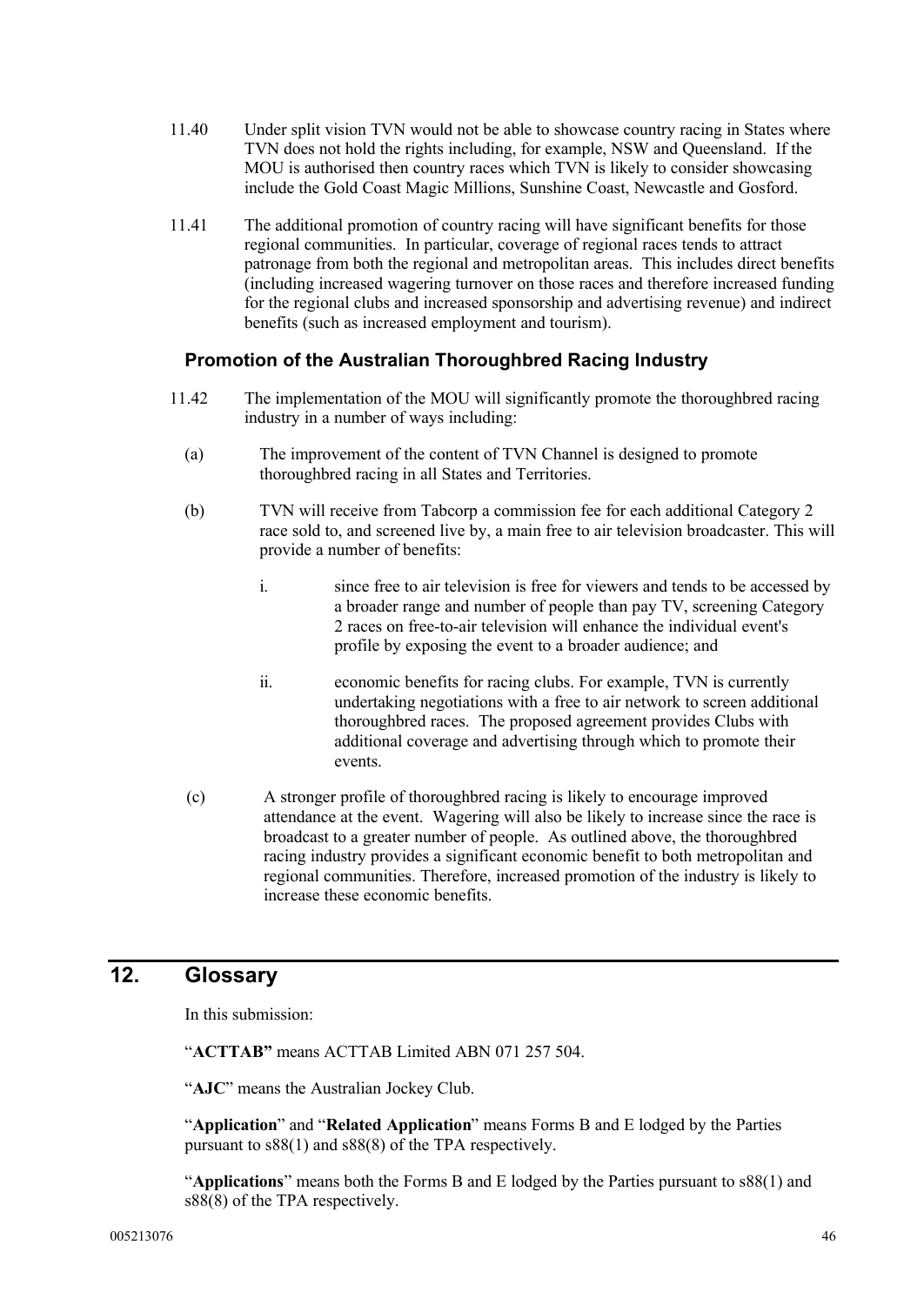"**Austar**" means Austar Pty Ltd ACN 080 134 783.

"**Australian Racing Board**" means Australian Racing Board Limited ACN 104 986 334.

"**Commission**" means the Australian Competition and Consumer Commission.

"**Effective Date**" means the date 30 days (or such other period as may be agreed by the parties) after the date on which the ACCC Authorisation comes into force.

"**Foxtel**" means Foxtel Management Pty Limited ACN 068 671 938.

"**International Rights**" means the right to exploit vision of local races by selling it to international customers.

"**Joint Venture Agreement**" means the agreement between Tabcorp and VicRacing Pty Ltd regarding the distribution of Tabcorp's gaming and wagering profits in Victoria.

"**MOU**" means the Memorandum of Understanding dated 1 February 2007 between Tabcorp, Sky and TVN.

"**New Media**" means the rights of the parties to exploit thoroughbred racing vision on New Media such as third generation (3G) mobile networks and the internet.

"**Optus Vision**" means Optus Vision Pty Limited ACN 066 518 821.

"**Parties**" means Tabcorp, Sky and TVN.

"**RacingCorp Pty Ltd**" means RacingCorp Pty Ltd ACN 080 959 495.

"**Racing Industry**" means the three codes of legalised racing events - thoroughbred racing, harness racing and greyhound racing.

"Racing Products Victoria Pty Ltd" means Racing Products Victoria Pty Ltd ACN 064 067 867.

"**RWWA**" means Racing and Wagering Western Australia.

"**Sky**" means Sky Channel Pty Ltd ACN 009 136 010.

"**Split Vision**" means the screening of thoroughbred racing vision across two separate, but complementary, services.

"**Spring Racing Carnival**" refers to the 50 day event taking place annually in Victoria from early October to late November and includes both metropolitan and country race meetings.

"**STC"** means the Sydney Turf Club.

"**Tabcorp**" means Tabcorp Holdings Limited ACN 063 780 709.

"**Term**" means the period commencing on the Effective Date until 31 December 2012.

"**TOTE Tasmania**" means TOTE Tasmania Pty Ltd ACN 095 972 106.

"**TPA**" means the *Trade Practices Act 1974* (Cth).

"**Tribunal**" means the Australian Competition Tribunal.

"**TVN**" means ThoroughVisioN Pty Limited ACN 100 040 033.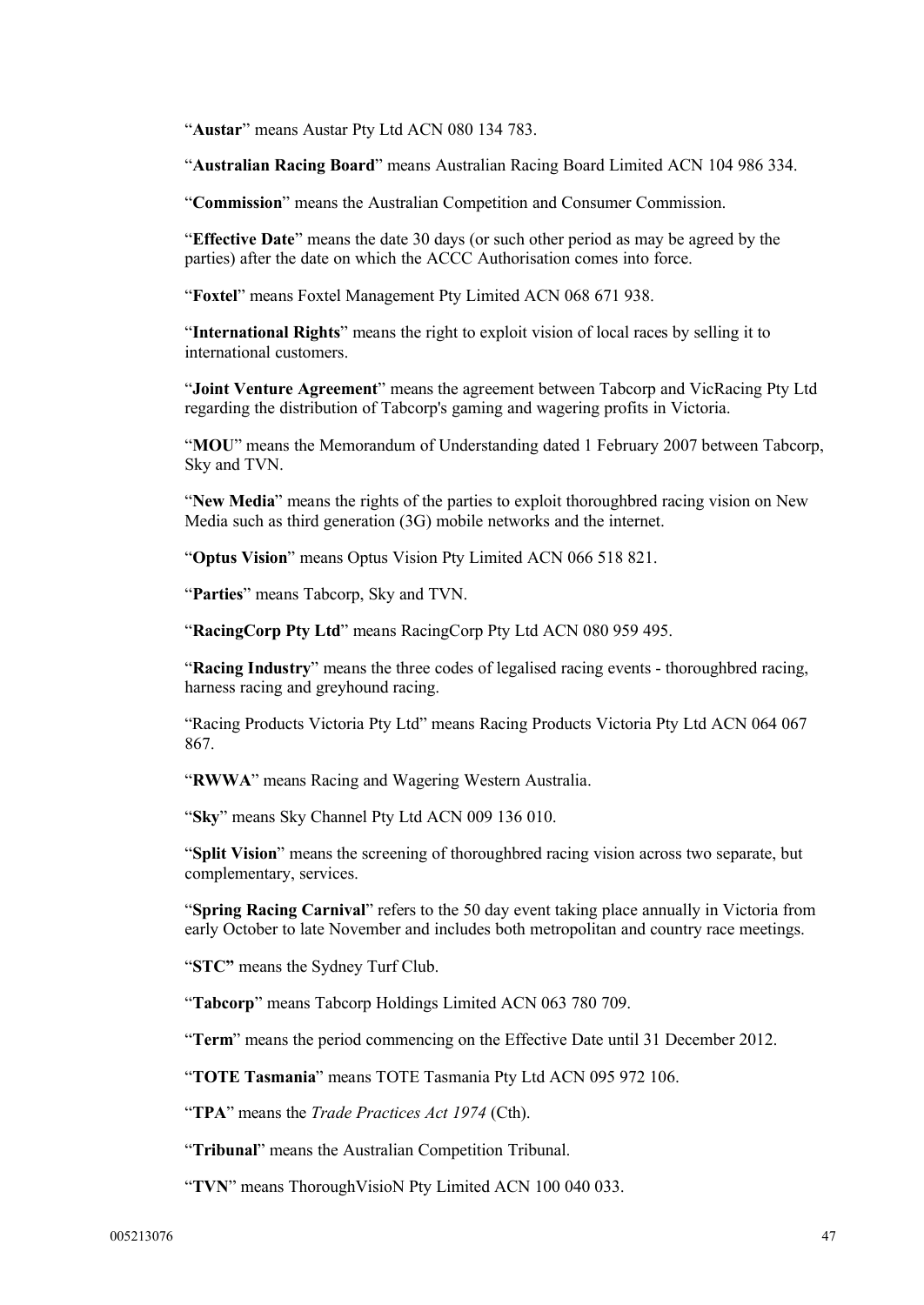"**TVN Channel**" means the broadcasting channel owned, produced and distributed by TVN.

"**UNiTAB**" means UNiTAB Limited, a wholly-owned subsidiary of Tattersall's Limited.

"**VicRacing Pty Ltd**" means VicRacing Pty Ltd ACN 064 067 849.

"**Wagering**" means betting on the outcome of live events, primarily racing (thoroughbred, harness and greyhound racing) and other sporting events.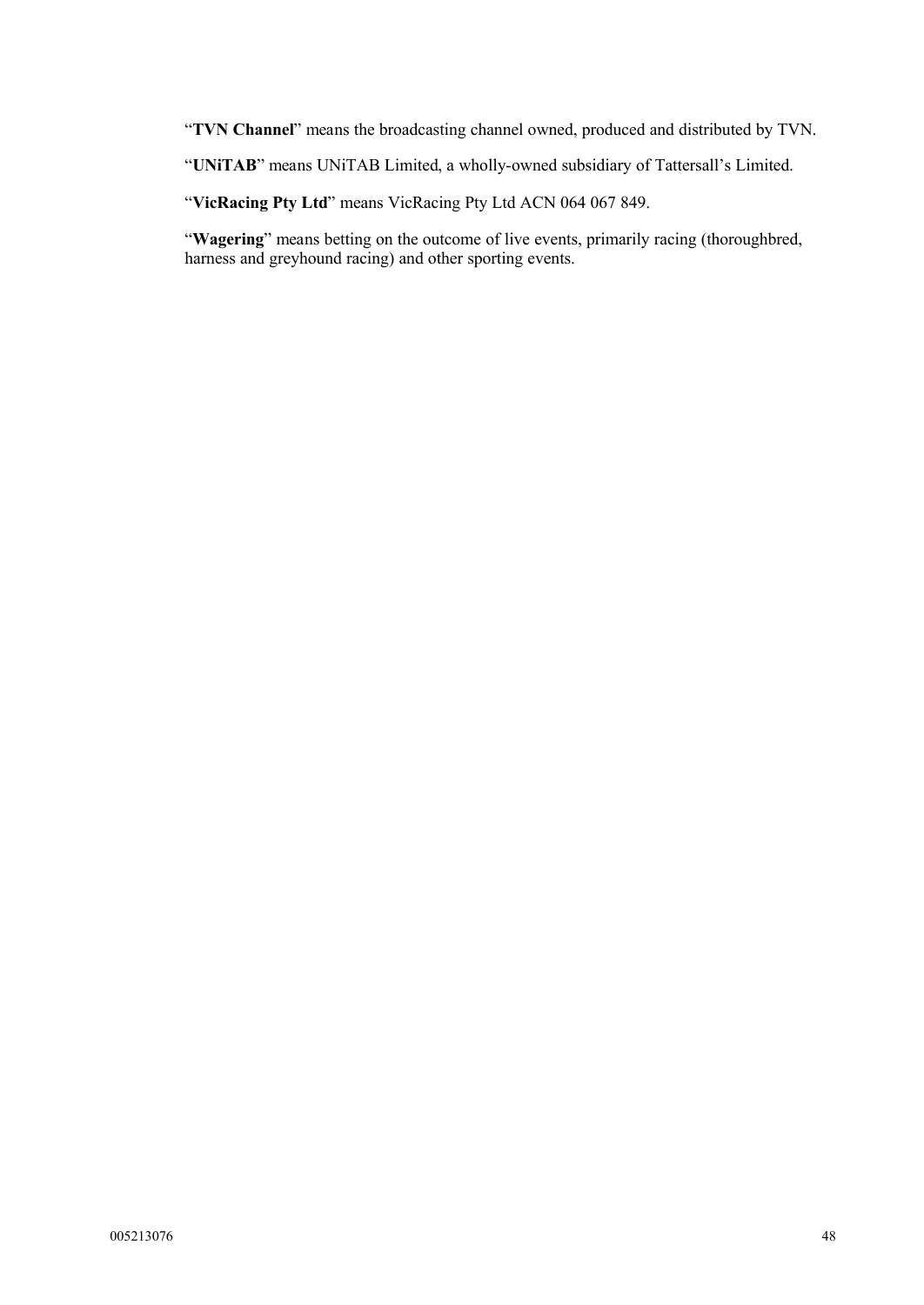# **Annexure A Memorandum of Understanding**

See attached.

[Restriction of Publication of Part Claimed]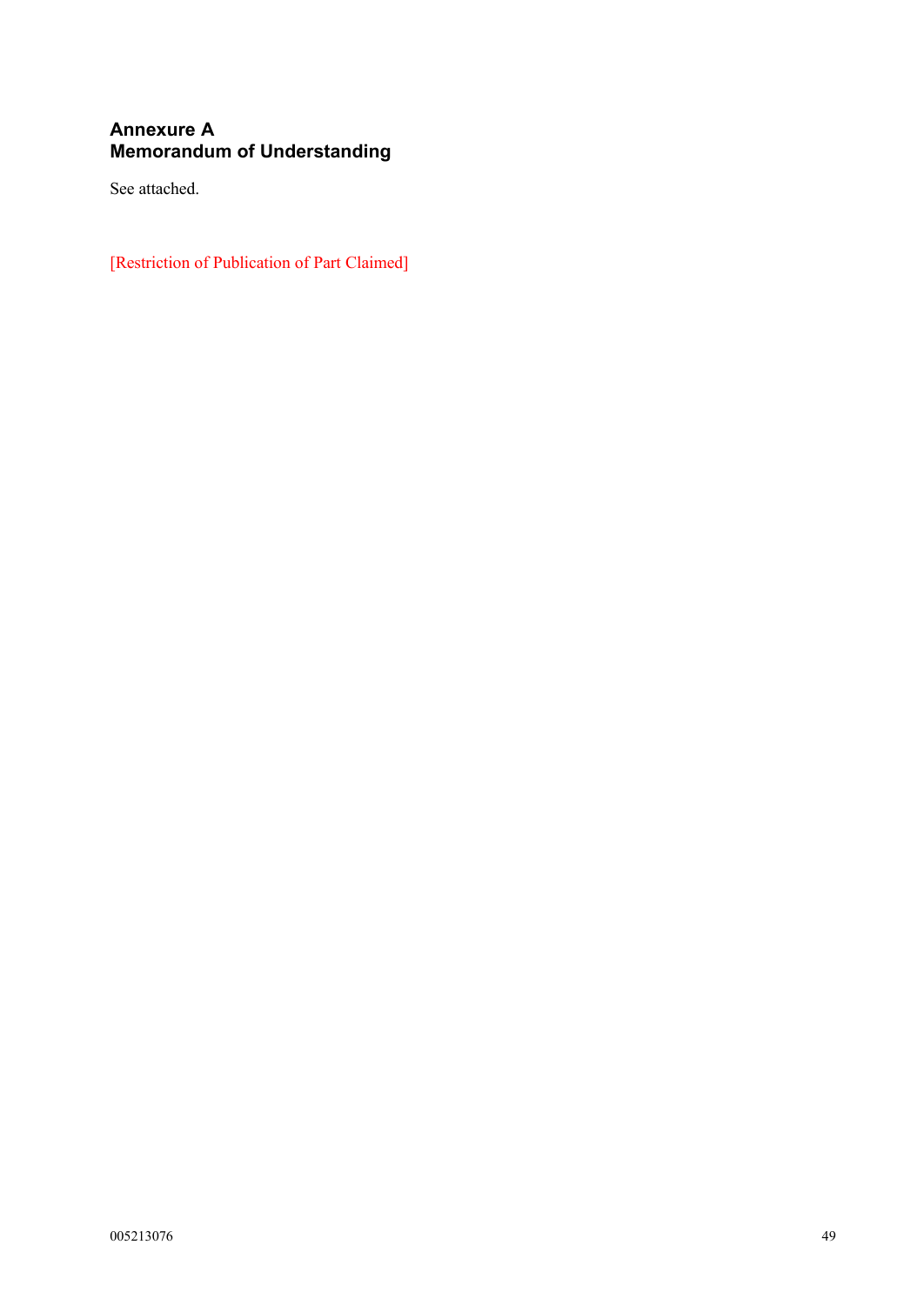# **Annexure B Sky Broadcast Schedule**

See attached.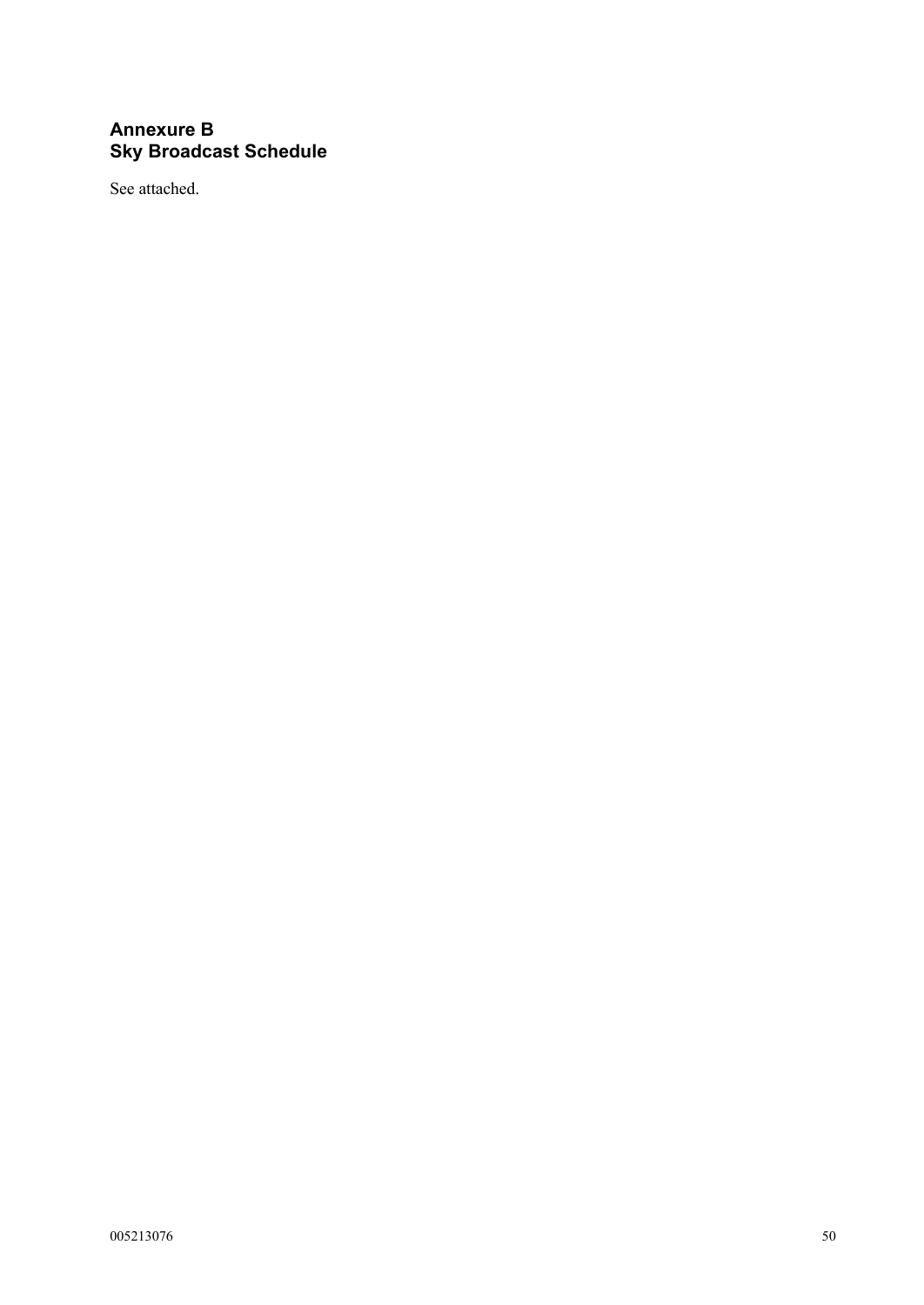# **Annexure C**

# **TVN Program Schedule**

See attached